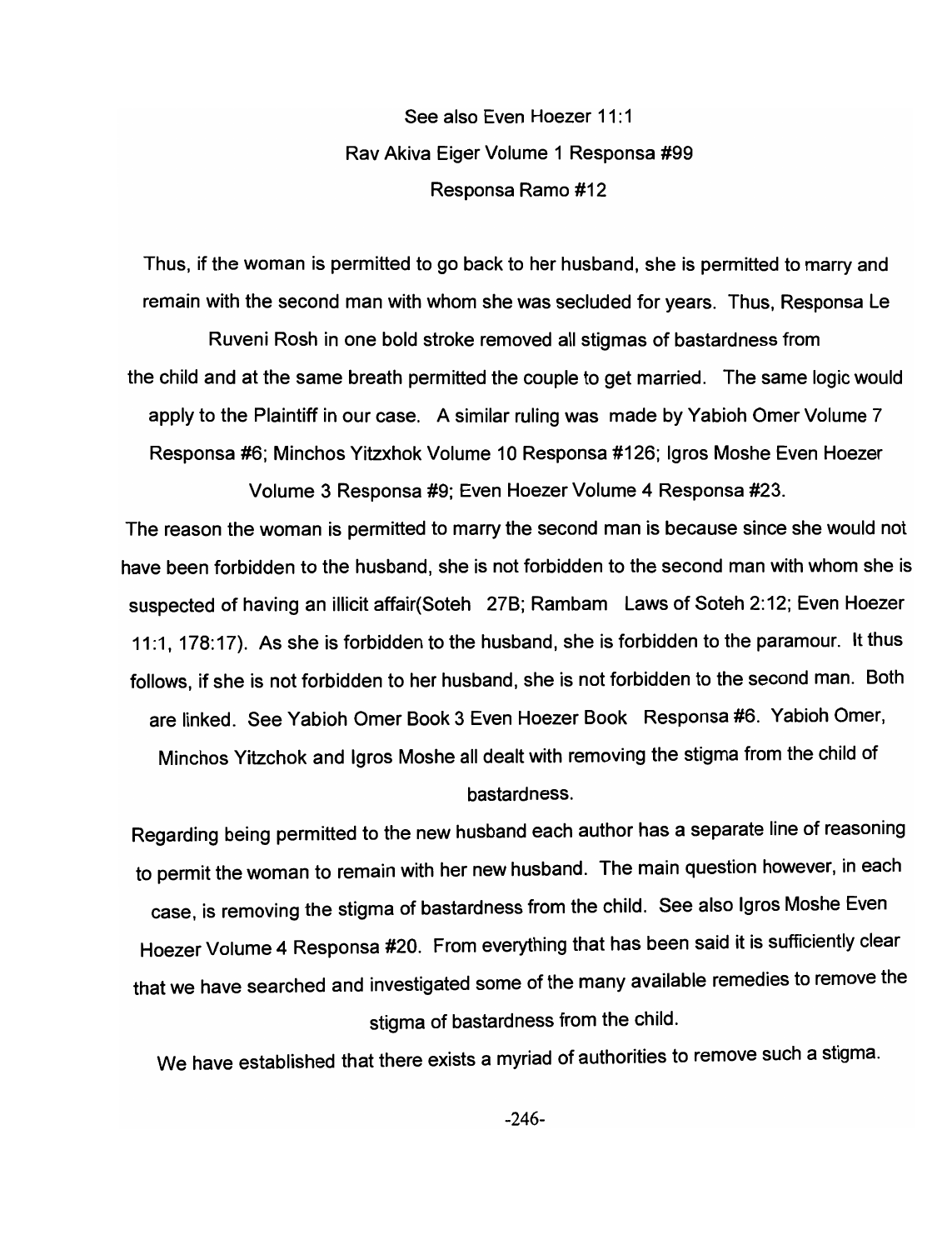Likewise the Plaintiff is permitted to marry and remain with her new husband.

### CHAPTER 23

# Agunot resulting from missing husbands from The September 11,2001 terrorist attack on the twin towers and the Pentagon

# -GET WRITTEN BY HUSBAND AND E MAILED TO WIFE- IS SUCH A GET VALID? CIVIL DIVORCE -CAN IT BE USED AS AN ADJUNCT TO ANNUL A MARRIAGE?- ANY WOMEN WHOSE HUSBANDS DISAPPEARED in the aftermath of the terrorist attack are Agunot. Our Rabbinical Court will deal with them using the resources of the Talmud and all the responsa for the last 2000 years regarding Agunot.

According to the responsa of the Minchos Yitzchok Vol  $#1$  responsa  $#1$  it is mandatory to determine that the husband was physically present at the site where the tragedy possibly resulting in his death occurred.

It is necessary to hear at least one witnesses testify that they saw the husband in the towers shortly before the attack, that he was on a high floor in the towers that escape from there was impossible. That he would have been killed by the impact of the airplane crash, or died from the smoke and fire or crushed from the fall. This analysis would follow the guidelines used by Rav Yitzchok Elchonen Spector writing in Responsa Ein Yitzchok, Rav Moshe Feinstein in Igros Moshe Even Hoezer vol 1 , Responsa Tzitz Eliezer vol 1, Rav Herzog Ohel Yitzchok Vol 1 . We would wait a reasonable period of time determined by the Rabbinical Court of at least one year before permitting the wife to remarry. In that period the husband if he be alive would be given a chance to call, write, email and come back. If he did not communicate with the wife and come back and he be still alive, we would annul the marriage based on the loopholes mentioned in my book ,especially those loopholes in chapter 4 and 23 of Hatorot

### Agunot.

In the reported case that a husband stuck in an upper floor of the twin towers e mailed to his wife farewell and instructed her to go to the rabbi to set her free so she can remarry, it is mandatory to determine the source of the email . If it can be scientifically established that the email came from the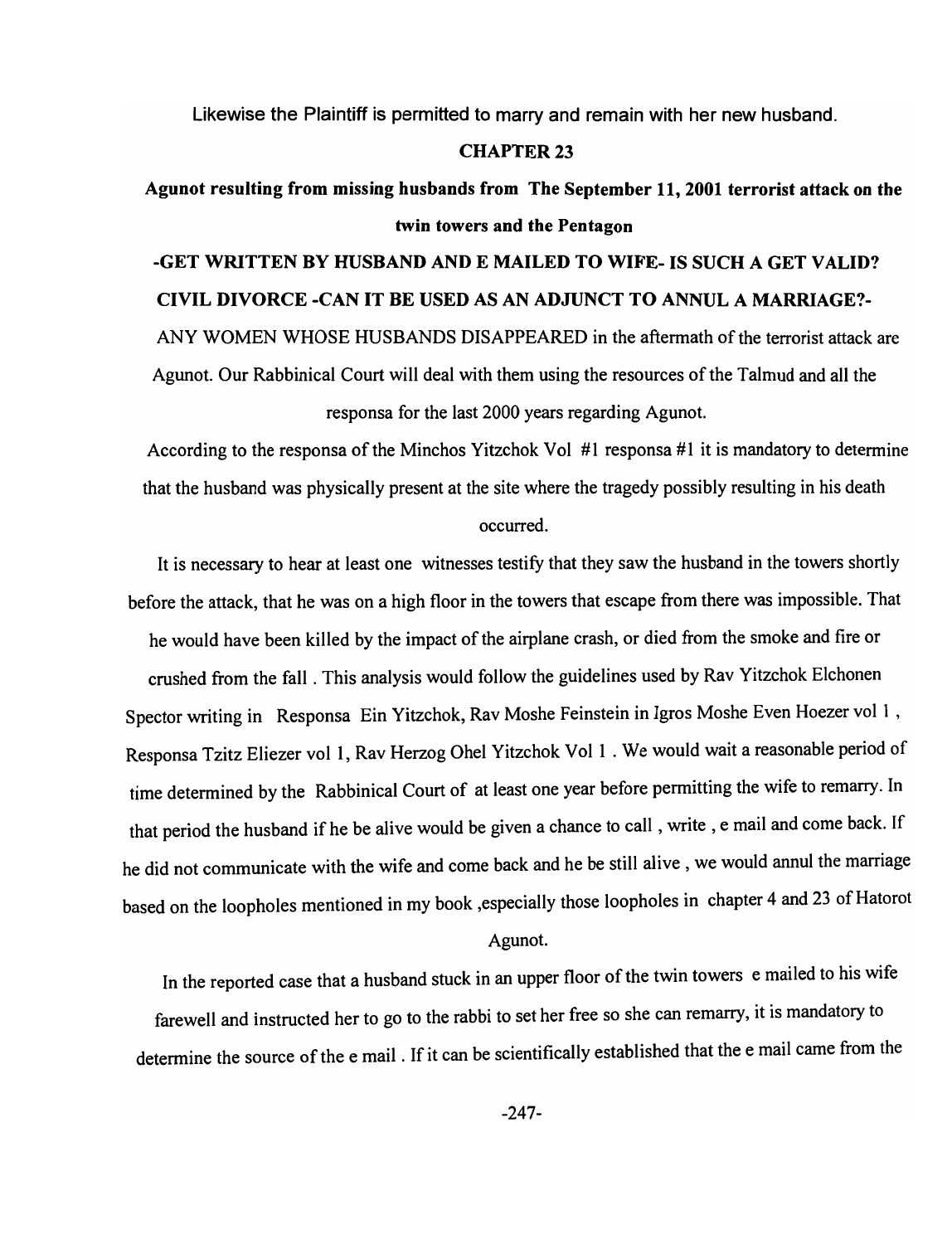computer in his office that would be an adjunct to other evidence that he was physically present. However room still exists to suspect that he may have gotten out immediately after sending the email and saved himself and then decided to use the terrorist attack as a cover that he is dead and establish another identity for himself without the responsibility and burden of a marriage. The same is true regarding a reported case where the husband e mailed his wife that I hereby divorce you and you are free to another man and can remarry. In that instance there exists another adjunct to free the woman.The fact that the husband in his own handwriting -email - divorces his wife. According to those authorities that

claim that such a divorce is Biblically valid but Rabbinically defective, this email can serve as an additional adjunct to free the woman. Under all the circumstances in this case, weighing the additional possibilities that the husband really is dead -a victim of the terrorist attack, we would recognize the Get e mailed by the husband and remove the Rabbinical violation that the woman has by using the Get written and e mailed by the husband. A Get can be written in any language .See Aruch Hashulchon Even Hoezer 126:4,5; 123:12. Although ab initio the Get should be written by a scribe in Hebrew using the precise formula in vogue, post facto a Get can be written in any language, and if the cardinal elements are present the woman is divorced. The cardinal elements are the name of the husband, the name of the wife, the message that the husband is hereby divorcing the wife, or the divorce will take effect a minute

before he dies, and that she is free to any man with or without marriage. See Aruch Hashulchon Even Hoezer 123:7. When the Get is written by the husband post facto, no witnesses are required. The woman after she is given such a Get or the Get is delivered to her- post facto even by e mail- the woman is divorced. Even according to the authorities that she is divorced only Biblically, but

not Rabbinically, if she has a child with an other

man, everyone agrees that the child is legitimate. Aruch Hashulchon Even Hoezer 120:5;

123: 12. Tur Even Hoezer end of chapter 130 and Aruch Hashulchon Even Hoezer 130:55 rules that if she disregards the ruling not to remarry and does remarry she does not have to leave her new husband. Wherever we rule that the child is not a Mamzer4 but the wife is not to remarry; if the wife disregards the admonition and she does remarry, she does not have to leave the new husband. He same is true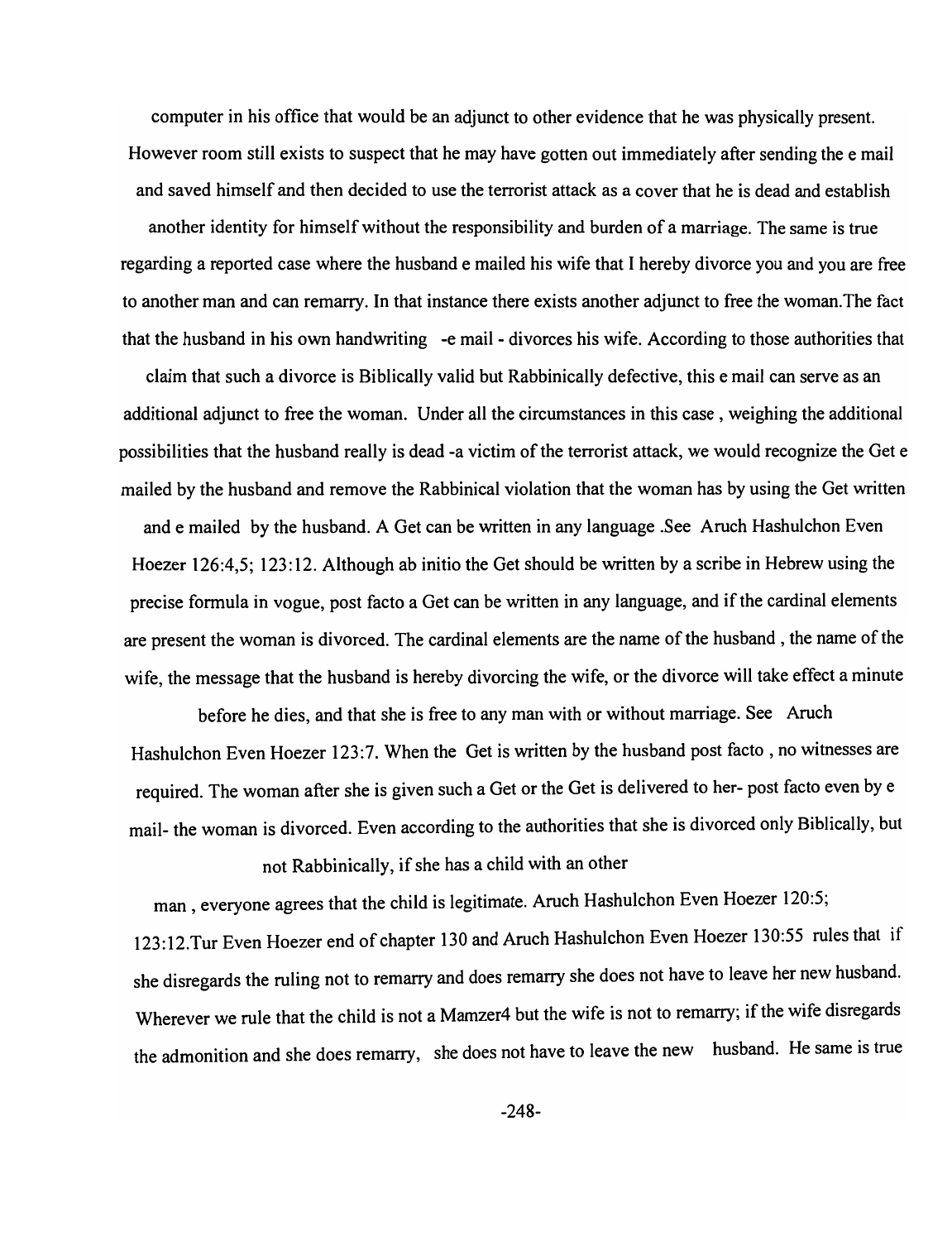when the husband disappears in a body oy water that has no boundaries like the ocean that the wife is not permited to remarry, even if a Rabbi ruledthat she is permitted. However if she disregarded the rulings of allthe other Rabbis and did remarry the child from husband #2 is not a Mamzer and she does not have to leave the new husband.

In the situation that people do not recognize the identity of the Agunah nor know that she ever was married Halachically, such a Get certainly is acceptablle. Would the woman want to lie and state that she never was married she would have been believed. So too we do not need to prove that it in fact was her husband that sent her the Get, but a complete stranger as part of a scheme to set her free. See Nodan Beyehuha Mahdura Kama Responsa #38, cited by Pischie Tsuvah Even Hoezer 120. See Aruch Hashulchon Yoreh Dayoh 269:14; Aruch Hashulchon even Hoezer 17:5, 152:5. See Yoreh Dayoh 127:1, 3 Ramo ibid, Shach ibid 127:28 that a person is believed to attest as to his status even if such testimony contradicts allegations of anyone other than two competent witnesses. See Hatorot Agunot Chapter 15

for a detailed analysis for the laws of evidence with comprehensive citations. In the contingency that the husband wilfully disappeared using the terrorist attack as a cover, then we would free the wife using the loopholes employed in my book Hatorot Agunot Bnot Yisroel Annulments- Emancipating Jewish Daughters from the Chains of husbands who refuse them a Get-Jewish Divorce in a dead marriage. Based on the 4 parts of the Shulchan Aruch and Responsa Jewish Law and practice.

See chapter 4 and 23 of my book for greater elaboration on this current issue where the husband displays such cruel and deceptive behavior and chains his wife in a dead marriage.

We explored two different concepts in this responsa that I wish to elaborate. The concept of typing a Get on a computer then e mailing the Get to the wife. Delivery of the Get is effected when the Get is electronically transported to the wife's computer even before she opens her e mail. Are these novel ways of writing a Get and delivering the Get by the husband to the wife acceptable? Obviously in a normal setting, not an emergency as the case at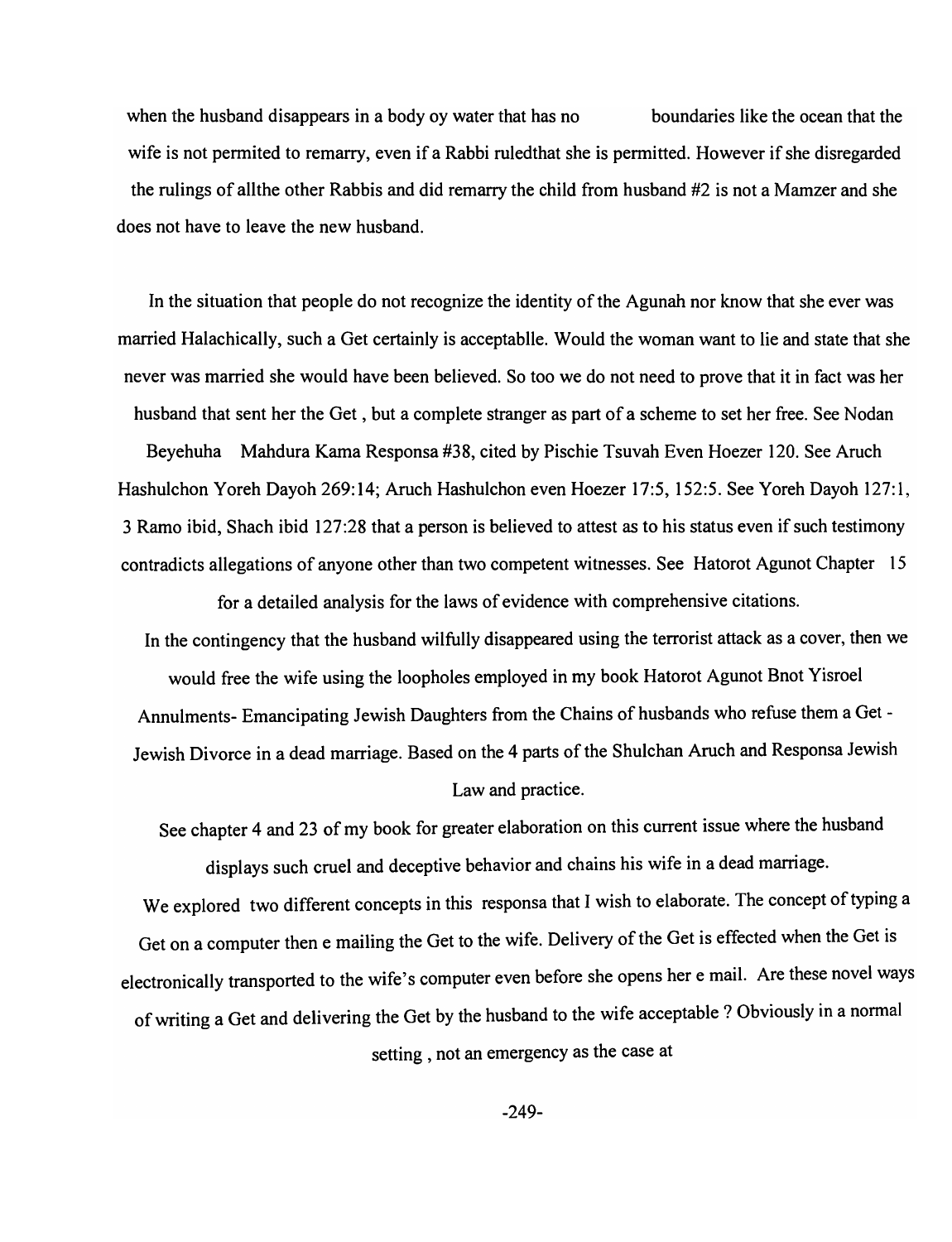hand, we will insist that we will follow the time tested methods of writing a Get by a scribe, having two witnesses sign the Get, and having two witnesses witness the giving of the Get by the husband to the wife. However the question here is not ab initio the procedure to follow, but post facto, if the husband typed a Get in English incorporating the cardinal information as mentioned above. Is such a Get post facto kosher? Is the woman free to remarry. If she does remarry and has a child from man #2 is the child

### legitimate?

Aruch Hashulchon Even Hoezer 125:37 permits post facto the writing of a Get by a printing press. Such a Get will free a woman. Aruch Hashulchon states that there is no difference if the letters are created by pressing a pen against paper ;or else pressing the paper against set type used in printing presses. In both cases the Get is Kosher. The Tzitz Eliezer Volume 21 responsa 42 takes issue with the Aruch Hashulchon faulting such a procedure as lacking the actual writing by the scribe. This is especially true in the case of electric run presses and computers that automatically write. The Aruch Hashulchon himself refuses to authorize the writing of a Sefer Torah -Holy scroll used in the synagogue by a printing press. See Aruch Hashulchon Yoreh Dayoh 271 :39. So why should the Get be any

### different?

However a close reading of Aruch Hashulchon Yoreh Dayoh 271 :39 reveals that there exists no contradiction whatsoever. Aruch Hashulchon in Yoreh Dayoh 271:39 agrees that if the Sefer Torah holy scroll would be printed by hand, not an automatic printing press that such a scroll would be Kosher. He even cites the authorities that sanction such printing and agrees with them. However Aruch Hashulchon differentiates if the Sefer Torah -Holy Scroll is printed in an automatic press then there exists a deficiency that the scroll must be written by an observant Jewish adult who has in mind to write the Holy Scroll in accordance with Jewish Law, especially the names ofG-d. This is lacking in automated printing. The same is true if a Get would be printed by hand in a publishing press the Get is Kosher. If an automatic press would publish the

Get, the first page of the Get is Kosher. Since a Get has no more than one page the Get is kosher thus the Aruch Hashulchon in Even Hiezer 125:37 permits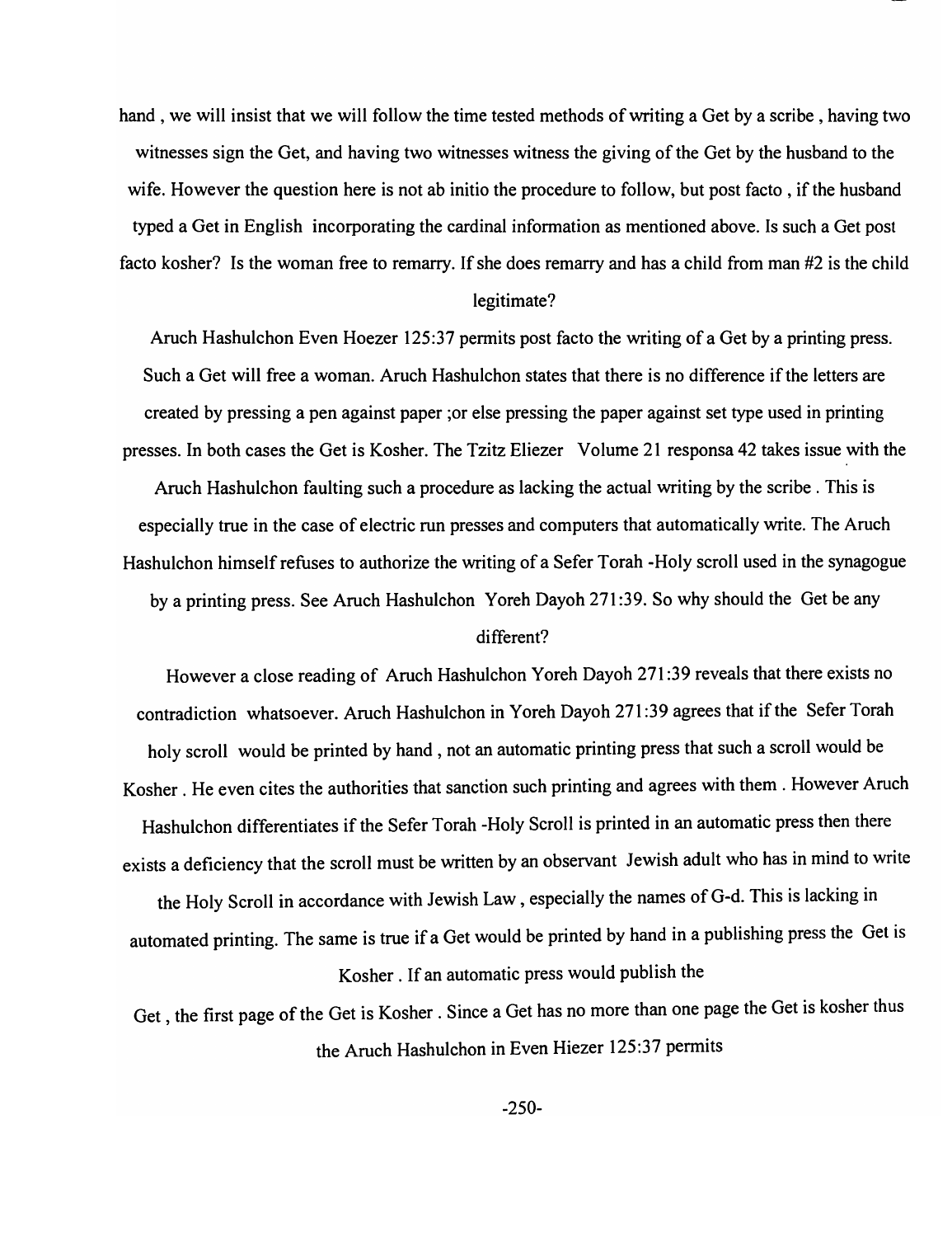the printing of a Get because the Get has no more than one page. Thus when the individual who typed the Get presses the icon to begin the printing operation, he releases the electricity to begin the printing process. That is considered Koach Gavreh- the printing of the Get comes as a direct result ofa man's

effort, it is not performed automatic. This is similar to the law that an animal that is prepared for Kosher meat must be slaughtered by an observant Jewish adult, not a machine that runs automatically.

If a machine in the shape of a wheel has a knife at one end and is powered by water and a board is preventing the water from powering the machine and a Jewish adult removes the board, then the first animal slaughtered is kosher. The reason is because the act of removing the board counts as though the man himself slaughtered the animal . It was as a result of his act that the animal is slaughtered. But only

the first rotation counts as his act, after the first rotation, the machine is deemed as operating automatically. The fact that it continues to operate because of his initial removal of the board does not carry weight. See Yoreh Dayoh 7:3. So here too in the case of writing the Get and the printer is started by a Jewish adult. This counts as though the printing operation is done by the Jewish adult. as long as no more than one page is printed - the minimum that can be printed. Then it is deemed that a man did the printing, not an automatic machine. Would the printing of the Sefer Torah be controlled and only one page would be printed at a time and then the printer would have shut down requiring an adult to restart

it, the Sefer Torah would have been Kosher too. The reason is because we are back to a hand run printing press that is kosher according to many authorities: Bais Shmuel Even Hoezer 125:3; Pri Chodosh Even Hoezer 125:4; Taz Yoreh Dayoh 171:8 says that abinitio a Get should not be printed in a printing press. Thus post facto he too agrees that it is kosher. Also see Mogen Avrohom Orech Chaim 32:57 who agrees that a printed Get is kosher. However all these authorities discuss hand run presses, not automatic presses.

In addition to the above discussion the essence of what the Aruch Hashulchon discusses in Even Hoezer 125:37 is that there may not exist an other alternative than a printed Get. Aruch Hashulchon uses his loophole in order to extract Jewish daughters from the tragedy of being an Agunah. He permits using a printed Get because there may not exist any other way. Otherwise, they will remain Agunot -See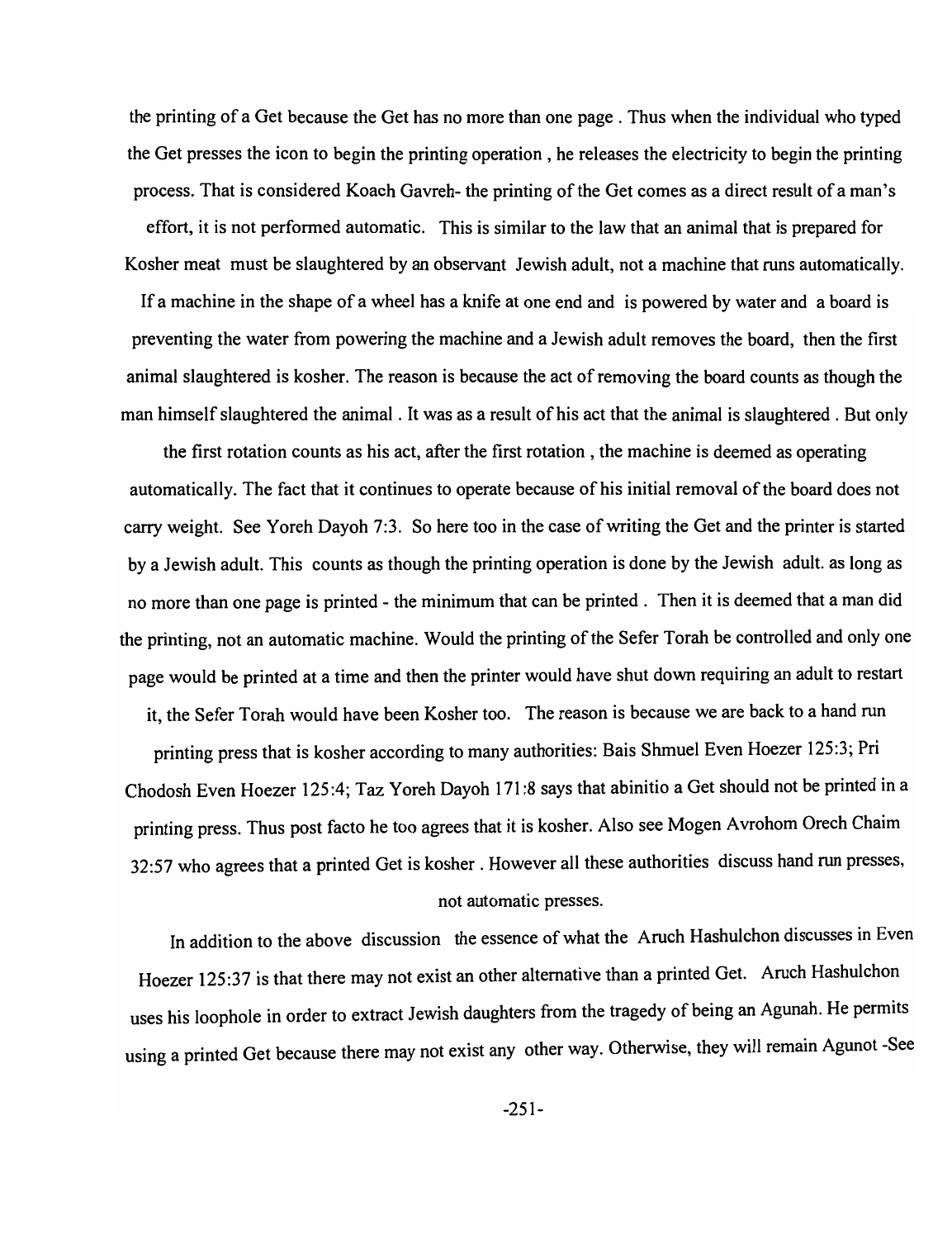Aruch Hashulchon 126:4 where he explicitly states this fact for using another loophole of having the scribe use script in writing the Get, rather than the letters employed in writing a Sefer Torah other wise the woman would remain an Agunah, there is no other alternative. The same reasoning applies when Aruch Hashulchon permits using a printed Get. The same reasoning applies to print a Get on a

Computer that post facto it is kosher where there exists no other alternative.

Likewise delivery of a Get by e mail is post facto kosher. The Get has been transported to her property and possession -her computer located in her house or the house that she shares with her husband. Legally in accordance with civil law that governs in the USA she owns at least 50% in the case of death of the husband or divorce from the husband, even ifhe supplies 100% of the money. Thus the Get delivered to her by e mail came into her possession. The woman took possession the instant the e mail is stored electronically in her computer even before she printed the e mail. The woman is divorced even if she did not pick up the paper and walk with it as is customary when the woman is given the Get

at the Rabbinical Court. There she is not in her home, she is at the office of the Court. She takes possession only by lifting the Get and walking with it several feet. However when a Get is delivered by her husband to her house, she gains possession immediately without having to pick it up and walking with it several feet. Thus her computer in her home in effect takes possession of the Get for her. Even if the computer belonged to the husband, we will definitely assume that the husband will gift the computer to her in order to enable her to take possession of the Get. He will agree to shape all the facts to be in accordance with the Jewish laws in order that his wife not remain an Agunah. If it is necessary to gift the computer and the house to his wife, he will do it. See Aruch Hashulchon Even Hoezer 138:3;and 139:52 who sanctions this concept and considers such delivery of the Get as being in accordance with Halacha-Jewish Law. The same logic applies if the Get is delivered by e-mail, fax, federal express or by ordinary mail to her home where the woman agrees to accept the Get or it is 100% for her benefit. Then her apartment or house becomes her agent to accept the Get for her. This is in line with the principles enunciated by Aruch Hashulchon Even Hoezer 138:3 and 139:52. Post facto such delivery is kosher. The Get is valid. If she remarries she does not have to leave her new husband and any children from the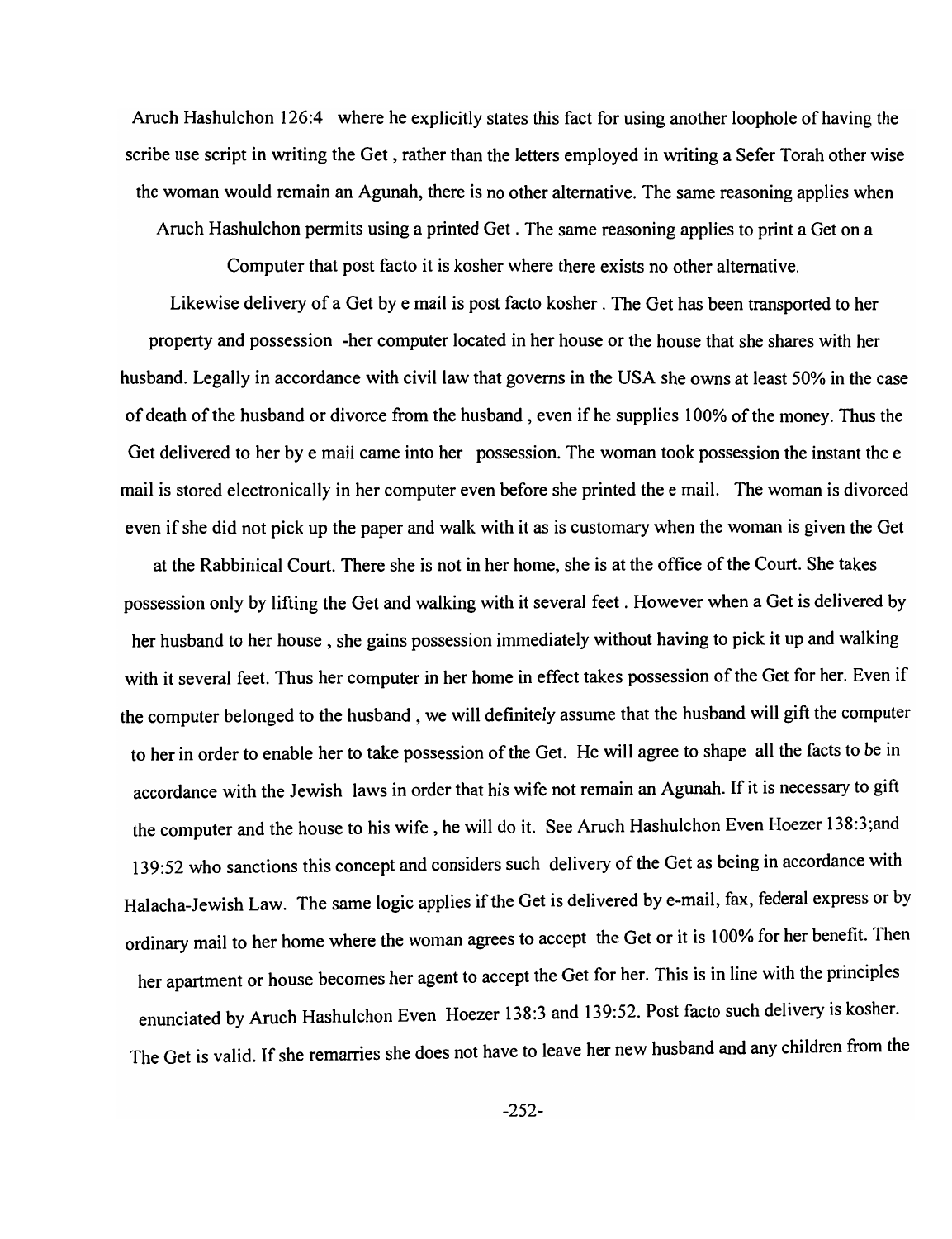new husband are legitimate. Ab initio, of course one must not depart one hair from any law or custom

practiced by Jews. Delivery of a Get has to be made by the husband handing the Get to the wife. Delivery of a Get by e mail is no worse then mailing a Get to an agent to deliver to the wife. See Seder Haget Mailing a Get- Aruch Hashulchon Even Hoezer after 154 . Obviously in the case of the Aruch Hashulchon e mail or fax did not exist yet There the original Get was sent to an agent of the husband to deliver to the wife. In our case an emergency exists and the husband employs modern technology to lengthen his hand and reach that he personally can deliver the Get to his wife without using the services

of an agent. We will use the Talmudic law that the wife can be divorced against her will and no permission need be granted by the wife since this procedure is exclusively for her benefit. True, the wife can refuse to accept the Get and remain an Agunah, claiming that she is protected by the edict of Rabenu Gershom Meor Hagolo that forbid forcing a wife to accept a Get. In such a case, she remains an Agunah . But I doubt that a normal woman would act that way which is against the spirit and letter of the Torah. Furthermore, in the case of a Get sent by e mail the woman is divorced the instant the e mail arrives,

even if it is never printed in the form of a hard copy. Thus the entire issue if printing the Get by computer is counted as the man wrote it himself or it is automatic - lacking human effort and thus null

and void is irrelevant. The Get written by the husband is transported electronically to the wife's computer or the computer that is gifted by the husband to the wife. As such not only is the Get given her but also the computer where the Get appears. The wife thus has the Get as written by the husband. This is better than the case where a Get is written on the printing press. The printing press is not gifted to the

wife. Here the computer with everything written in it is either gifted to the wife or belonged to her originally. Thus the wife is divorced either by the written Get or by the Get appearing on the screen. A Get does not have to be written on paper with ink. It could be carved on stone or engraved on metal . See Aruch Hashulchon Even Hoezer 125:38 ; and Taz Yoreh Dayoh 271:8 . Thus it is evident that any form of writing is kosher post facto. Thus in our case we can rely in such dire circumstances that the email

received by the Agunah is sufficient to free her from her chains. Permitting e mail is supported by another ruling of Rav Feinstein Igros Moshe Orech Chaim volume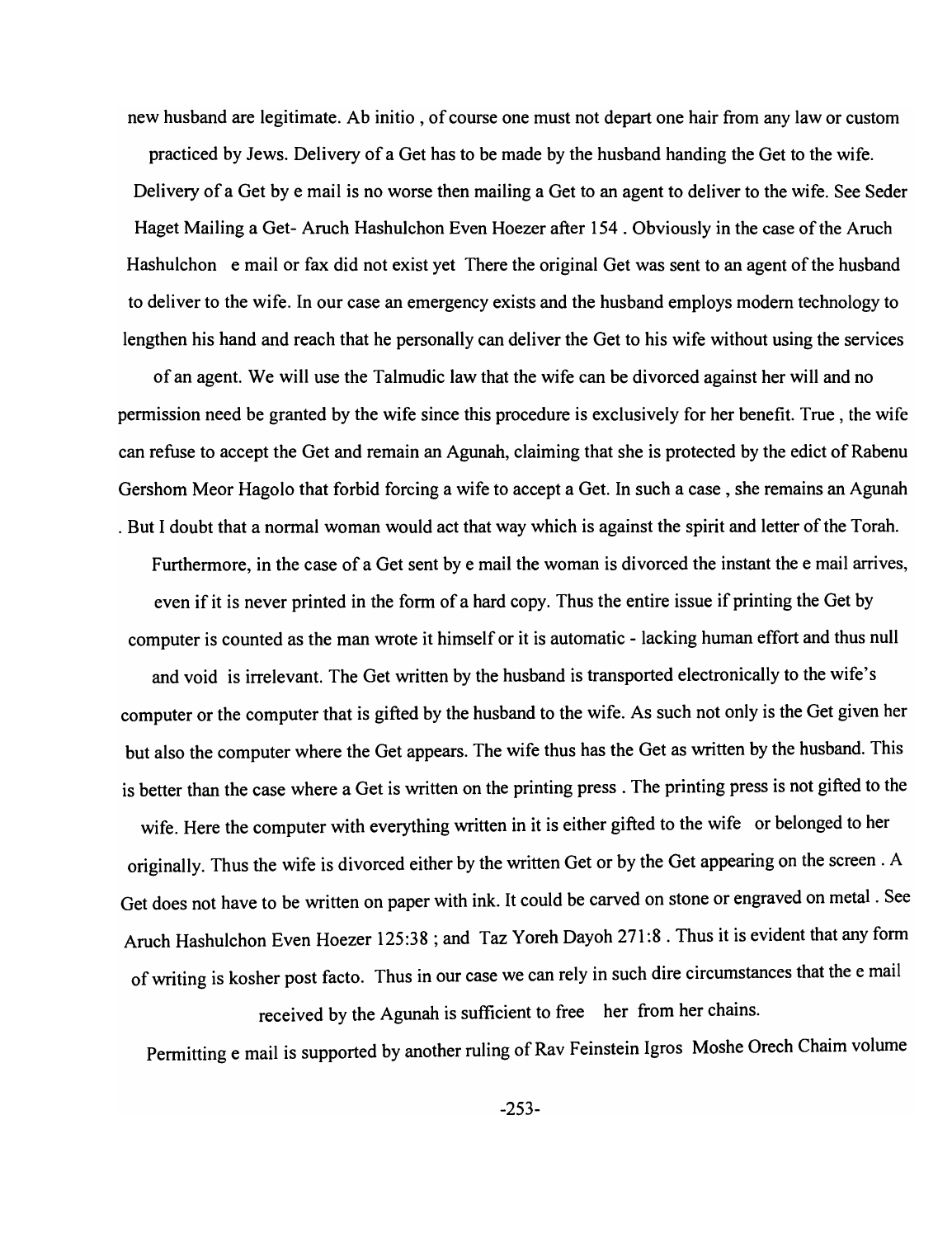2 responsa # 108 . Rav Feinstein rules that one can fulfill the obligation of hearing the reading of the Megila on Purim by listening to the reading by microphone. In Volumue 4 Orech Chaim Responsa # 126 he permits listening to the Megilah by short circuit radio -that the reading is heard in a different room, not in the hall where it is being read. The same analysis would apply to hearing the reading by radio or

television or by telephone. Rav Feinstein answers his critics that the sound heard is a newly created voice electronically and is not the real voice of the reader of the Megilah. Rav Feinstein dismisses such a theory and claims that the fact that the voice of the reader undergoes electronic changes does not effect the Halachic validity. At the end of the day -for all intents and purposes this is still the reader's voice.

See Aruch Hashulchon Even Hoezer 140:18 who sanctions using telegraph messages to verify if the wife agrees to accept the Get. Aruch Hashulchon Even Hoezer also sanctions using telegraph from the witnesses to verify that the husband is of sound mind the instant that a Get is delivered to the agent

of the wife or to an agent who accepts the Get for the benefit of the wife. Telephone, radio, television fax, e-mail were not invented or in use in Aruch Hashulchon's lifetime. However Responsa Bais Ovi book 1 and 2 sanctions getting permission by telephone from the husband to write a Get, have it signed by two witnesses and delivered to the wife by an agent. All this can be done over the telephone. The same logic would apply to using fax, e-mail, radio, and television. The same logic would also apply to have a Rabbinical court where the members are not all in one room -they are in different cities- adjudicate cases of freeing Agunot using telephone short circuit radio or television to

communicate with each other and with the litigants who also are in not in the same city as any member of the court. Technically we do not need more than one Rabbi adjudicate Agunah matters.-to free the Agunah to remarry. See Chelkos Mecokek Even Hoezer 17:78. Thus even if we would posit that using the telephone, closed circuit radio, and television does not constitute joining all these men to form a court of three Rabbis, nevertheless one Rabbi certainly exists. All you need to adjudicate Agunah

matters to free an Agunah is one Rabbi.

As mentioned we can receive permission from the husband to authorize the writing, signing by two witnesses and the appointment of the agent to deliver the Get to the wife. The husband must be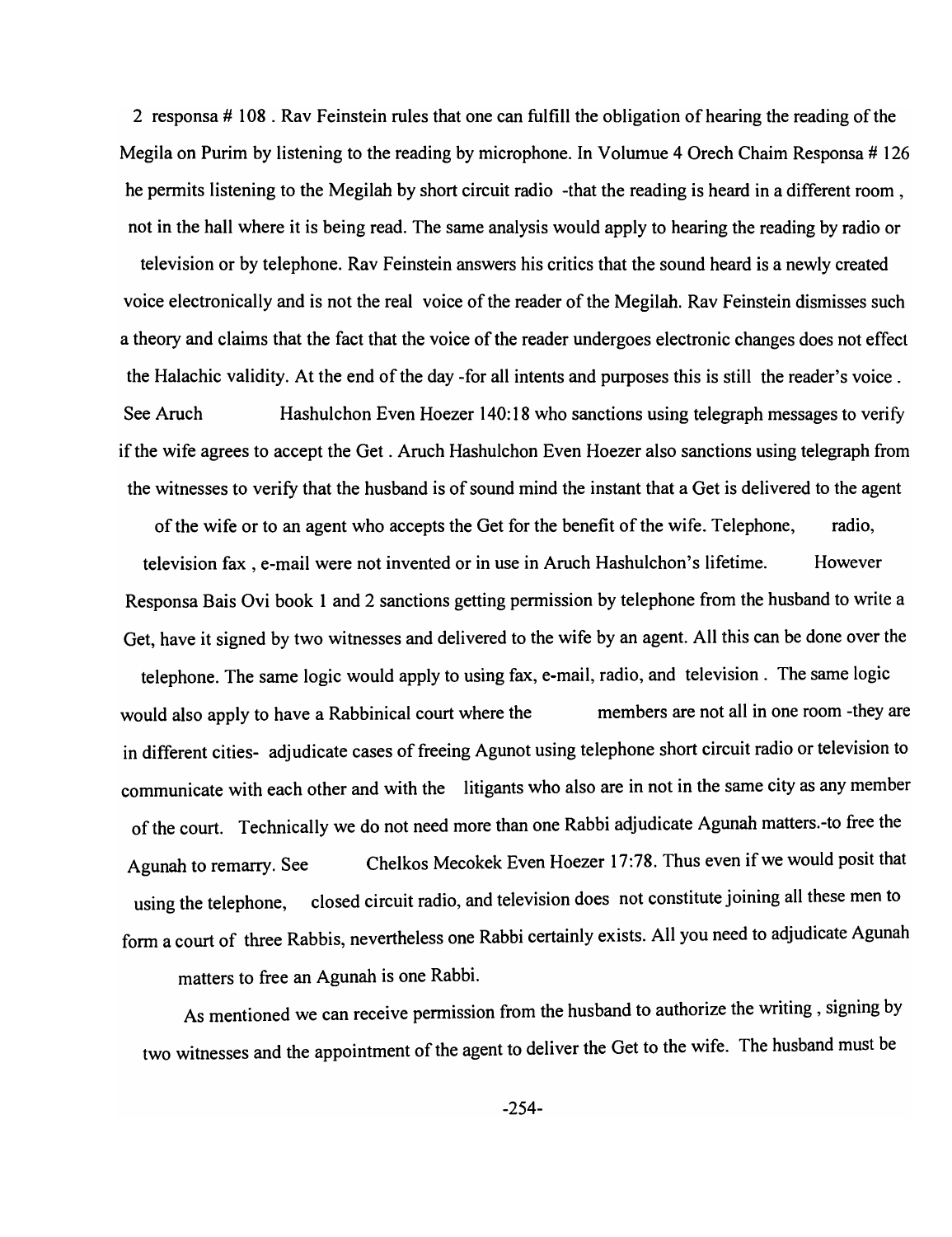instructed to name a particular individual to write the Get and name two specific individuals to sign the Get and name who is is to be his agent to hand the Get to the wife. See Aruch Hashulchon Even Hoezer 120:56. Certainly if the husband is taped when he authorizes the writing, signing and handing over to the wife the Get, there exists no chance that he will deny that he gave permission. If he

withdraws his authorization to have the agent hand tghe Get to the wife and states this before a witness, such withdrawal triggers an annulment as we have explained elsewhere in these volumes-Hatorot Agunot. Technically even if we do not record the husbands authorization that we can play back to individuals who can recognize if this is the the voice of the husband or not, we still will accept that this is the husband who authorized the writing, signing and giving of the Get. This is true where we have no independent knowledge that this woman was ever married other than what she represented herself, See Aruch Hashulchon Even Hoezer 3:5, 7:9 152:5; Nodeh Beyehudah Mahdura Kama chapter 38; Pischii Tsuva Even Hoezer chapter 120 end that even though we do not have witnesses that can identify that the two litigants that come before the Rabbinical Court are in fact the husband and wife, we will rely on their say so when they come from a different city and no one knows that they ever were married, other than what they represent chapter 15 and 21 for greater elaboration. themselves to be. See

So too I reason, the fact that the letters written by the husband on the computer underwent electronic changes by being transmitted by email , does not effect the validity that they are his letters. A Get can be written in any language. Writing a Get in electronic language that then is converted into script is the same as water having three forms -gas, liquid and solid. Once water is created by the husband in any form, the fact that it converts to a different form does not diminish the creation of the husband. The same is true with the Get written in electronic symbols. The fact that it converted to script is an other form of the same writing made by the husband. As such a valid Get exists. Thus, the Get written by the husband is Biblically valid. The additional questions raised that he did actually die in the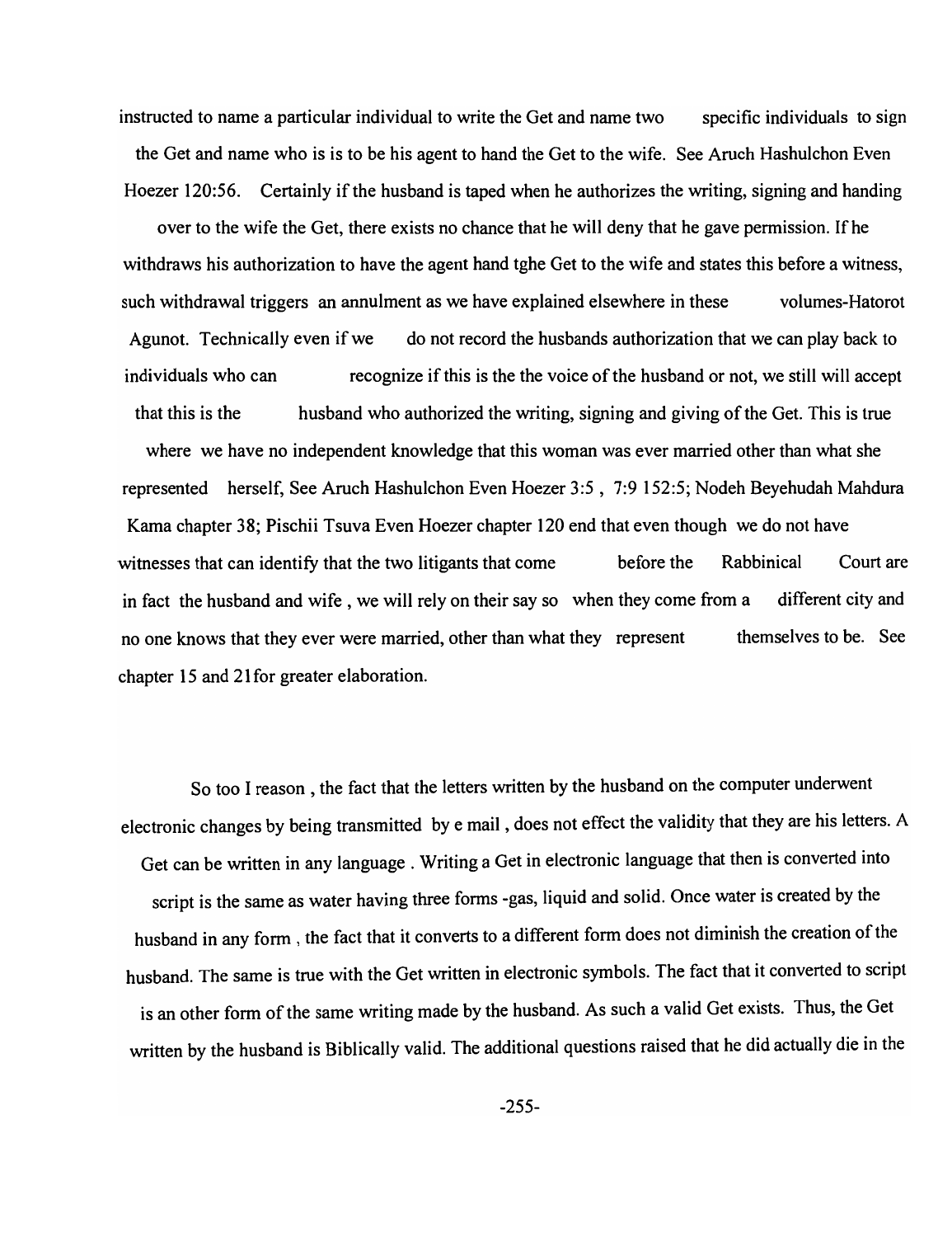terrorist attack, remove the Rabbinical objection that exists when the husband writes the Get himself, rather than a scribe. As such no witnesses are required. The Agunah is free to get married after the time frame set by the Rabbinical Court. The one year time frame is arbitrary. A shorter time frame can be set, if the Rabbinical Court is satisfied that there exists no chance that a normal caring husband would stay away if he really be alive without contacting his family.

Biblically the woman is free to get married immediately, providing we do not have any other information that would lead us to believe that he was not at all present at the twin towers or the Pentagon. We will give the husband the benefit of the doubt that would he have been alive, he would have notified his family and returned. We do not have to be paranoid and suspect that the husband suddenly exploited the tragedy to escape his family. This is true where the relationship with his wife is normal -there does not exist fighting and talk of divorce,. They do not hate each other. See Horav Hamagid Laws of Divorce 9: 11. Horav Hamagid Issurei Bioh 20:5 -everyone is presumed to be innocent. The burden of proof is on the one challenging this assumption. Thus by default we will assume that the husband is dead, otherwise he would have communicated with his wife and family and returned.

The whole discussion of post facto accepting the Get is only as an additional adjunct since we are dealing with a very cardinal issue of permitting a married woman to marry another man.

According to Aruch Hashulchon Even Hoezer 4:22, 4:23, 4:34 when other factors and variables exist, we will give the husband or the wife the benefit of the doubt that in this case the husband is dead. The Agunah would not even have a Rabbinical prohibition in view of all the other additional variables in this case. We will permit the Agunah to remarry .

It is obvious that in those cases that the couple were separated or civilly divorced and there was no Get -and the above assumptions do not apply- that we will annul the marriage based on all my writings in my books Hatorot Agunot.

Going back to the case of the husband who writes his own Get in English. What happens if someone else wrote the Get, but the husband signed the Get, is such a Get valid at least Biblically? I want to state

-256-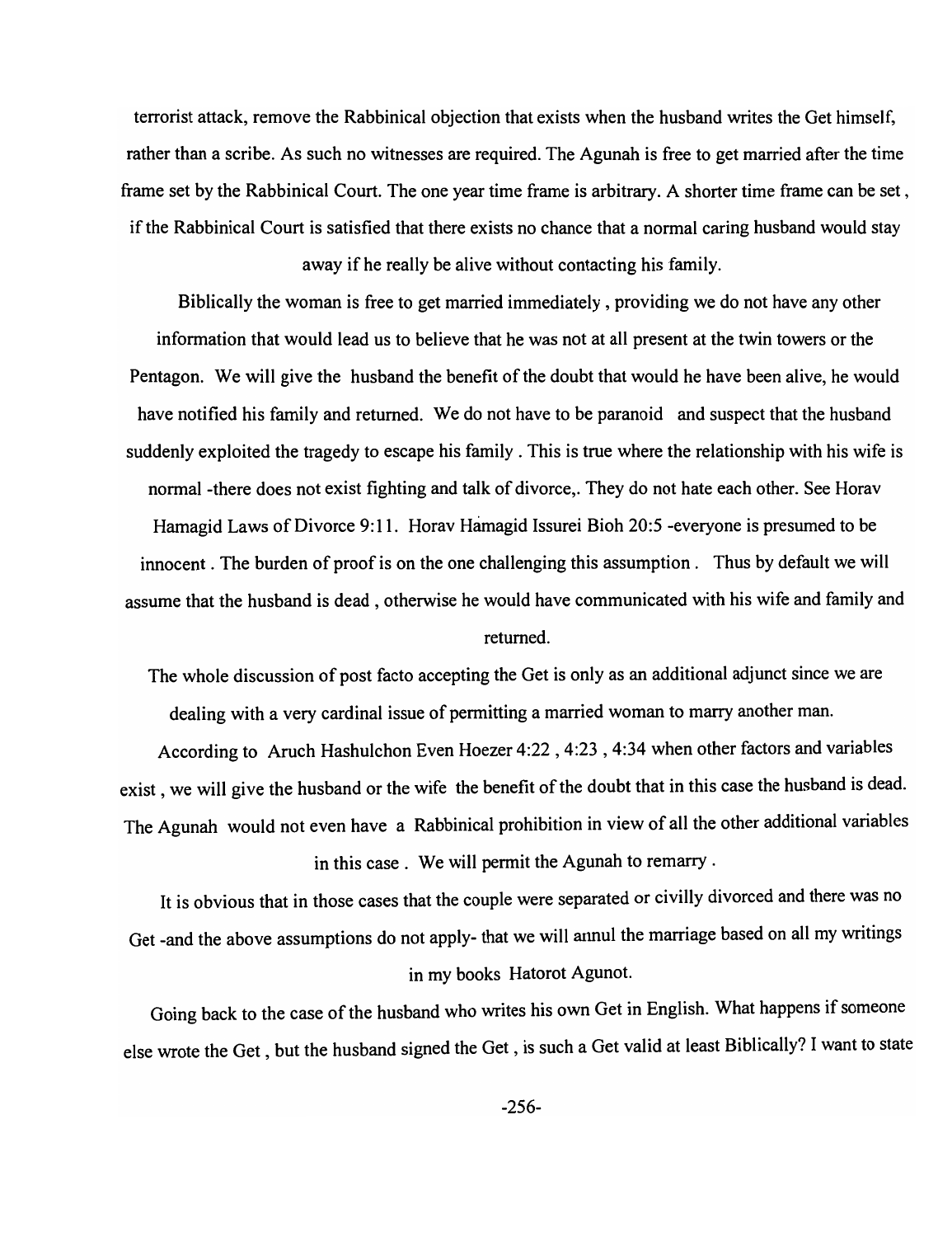that such a Get is valid. I am basing myself on Aruch Hashulchon Choshen Mishpot 69:4 where a note drafted by a lender without any witnesses is valid if either written by the lender or written by someone else and signed by the lender. Also see Otzer Haposkim on Even Hoezer 26: 1 - Minchos Yechiel Book 3 Responsa # 60 that cite authorities that a marriage contract -without any witnesses being present- prepared in the writing of the groom or written by someone else but signed by

the groom -without any witnesses being present creates a possible doubtful Halachic marriage. See Ramo Even Hoezer 32:4; Bais Shmuel Ibid 32:9 Chelkos Mechokek Ibid 32:8; and Hamakneh Ibid. The

Minchos Yechiel also rules that a civil marriage where the groom signs the marriage contract is considered a doubtful Halachic marriage requiring a Get to dissolve the marriage. - See also Machne Efraiyim Laws of Agency that considers the agency of a non Jewish agent who delivered a marriage contract to the bride as valid ifhe is paid for his work. So the non Jewish Civil Court clerk can validate the marriage contract that he draws up and then is signed by the husband. The couple have a possible doubtful Halachic marriage that would require a Get to dissolve the Halachic marriage. Even if the clerk of the court never gave the bride the marriage contract, and the contract remained with the offices of the court the possible validity of the marriage remains the same .. The reason is because we will assume that the court takes possession of the document in proxy for the benefit of the bride since it is for her benefit.

#### They are ZOCHE for her.

So here too in the case of divorce in those cases where the husband refuses to give a Get, but sues for civil divorce, and signs all the papers that in effect divorces his wife- even though they are prepared by the clerk of the court. Such papers post facto Biblically constitute a Get. The reason I am applying the precedent of the Minchos Yechiel to have a civil divorce initiated by the husband create a semblance of

a Halchic Get is because the entire concept of a marriage contract written by the husband being Halachically valid -without the benefit of having two competent Halachic witnesses present derives from the same concept when the husband writes a Get himself that post facto is possibly Halachically valid and does not require any witnesses. Thus the additional derivatives of the marriage contract that is written by someone else -Jewish or not - that is signed by the husband that is discussed as being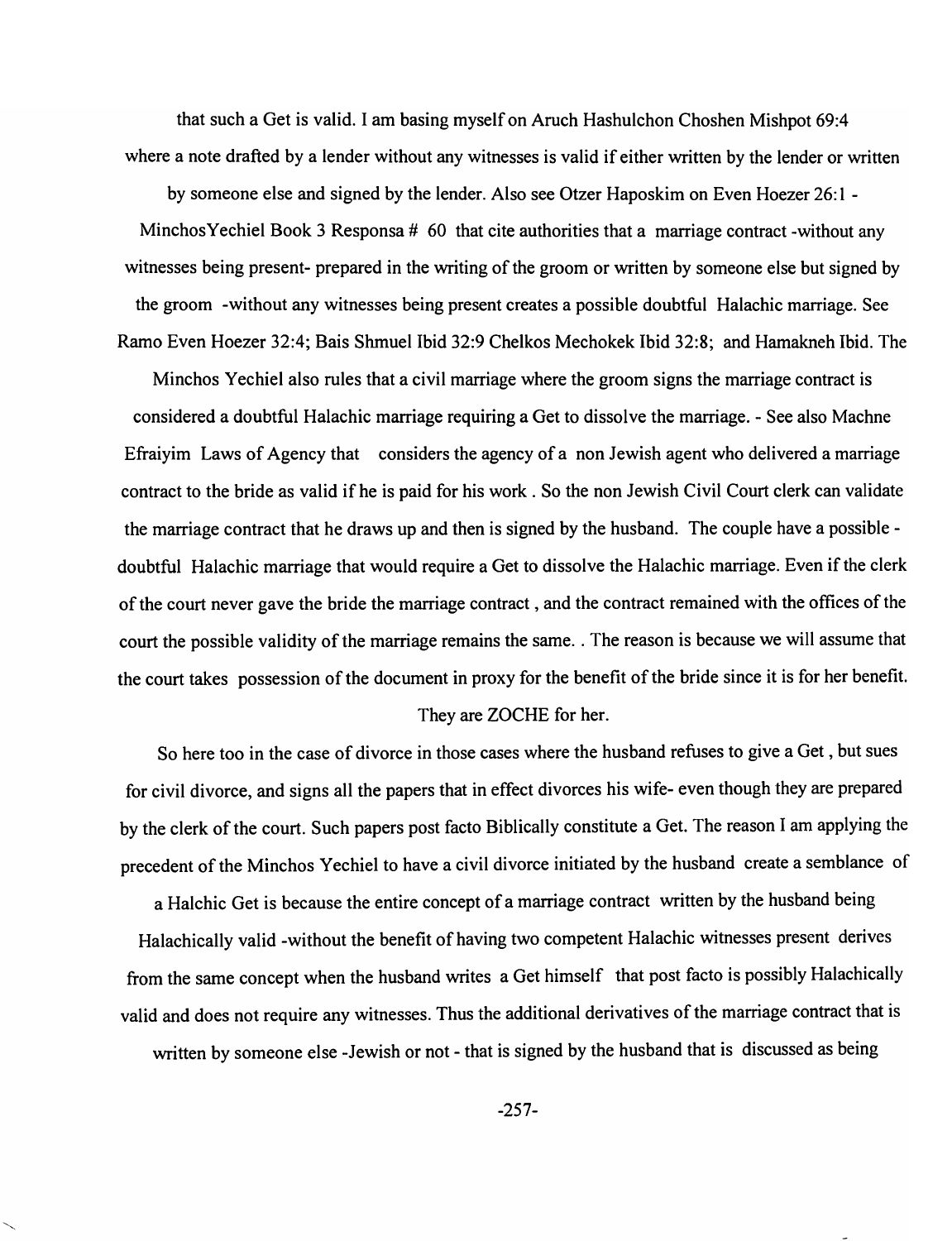possibly Halachically binding can equally apply to a civil divorce .The Rabbinical Court can use this civil divorce as an adjunct, I repeat only as an adjunct, in addition to other grounds that I have written in all my books Hatotot Agunot to annul the marriage. The Rashba in Yevomos and Gitten stipulates that

any time the husband is forced to give a Get that is in reality no more than an annulment, some semblance of a Get must exist. Without some semblance of a Get there can never be any annulments. Thus the civil divorce initiated by the husband represents a semblance of a Get. This together with all the other grounds we use in our annulments as detailed in all my books Hatorot Agunot and tapes can set free Agunot where the husband although he initiated the civil divorce refuses to give a Get. See Aruch Hashu1chon EvenHoezer 32:5,6,7 ; 130:55-60;Bais Shmuel Even Hoezer 32:9 ; 130:31 ;Ramo Even

Hoezer 32:4; Shulchan Aruch Even Hoezer 133:1 ; Aruch Hashulchon Even Hoezer 133:1-9. Of course we are using those authorities who recognize a civil marriage as being Halchically binding and we are extending the law to cover civil divorces as well. This is the practical application and use that can benefit Agunot since the husband suing for divorce and refusing to give a Get is very common. Now we have a solution to solve this problem. Of course if the civil court is willing to jail the husband until he agrees to give a standard Get, that must be done, and not rely on any annulments. All the grounds for my annulments written in all my books are to be used only if there exists no alternative whatsoever and the woman will remain chained all her life. Otherwise G-d forbid to depart one hair from conventional practice. I agree with all my critics. We part company only where there exists no other choice.

I say we can free the Agunah . They say she should remain chained to eternity. I stake my reputation and my portion in the hereafter that my interpretation as sanctioned by our Rabbinical court is the accurate one. I and the members of our Rabbinical court are willing to defy all the pressures of our critics because we are convinced that our knowledge of Halacha regarding annulments is one million percent accurate. As I mentioned many times and Rav Klotzkin has written in the prologue, I have mastered and observe the four parts of the Shulchan Aruch. Only an individual who has mastered and observes the four parts of the Shulchan Aruch has the power given by the Torah to annul marriages. See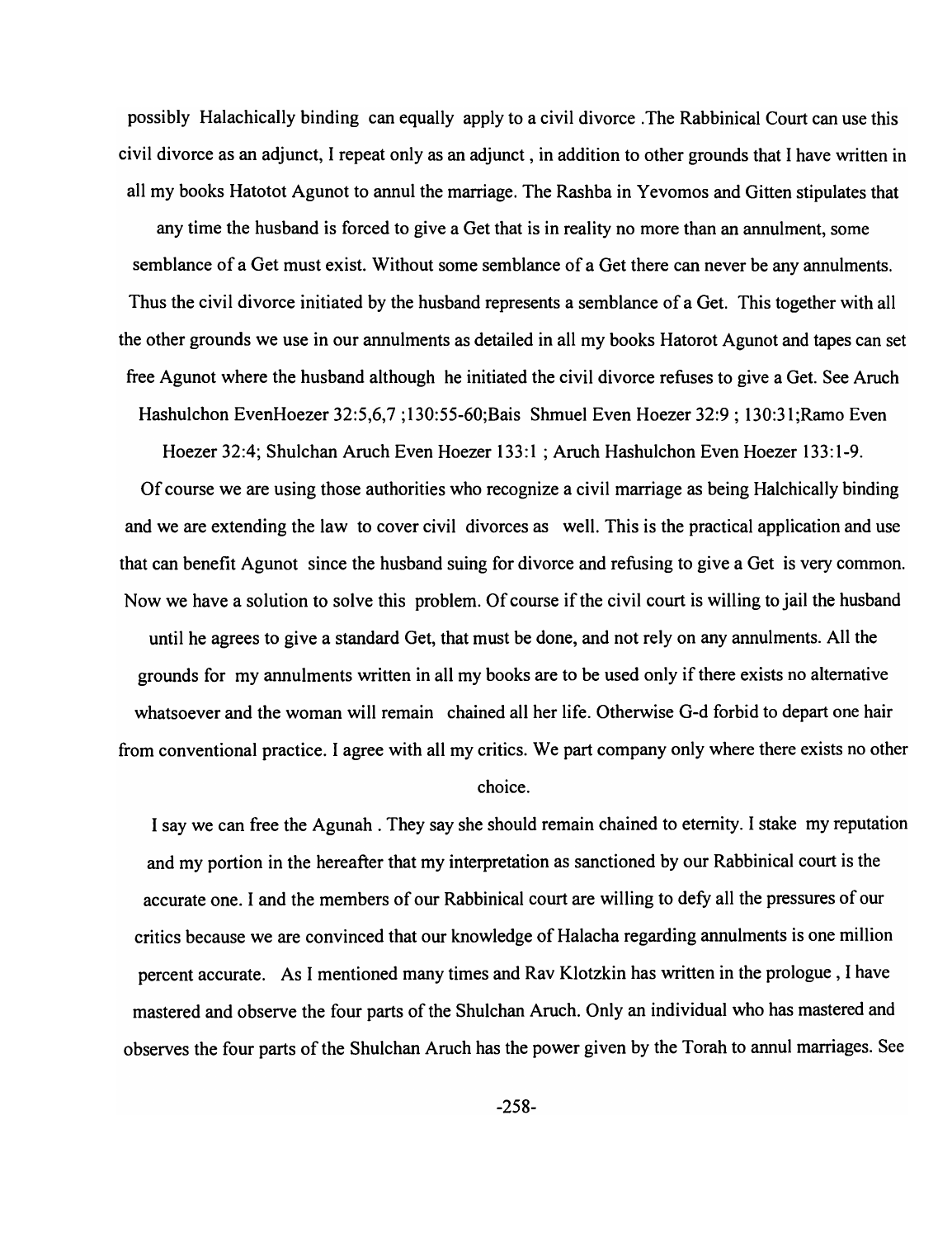introduction to Hatorot Agunot and chapter 3. Which ones of my critics can match my credentials?

Chapter 24

Mother Claims that Son is Mamzer-She Never agreed to Receive Get Given by First husband

All facts have been changed in order to protect the identity of the litigants

Facts The mother claims that she refused to come to the Rabbinical Court to receive A Get from husband #1 . She then married civilly another man and gave birth to a son .If her version of the facts are accepted and she had a Halachic marriage with man  $#1$ , the son is a Mamzer, forbidden ever to marry a Jewish girl. The stigma would exist for eternity until the coming of the Prophet Eliyohu at the time of the coming of the Messiah.

### Responsa

The mother's version of the facts are never accepted if the end result is to stigmatize the Child as a Mamzer -illegitimate. No one is believed to incriminate themselves. Ain Adam Masim Atzmo Rasha See Choshen Moshpot 34: 25

For the woman to allege that she refused to accept a Get and lived with another man and committed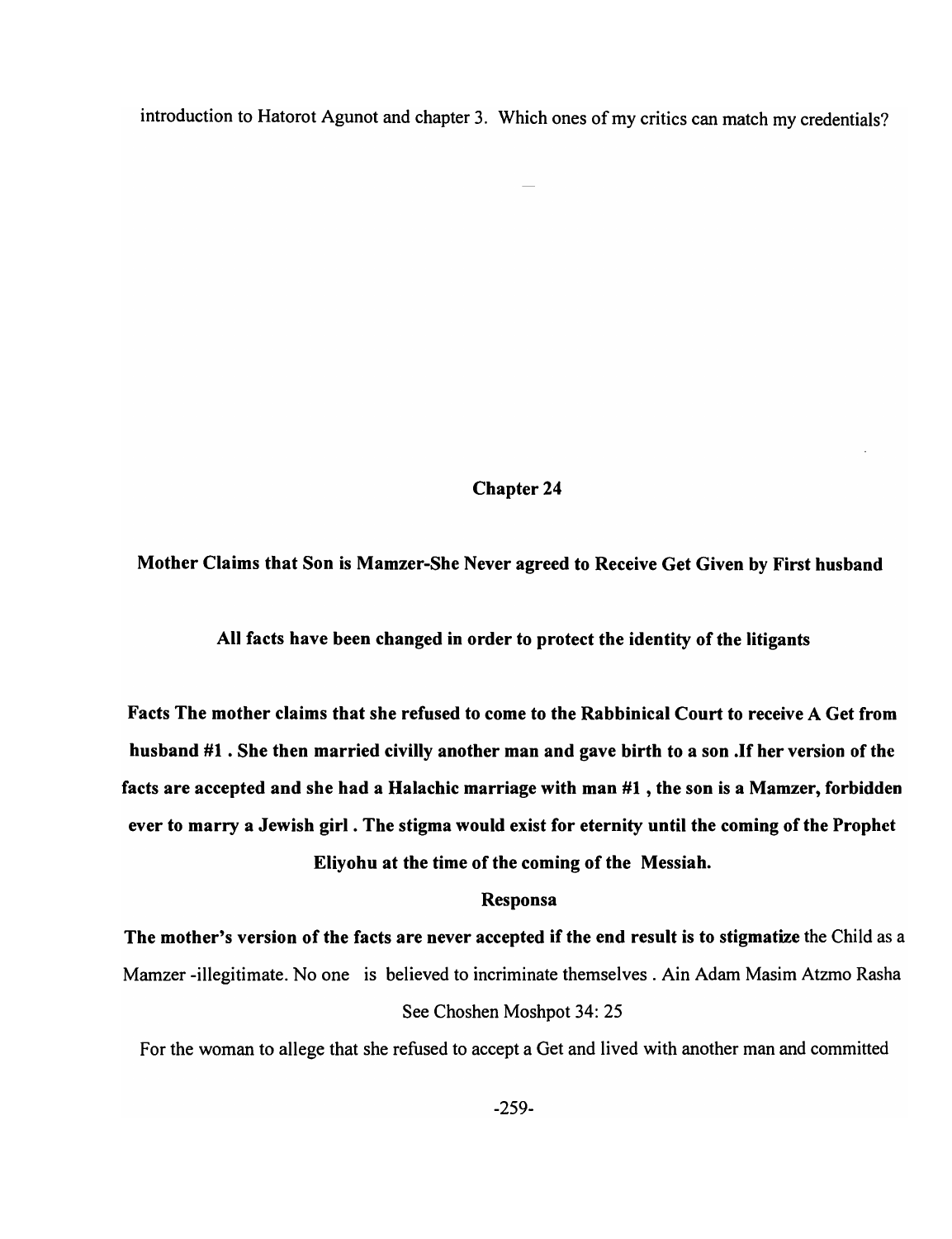adultery with the resulting stigma to her children to eternity of bastardness- -when all she had to do is the simple procedure of accepting the Get-is incomprehensible. Either she lied and is bragging that she defied all religious authority, but in reality she did accept the Get. Or else she really did not accept the Get, but the Get was in reality given without her consent. Bet Din has the power to accept the Get in proxy for her since they are not only saving her from the sin of adultery, but preventing the debacle of illegitimacy to any future offspring that she might have with other men. In that manner they are acting to protect not only any future offspring she might have, but also other Jews who would marry such future offspring,. See Igros Moshe Even Hoezer. See Otzer Haposkim Even Hoezer chapter 1 Volume 1 for an encyclopedia of authorities who sanction the Rabbinical Court to accept a Get for the wife when she refuses to accept the Get .

This is especially true when she claims that she does not believe in the entire concept of Gitten-Jewish Divorces.

Now if the Rabbinical Court accepted the Get before she was pregnant with her son, then there is no problem at all. When she got pregnant, she was already divorced. If the Court accepted the Get after she was already pregnant, the very acceptance of the court, in effect, is an annulment. See Minchos Yitzchok Volume 10 Responsa 126 from Rav Yitzchok Weiss Dayan of Manchester UK ,who later became the head of the Rabbinical Court in the Haredi community in Jerusalem, Israel. Rav Weiss rules that a person who is not religious and denies the validity of Gitten is deemed as one not Jewish. As such no marriage is binding Biblically with such a person, man or woman. At most marriage with such a person is Rabbinical. When such a person gives a Get or receives the Get if she be the non believing party- the giving of the Get or the acceptance of the Get in effect annuls the marriage ab initio. Thus even if this woman would have been pregnant with her son, the acceptance of the Get by the Rabbinical Court would have caused her to be deemed never married. As such, she got pregnant when she was single with absolutely no stigma to the

child. See chapter 22 and 23 for greater elaboration of this concept and for all the citations. If the court did not accept the Get for her and the Get was written, signed and remained with the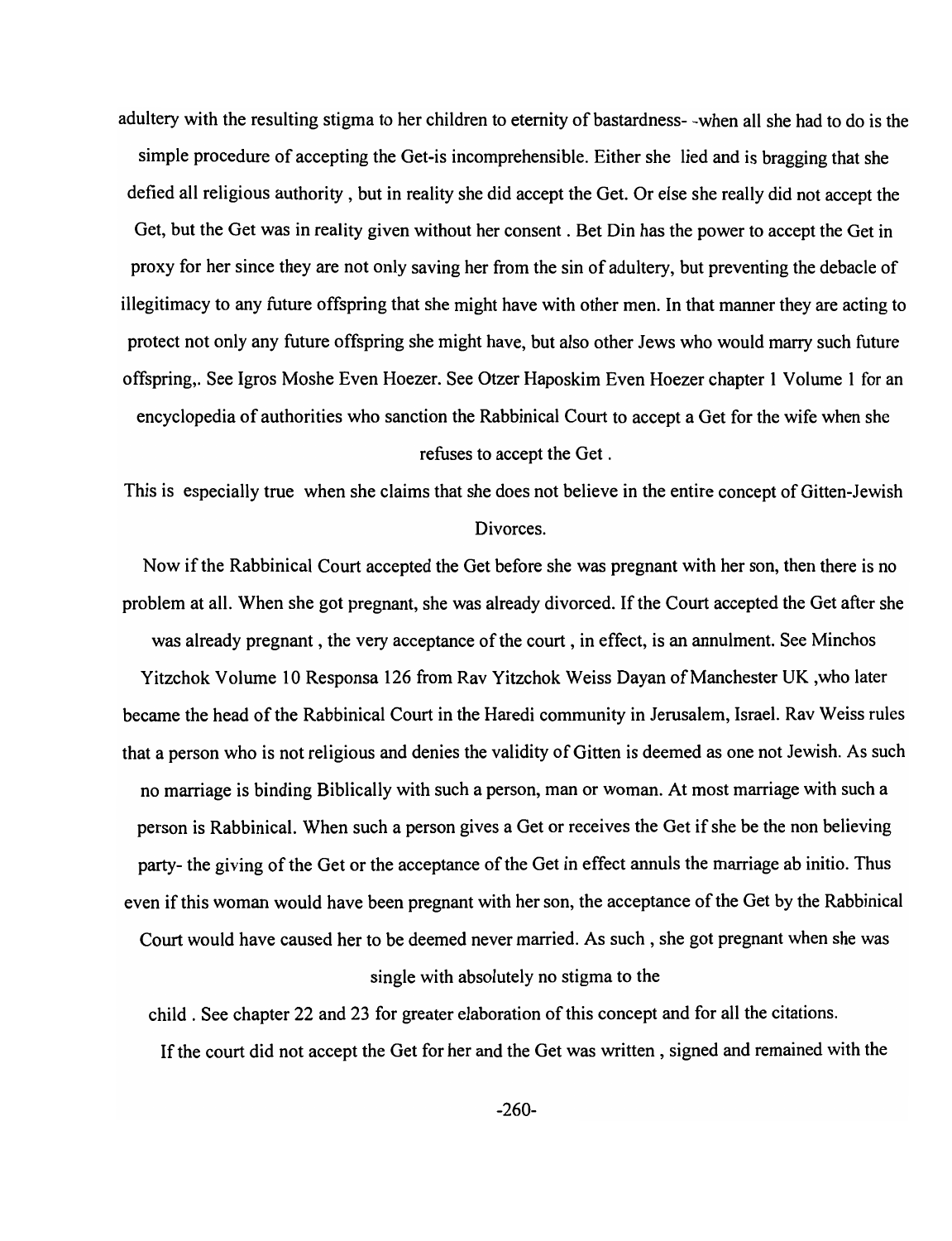Court to be given her when she changes her mind and agrees to accept it, the child, nevertheless, is saved from the stigma of Manzarot- illegitimacy. See Igros Moshe Even Hoezer Vol 4 responsa #20. Rav Feinstein ruled in the case of a woman who married civilly husband #2 , without the benefit of a Get- Jewish Divorce that the child from man # 2 was legitimate. Rav Moshe Feinstein insisted that two competent witnesses who supposedly should have been present in her marriage to man #1 testify before the Rabbinical Court and relate the precise date and place that the marriage to man #1 occurred. Failing the testimony of two reliable witnesses who must never have violated any moral, ethical or ritual law of the entire Torah, even advertently there exists post facto no marriage. In effect unless the witnesses are saints post facto there exists no marriage, the couple never had a Halachic marriage. Never mind that the couple held themselves out as married. See chapter 13 The Agunah Rabbi is Right. where I elaborate as to the citations for this concept. True we do not go around applying such a standard to uproot normal marriages, but where we have no other alternative we will use this principle to free a woman from the

chains of being an Agunah and a child from the stigma of being a Mamzer- illegitimate.

Consequently, the son in our case is one million percent kosher and is permitted to marry any Jewish girl. It must be remembered that in all instances as long as an option exists that can result that the child is legitimate, the burden of proof is up to those individuals who question the legitimacy of the child to prove that these options never occurred. By default the child is one million per cent legitimate. See Aruch Hashulchon Even Hoezer 4:22, 4:23. See Magid Mishna on Rambam Isurei Bioh 20:5 A person is presumed innocent until proven guilty. See my book Hatort Agunot Chapter 2 that discusses Mamzarut

the various concepts relating to illegitimacy.

**Chapter 25**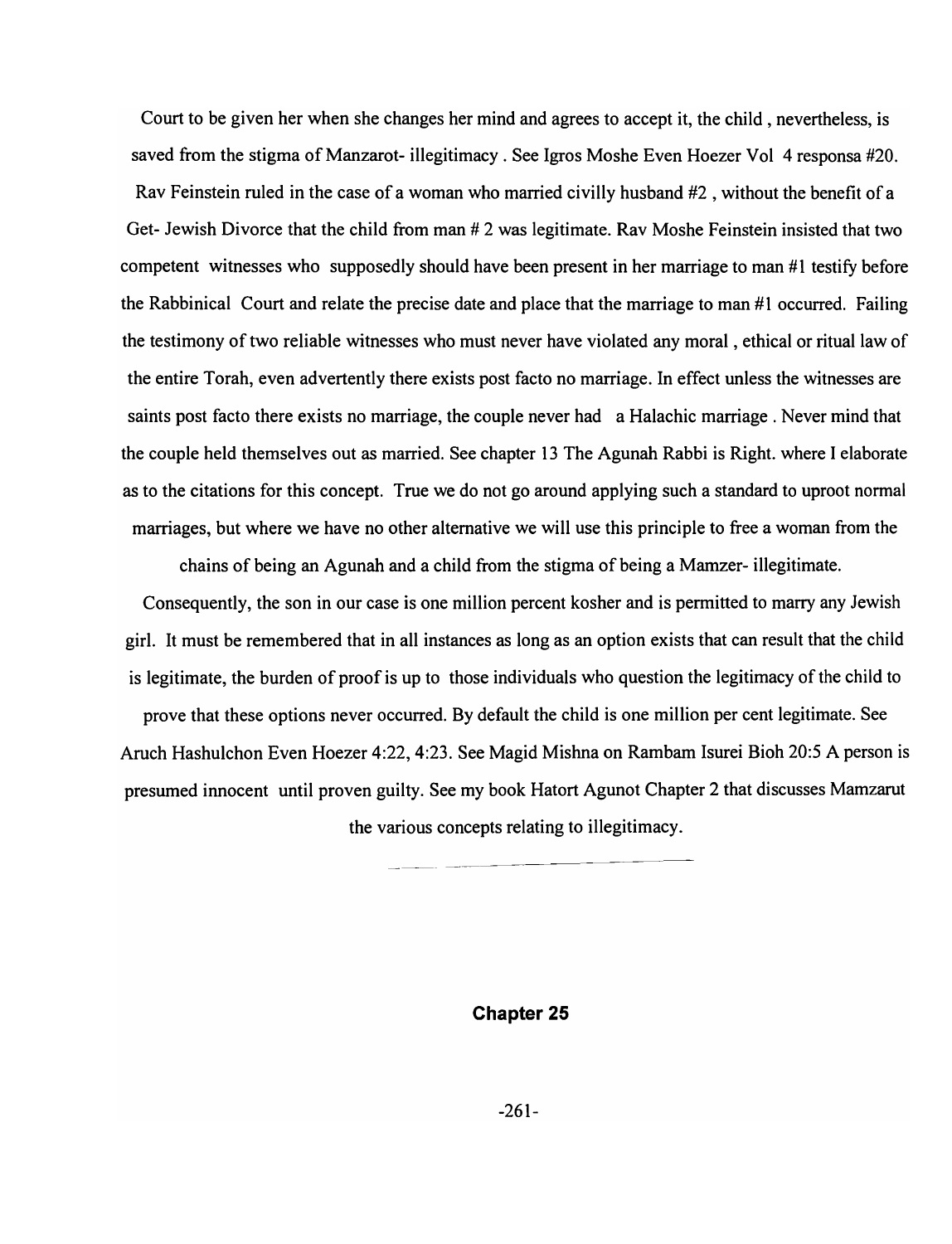# All facts have been changed to protect the identity of the parties

Married Woman, Husband Missing 40 Years

Eye Witness Saw Him Briefly a. Either husband is dead or b. We annul the marriage Question:

A woman got married 40 years ago. She moved, together with her husband, to another country thousands of miles away. She lived there several years and had a number of children. Her marriage was marked by fights, arguments, verbal abuse on the part of her husband to

her.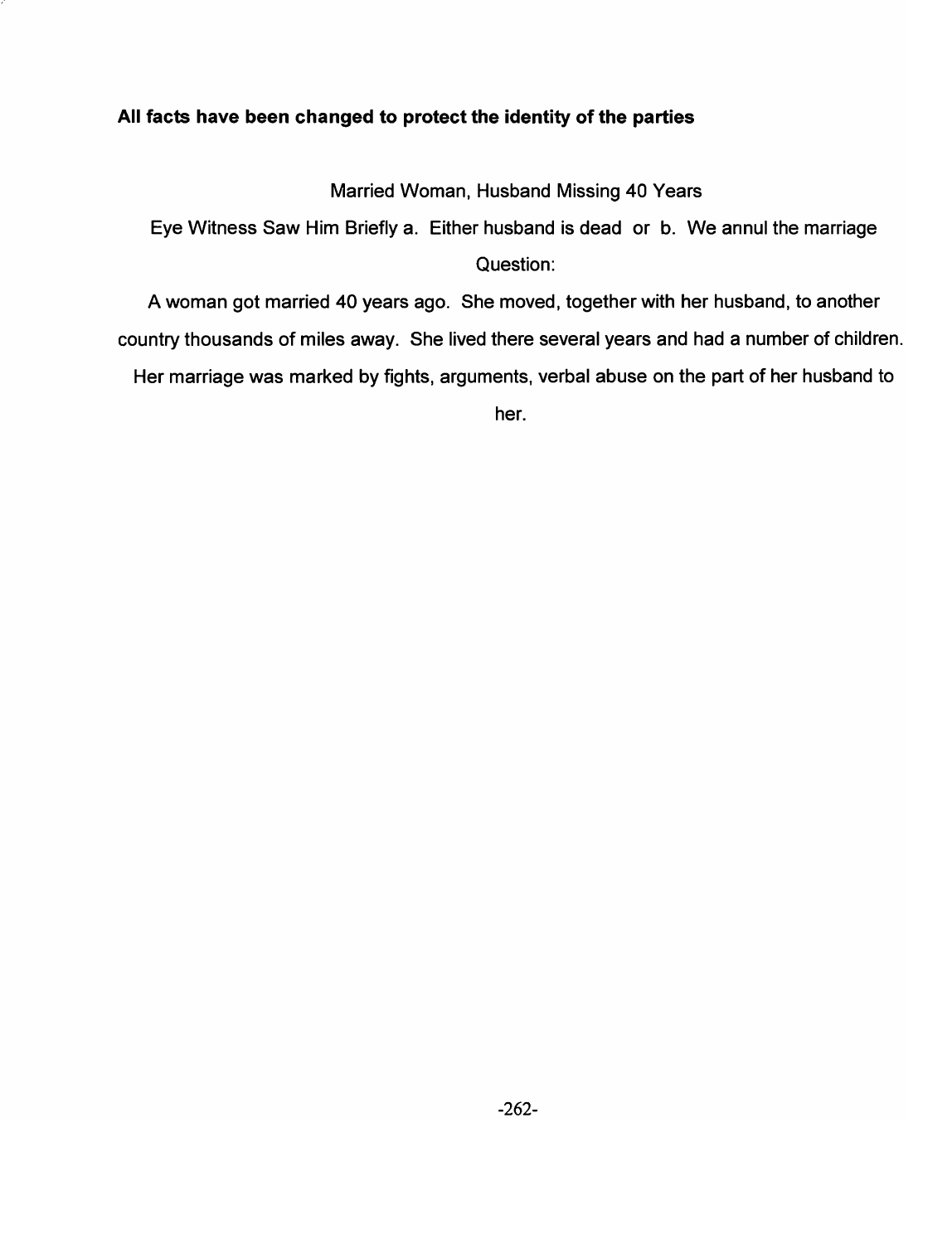One day her husband informed her that he was going on a business trip. He left. He never returned. He never contacted her or the children he had with her nor any member of his family for the last 40 years. The lady did everything in her power to discover the whereabouts of her husband, but to no avail.

After a while, she returned to her home and family in the native country where she lived before getting married. She met another man who courted her for many years and then got married civilly and with a Reform ceremony since the Orthodox Rabbinate considered her as a married woman. They refused to declare her husband as dead or annul her marriage. She did not have any children with man #2.

What is the status of this woman? Is she permitted to remain with her husband? If she would have had children with him, would they be mamzarim - illegitimate?

### Response:

Circumstantial evidence dictates that the husband is dead. Would he be alive, he would have contacted his former wife. Even if he hates her guts, he would have contacted his children or his family to find out about his children. See Igros Moshe Even Hoezer Volume 1 and 4, Chasam Soffer, Nodeh 8eyehuda, Ein Yitzchok, Ohel Yitzchok # TsuvohsTzitz Eliezer and Mashiv Milchomo- Rav Gorin. In our case, there was no contact of any family member for the last 40 years. The lady informed me that a certain man informed her that he saw her first husband several years ago.

This fact does not change our decision that the husband is dead. We do not accept the testimony of this man. In order to establish that the man is still alive and she is a married woman, forbidden to have sex with another man at the pain of a capital offense, you must have two witnesses. These two witnesses must testify in front of all the concerned parties in a Rabbinical Court. Such was not the case here. See Even Hoezer 11 :4, Choshen Mishpat 28: 15, Rav Akiva Eiger Volume 1 #99. The Rabbis believed the testimony of a single witness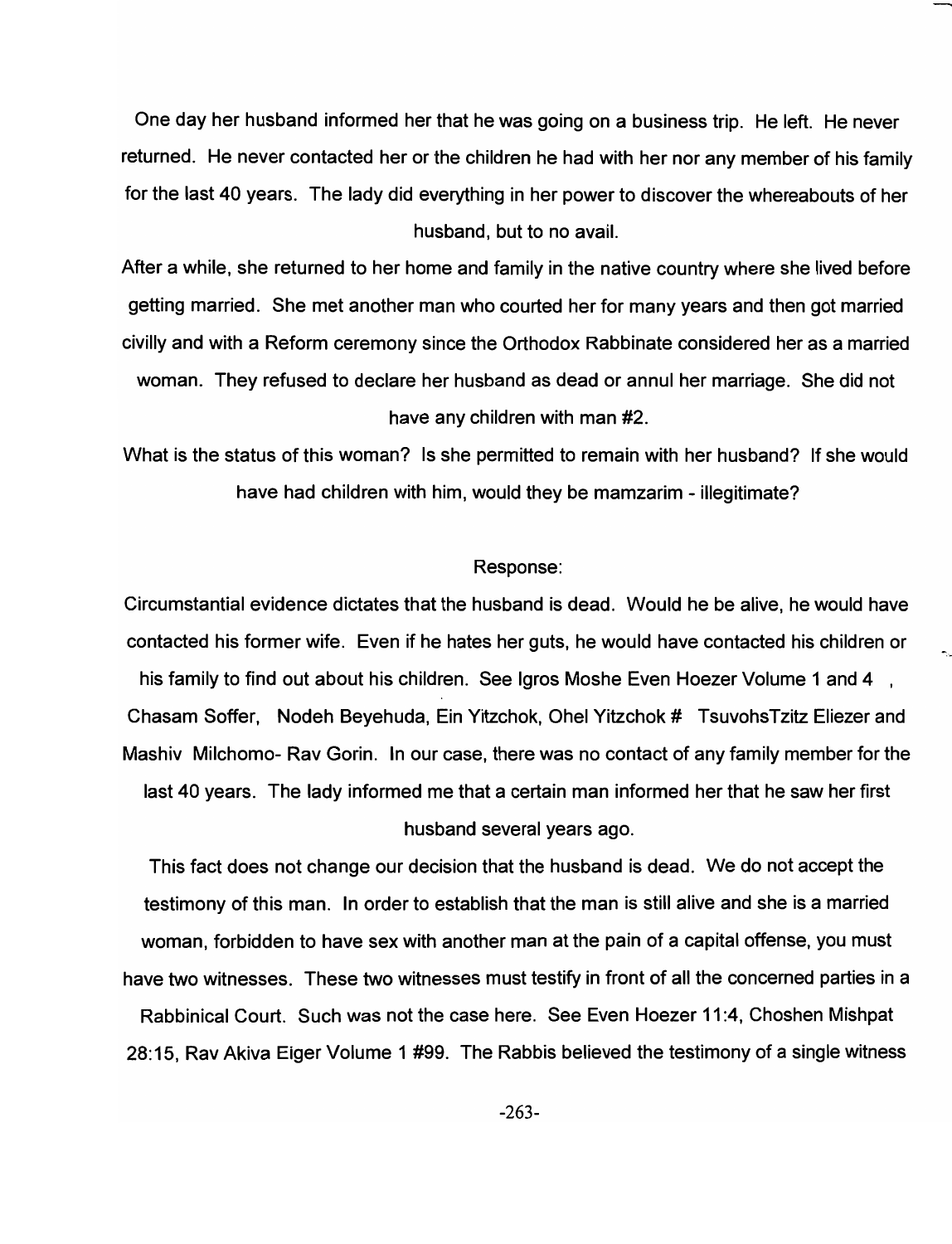only to free the woman, not to imprison her. See Rambam Gerushin 13:28,29. Furthermore, circumstantial evidence contradicts the testimony of this eye witness. Would the husband be alive and not have made contact with his former wife and his children and his family? Why didn't he get the phone and address of his former wife and his children, and his other family not his wife and children? No one was contacted. It is possible this eye witness concocted

the story or mistook this man as a look alike, but in reality he was not the husband. Assuming that it was the husband, such a Rasha - terrible human being- who abandons his wife for such a long time and did not honor his obligation to his wife of conjugal rights and support of food, clothes, and a home, can be forced by the Rabbinical Court to either honor his obligation or divorce his wife. See Rambam Ishus 12:5, 13: 11, Even Hoezer 70. See Pischei Tzuvoh who cites Responsa Chasam Soffer 130 that if a husband does not give any support, the court will flog him until he divorces his wife. So too, if he does not give her conjugal rights, the wife will argue, "my husband is disgusting to me," and the Court will beat him until he divorces her. See Rambam Shos 14:8, Garushin 2:20, Ramo Yoreh Dayoh 228:20, Tzitz Eliezer Voulume 5 #26, Yabiah Omer Volume 3 #18, Responsa Ramo Chudoshes #36. Today we can't beat husbands. Civil law does not permit it. So, we annul

# marriages. See Igros Moshe Volume 1 Even Hoezer #79, #80, Dvar Eliyahu #48, Ohel Moshe Volume 2 #123.

The conclusion is either the husband was dead before she had any sexual liaisons with another man or else we would have to annul the marriage if he was alive. Furthermore, the wife had sexual liaison with another man and therefore is prohibited to husband #1. We will force him, by beating him, to divorce his wife. See Rabbenu Yerucham as cited in Otzer Haposkim Even Hoezer 11:1. Even Rambam would agree. Rambam 24:18 stipulates that in order to force the husband to divorce his wife whom he claims had sex with another man, there must be two eyewitnesses who saw the sexual act. Otherwise we do not force the husband. Circumstantial evidence dictates that she had sex. (Rambam Ishos 24:18 Even

-264-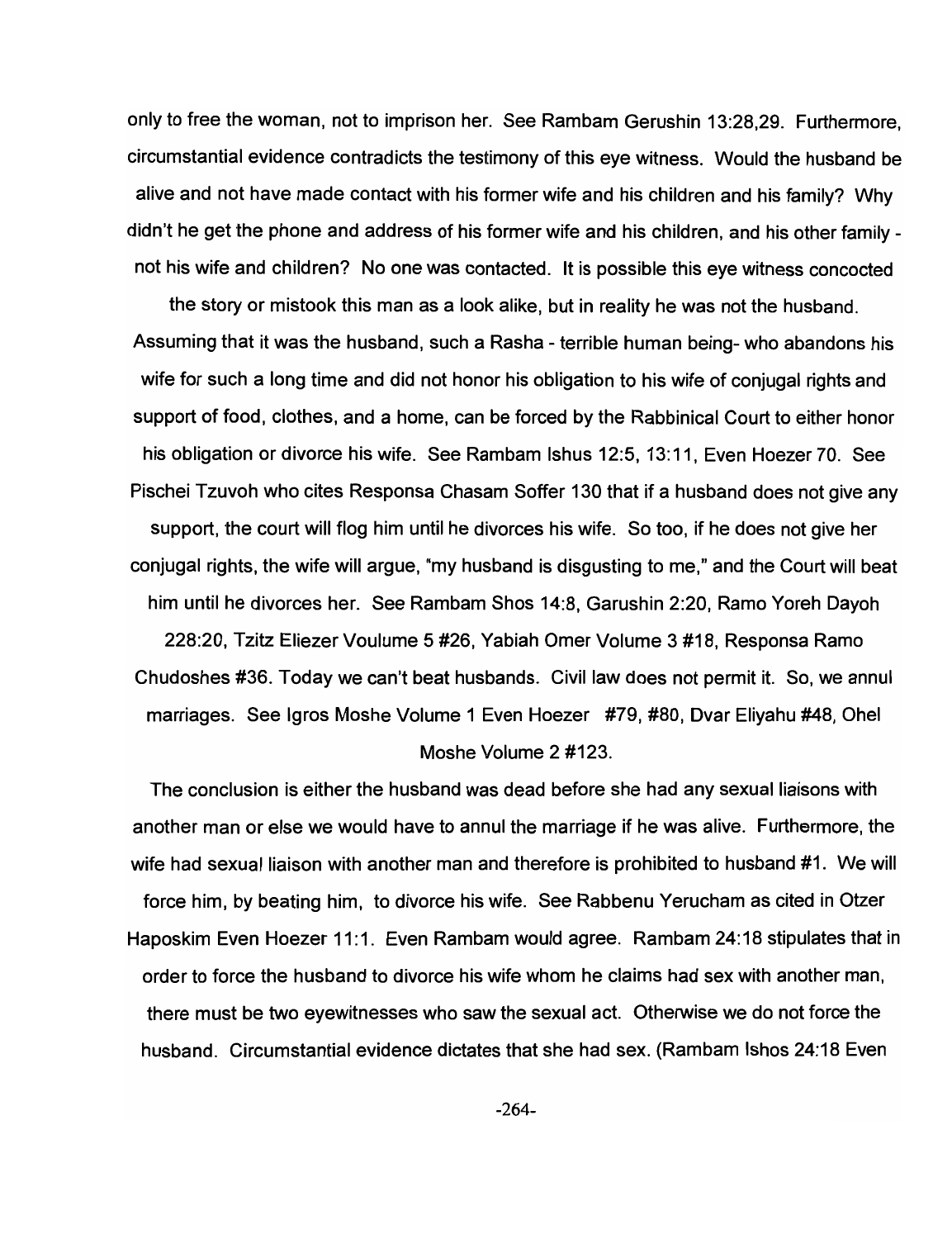Hoezer 115:6, 178:9 Ramo Pischei Tsuvah 178:19, Rav Akiva Eiger #100, like Bais Meir) Such circumstantial evidence is sufficient to satisfy the requirements of the Rambam.

We would then force the husband to divorce her.

Even if the Rambam's requirements are not satisfied, we rule that circumstantial evidence suffice to force the husband to divorce his wife. Since the husband is missing and we can't force him, we will annul the marriage. See Igros Moshe Volume 1 Even Hoezer #79. See

Pischei Tsuvoh 179: from Responsa Nodei Beyehudah Volume 1 #54.

Thus, it is 100% certain that the woman is permitted to remain with her present husband. Would she have had children with him, such children would not have been Mamzarim. They would be legitimate. Either the husband was dead before her sexual liaison with man #2 or the Rabbinical Court would have annulled the marriage #1 retroactively. She never was married. Consequently, she was not a married woman when she had a sexual liaison with man #2. Any children from man #2 would, consequently, not be Mamzarim. The children would be legitimate.

Chapter 26

Mamzarus

Question:

Factual Situation

A woman living in North America was married before World War II in Poland and had one son. Her husband was taken by the nazis and deported to a concentration camp. After the war,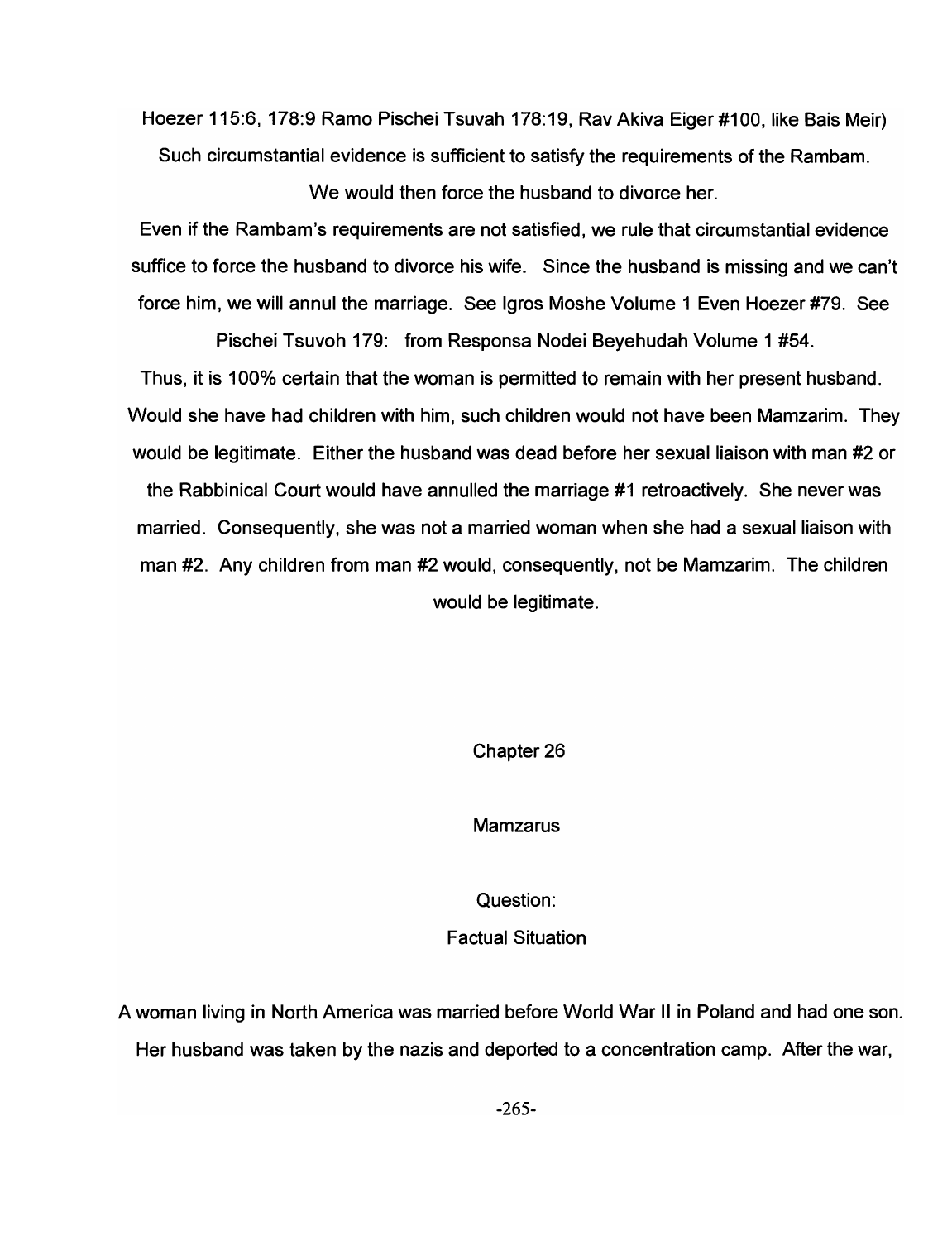hearing nothing about her husband's fate at the hands of the Nazis, she assumed that he was killed by the Nazis and she remarried. She gave birth to another son. Her first son from husband #1 joined her after the war and lived with her. Then he moved to Israel.

About 40 years after husband #1 disappeared, the woman received a phone call from a man who identified himself as her husband #1. The phone conversation was interrupted and conducted by the son born from husband #2. The son told the man, who identified himself as husband #1, not to call again. It is not clear if the woman did or did not speak to this man and for how long. However, a while later she noticed a man passing by her husband's shoe repair shop who resembled her husband #1.

A while later, a man identifying himself as husband #1 called by telephone the first son, presently in Israel. The son refused to have anything to do with him. He told him that if he really was his father, where was he for the past 40 years? Didn't he care all these years to know what happened to his son? The man called many times and begged this son in Israel to have some relationship with him. He argued that before he dies he must have closure. It is not know if there was any meetings between this man and the son in Israel.

### Analysis:

As the facts are related, it is not clear if the wife ever spoke or for how long she spoke to the man who identified himself as husband #1. If the son from husband #2 spoke to him, certainly he dad no way of knowing who this caller really was. He husband #1. Even if the wife spoke to him briefly, it is very obviously never knew doubtful if, after 40 years, she could positively identify the voice that phoned her as being the voice of husband #1. People's features change and also their voices over the passage of so many years. See Bavali Yevomos 88A; Bava Metziah Bavali 39B Ksubos 27B. See Yerushalmi Yevomos.

-266-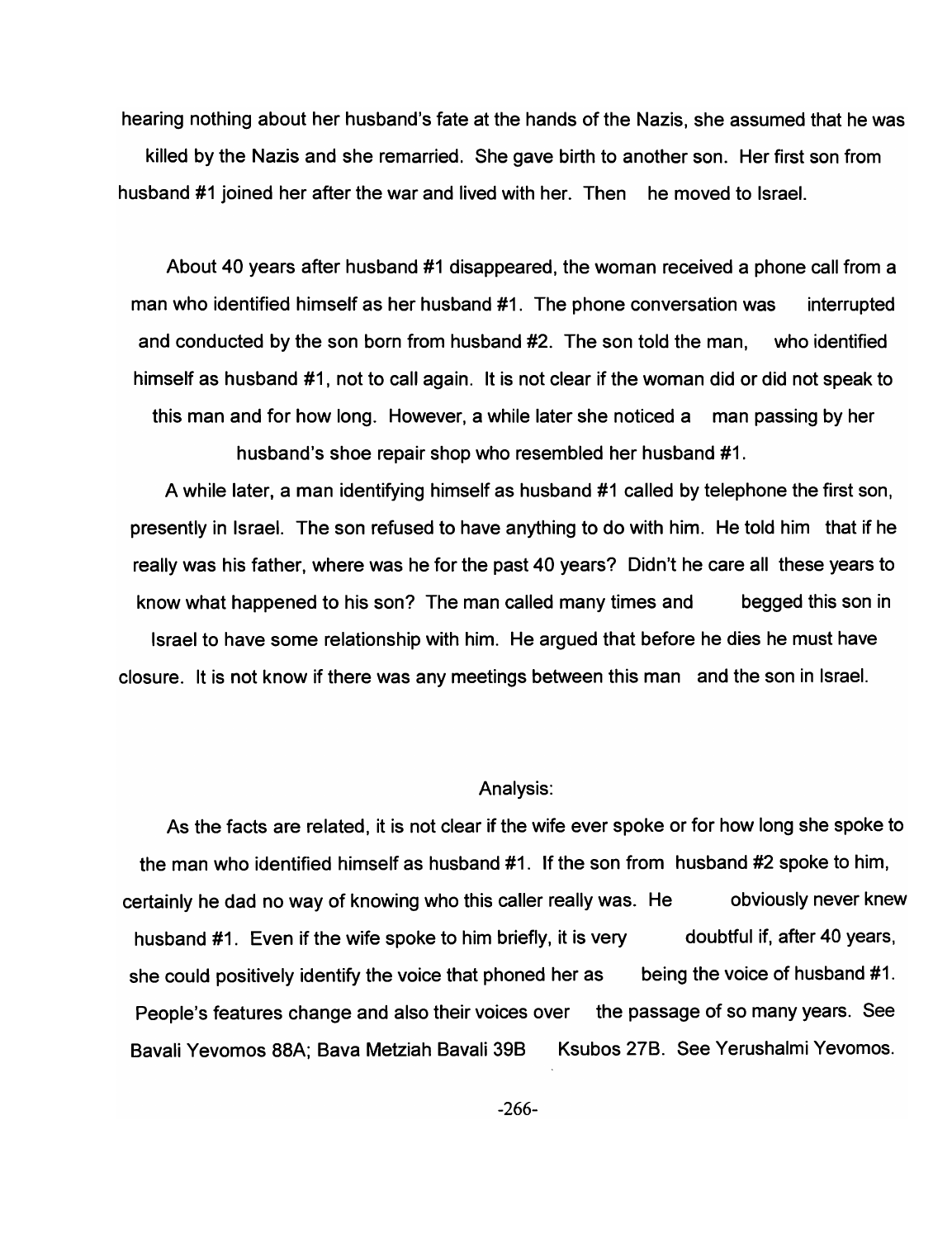See Even Hoezer Part I #65. See Otzer Haposkim 280:6. See Clhoshon Mishpat. See Aruch Hashulchon Choshen Mishpot 280:7. The Talmud cites a case of a man who disappeared and the Rabbis adjudicated his case that he was dead. They granted the woman permission to remarry. Years later a man identified himself as husband #1. The man identifying himself as husband #1 had many of the features of the missing husband. and adamantly Nevertheless, the Rabbis refused to acknowledge the resemblance maintained their position that the newcomer was an impostor.

It is important to understand the logic of the Rabbis' refusal to accept the story of the man. They were not playing games and making believe that they do not recognize him. The Rabbis adhered to the Talmudic principle that the status of a woman's marital status can not be adjudicated unless two competent male witnesses testify in a Rabbinical Court in the presence of all involved parties. Here the woman, an Agunah for a period of time, was released from her chains by the Rabbis. She was free to get married, and she did get married. Suddenly, a monkey wrench is thrown in when a man identifying himself as husband #1 comes on the scene. His very appearance would destroy a number of lives and cause untold tragedy. It would wreck her  $2^{nd}$  marriage - husband #2 would be forced to divorce her. See Even Hoezer Chapter 17. Any children born from husband #2 would be mamzarim.

Would the Rabbis have established beyond a shadow of a doubt that this man was really husband #1, then the full impact of the law as outlined above would take its toll. However, the position of Rambam in Laws of Isurei Tomoh Mes 9:12 is that any prohibitioon in the Torah is forbidden by Divine Law only if we are 100% sure that it is prohibited. Anything less than 100% certainty renders the prohibition as being only Rabbinically prohibited not Divinely forbidden. This position is espoused by many other Rishonim of the status of the Rambam. This position is adhered to by many later decisions.

-267-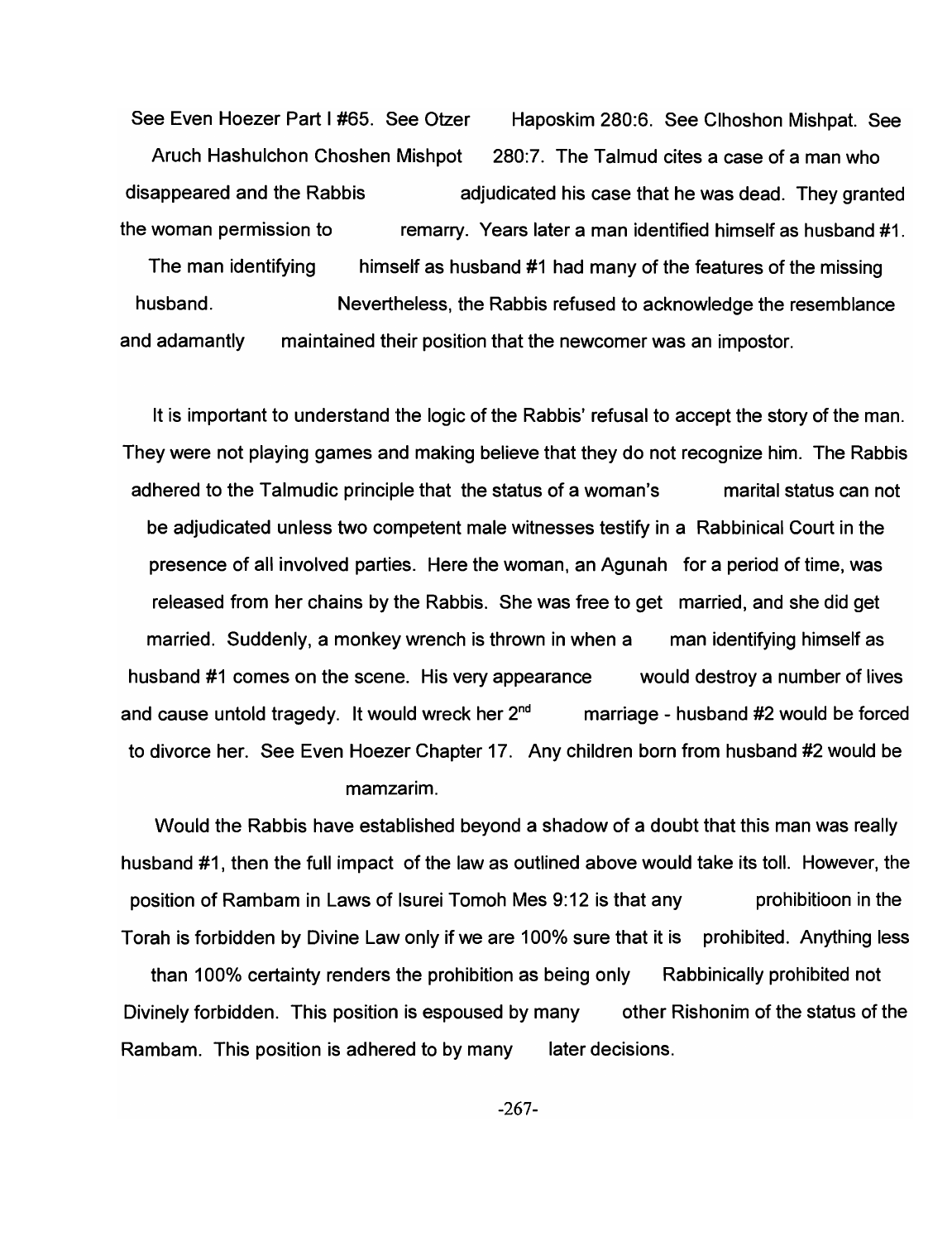See Aruch Hashulchon Yoreh Dayoh 110: Even the Rashbah, who disputes this position of the Rambam, agrees that once the number of doubts are increased concerning the case that there does not even exist a Rabbinical prohibition either. See Aruch Hashulchon Yoreh

Dayoh 110: See Magid Mishne on Rambam Laws of Shechita Chapter 5:2. Consequently, the Rabbis in the Talmud Yevomosk Bavali Chapter 10 and Yerushalmi Chapter 10 Yevomos, who refused to acknowledge the man identifying himself as husband #1, did so because they did not have overwhelming proof that this man was 100% husband #1. Anything less than 100% proof that he in fact was husband #1. means that the test of this woman being considered still married to man #1 does not exist. The Rambam explicitly states in Laws of Tumee Mes Chapter 9: 12 that all prohibitions of the Torah only apply if one is 100% certain that they are prohibited. Anything less than 100% renders them as being prohibited only by Rabbinical Law. Once other doubts exist, there does not even exist a Rabbinical prohibition either.

It is the collective judgement of Rabbinical authorities that anyone captured by the Nazis was killed. See Mashiv Milchomo Volume 3 pages 12-235. See Ohel Yitzchok Volume 2 #1,39,54,63. See Igros Moshe Even Hoezer Volume 4 #58. See Tzitz Fliezer Volume 3 #25. The chances of escaping the Nazis was almost nonexistent. Any survivors appeared soon after the war. Anyone not appearing for many years following the end of the war could be presumed dead. With the means of communications available today, it is next to impossible not to be able to identify and find relatives. The central agencies available enable survivors to locate loved ones. Telephone, telegraph, radio, television, advertising in newspapers in cities all over the world, relief agencies, the State of Israel maintains a tracing agency, Jewish organizations maintain tracing agencies are forms of communication that could have been employed to search for missing relatives.

-268-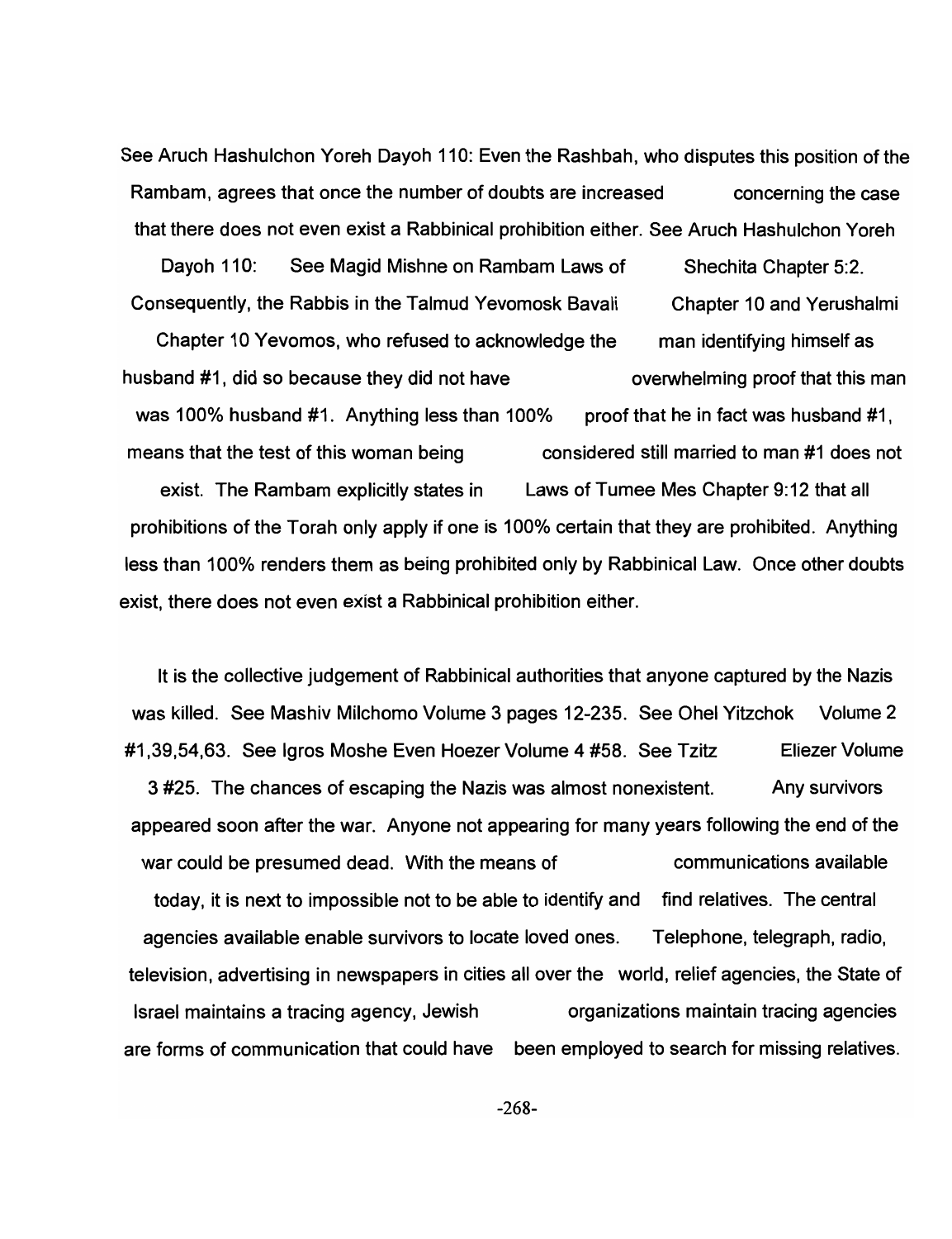The fact that these means were not employed for a period of 40 years by the husband in our case is indicative that the real husband #1 perished at the hands of the Nazis. The man who identified himself as husband #1 is really an impostor who gained certain information about the family and wished to exploit this information for sadistic purposes to wreck the marriage of this woman and cause her children to be Mamzarim, or else to use this information for financial gain. He could stipulate that he wants a great sum of money in order to free the woman. In order to annul the marriage and render her subsequent marriage valid and subsequent son legitimate, the man can insist that he be paid a great sum of money. Prices have ranged from \$100,000 to Five million dollars. This form of extortion could have been the motivating rationale of such an impostor. Even if he really was not an impostor, such may very well have been his motivation. True, in this instance, no monetary demands were made. All contacts were severed after one phone call with the

#### woman.

The following contingencies exist:

- 1. The man is an impostor whatever his motivation.
- 2. After 40 years it is impossible to positively identify a man over the telephone.
- 3. As such, this phone call fails the test of 100% certainty required in order to establish that this is the man she married.
- 4. Even if we establish that this is 100% the man, how do we know that there ever existed a valid Hallachic marriage?

5. In order to establish that this woman was married Hallachically, it is mandatory that two competent witnesses appear before a Rabbinical Court and testify that a valid Hallachic marriage occurred. Moshe Even Hoezer Volume 4 #20. witnesses appear, they must identify the exact day, hour, and place See Igros 6. Even if the where the Hallachic

marriage occurred. See Yabiah Omer Volume 3 #8. See Bais Shmuel Even Hoezer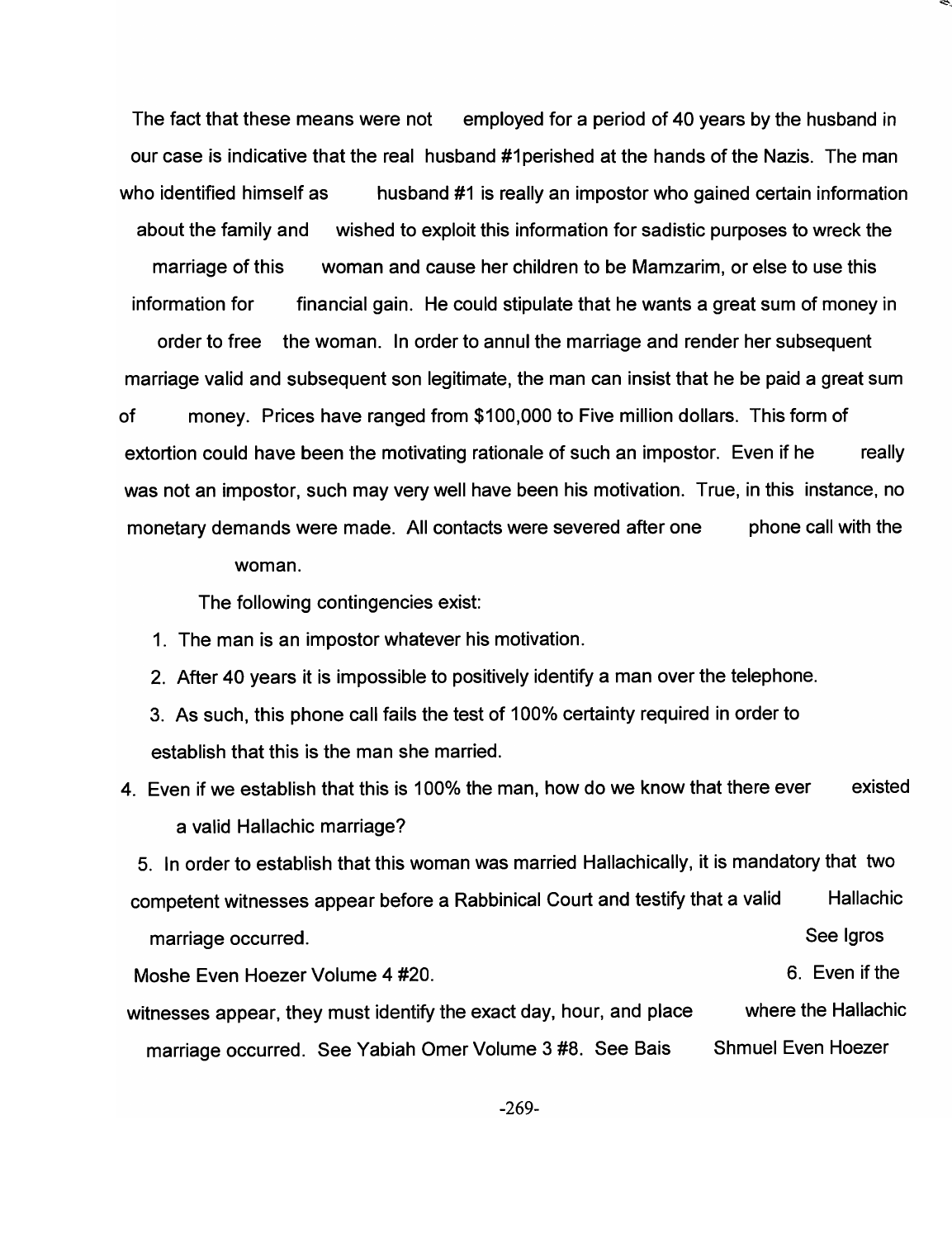17:63. Failure to meet the above requirements means that there is no Hallachic marriage.

7. The woman need not prove that her marriage ceased, that her husband divorced her or is dead. Witnesses must prove that she was married in the first place. Otherwise,

no Hallachic marriage exists. If the witnesses to the marriage are missing and do not appear before the Rabbinical Court, there does not exist witnesses and ipso facto there

does not exist a marriage.

7. Furthermore, even if there are witnesses who testify before the Rabbinical Court knowing the precise date, time, and place of the wedding, witnesses must testify that no relatives stood under the Chupah. For if relatives stand under the Chupah, they invalidate and corrupt all the competent witnesses. This is true unless all other people in addition to the competent witnesses are explicitly excluded. See Ritvoh on Kedushin 43A; Gitin 18B cited boy Ohel Yitzchok Voulume 2 #19 by Rav Yitzchok Herzog. See also Shach on

Choshen Mishpat 36:

- 8. Relatives stand under the Chupah in practically all marriages. Relatives are not explicitly excluded. Thus 99% of all marriages fail this test.
- 9. When it comes to freeing an Agunah, we will use all these theories to invalidate the marriage and legitimize her children from man #2.
- 10. Furthermore, we will rule that any marriage consumated with a ring is no more than having Rabbinical validation, not Divine.

11. Furthermore, any man who abandons his wife and son for 40 years is sadistic and beyond name calling. Such a man had this character trait all along, even before he was married. Consequently, the marriage is annulled on the ground that no woman would marry such a

sadistic man-Mekach Tout.

12. I am enclosing five chapters of my book, Hatorat Agunot Bnos Yisroel, emancipating Agunot, Jewish Daughters. These chapters will show, at length, the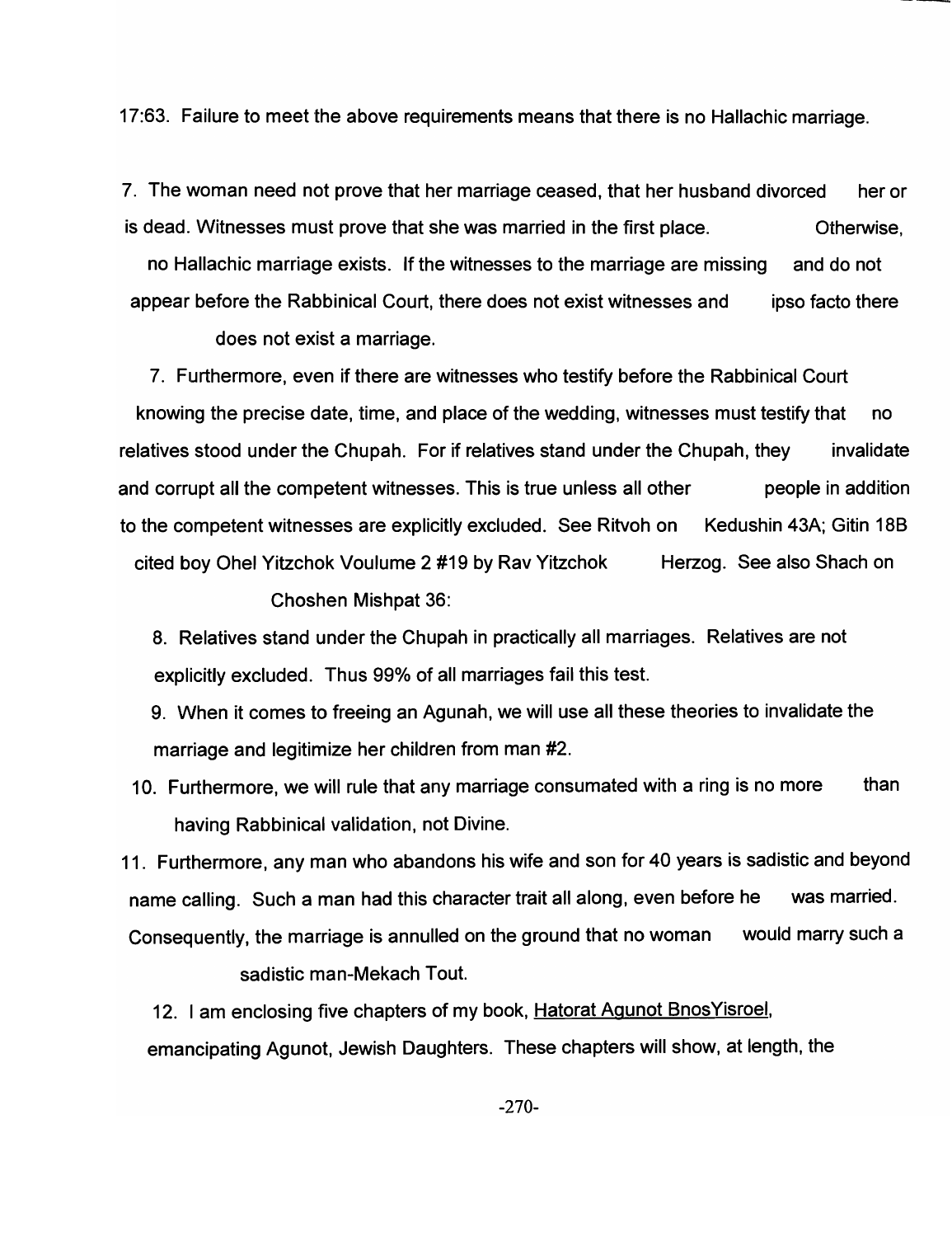arguments and principles our Rabbinical Court used in freeing over 500 women.

13. Thus, in our case logic dictates that husband #1 perished in the holocaust. This man, who identified himself as husband #1, is an imposter. We do not need to prove that he is an impostor. The burden of proof lies on this man to prove his identity. As long as that proof was not made in a Rabbinical Court, the woman remains in her status of being unmarried.

14. Likewise, as long as proof is not brought in a Rabbinical Court by two witnesses who testify that a valid Halachic marriage occurred, identifying the day, time and place of the Halachic marriage, the woman remains unmarried.

15. Consequently, her marriage to man #2 is valid. Ay children from man #2 are legitimate.

16. Consequently, the man who is asking the question is legitimate. His children to the end of time are legitimate.

Note: Husband #2 died so there exists no question if the woman can remain with him.

 $\overline{\phantom{a}}$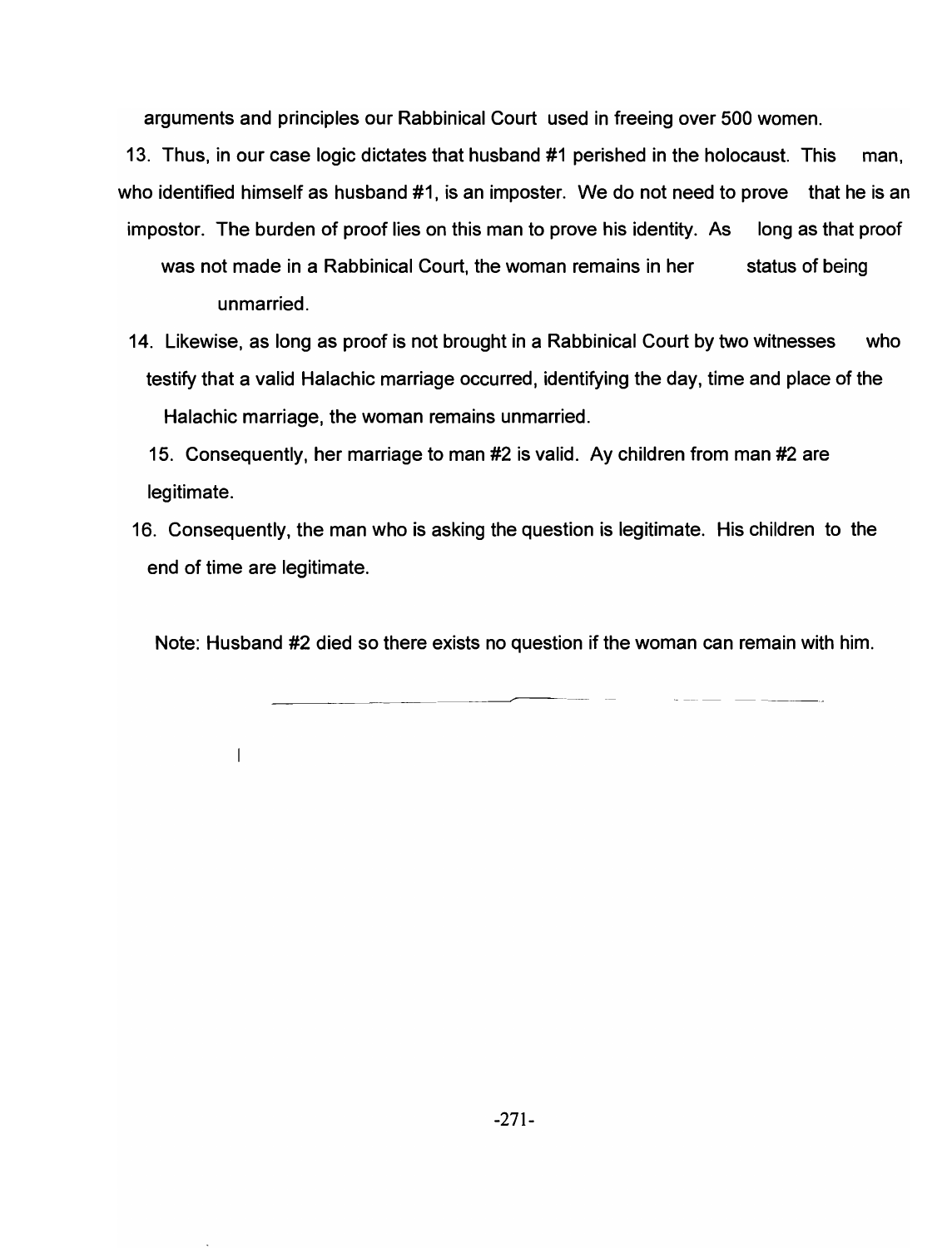# CHAPTER 27

HUSBAND MISSING 10 YEARS Civil DIVORCE - NO GET REMARRIED - PREGNANT FROM 2<sup>nd</sup> MAN

# All facts have been changed to protect the identity of the litigants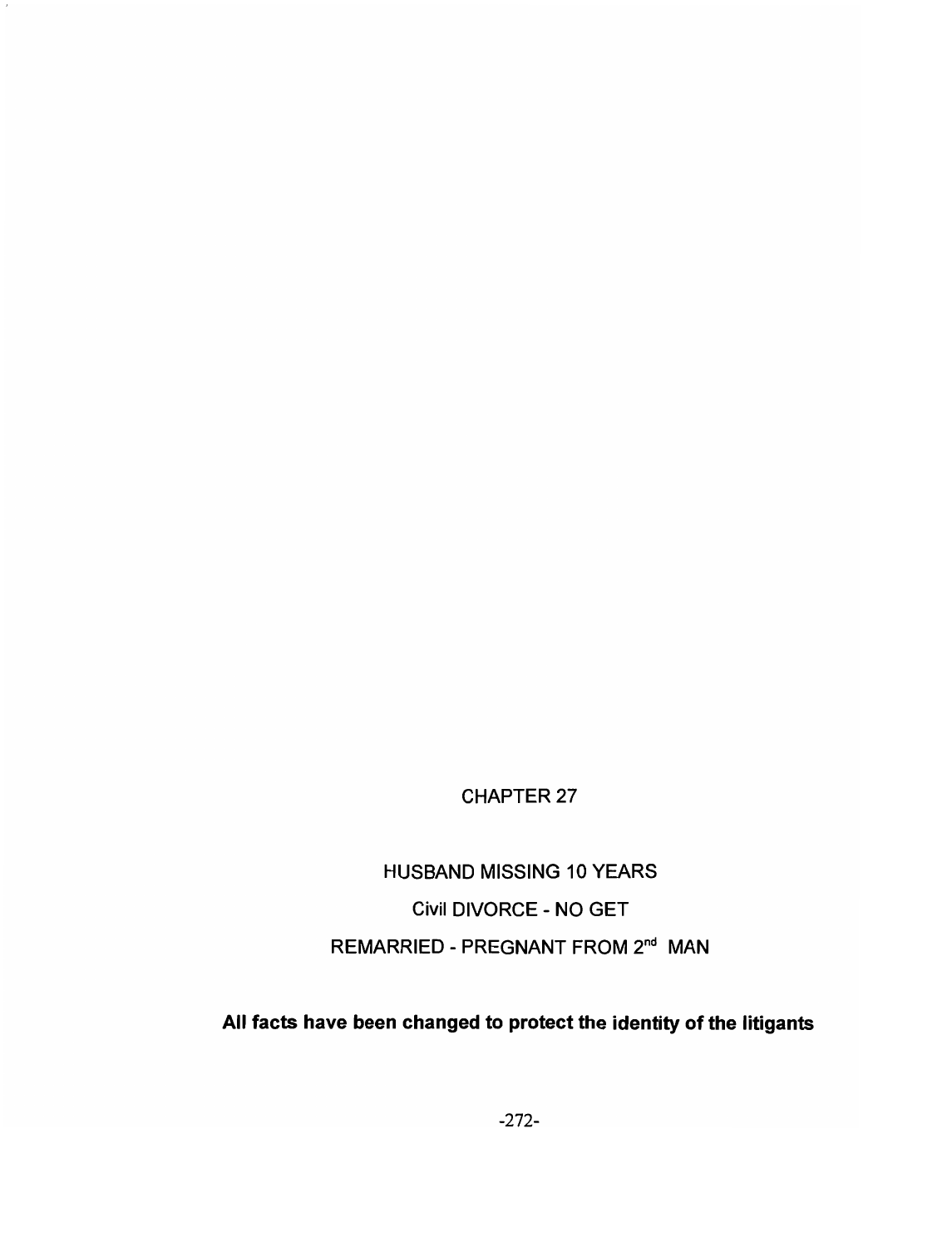### Statement of facts by wife!

We got married several years ago. I got pregnant and gave birth to a boy. A short while afterwards, my husband picked himself up and abandoned me and our son. The boy is 10 years old. My husband never sent any support for me or my son. He never, once, called to inquire about the welfare of myself or my son. No one from my husband's family inquires about our health.

I do not know the whereabouts of my husband, if he is dead or alive. His family provides me with no information either out of ignorance or sheer cruelty. In the interim, I have met a wonderful man. In the beginning it was only platonic. However, this relationship soon blossomed to love and intimacy. We married civilly and I am now five months pregnant with his son.

### Responsa:

The above marriage can be annulled on the following grounds: The husband abandoned his wife. He does not provide her with marital needs - sex. He likewise does not support her or their son. In both instances, the law dictates that the Rabbinical Court can coerce the husband to divorce his wife. We will use every possible means of coercion, including flogging, until the husband complies and grants his wife a Get.

## Citations:

Responsa Ramo #36 New Edition. Also see Even Hoezer Chapter 70 and Pischei Tzuvo there citing Responsa Chasam Soffer 130. We will force the husband by flogging to free his wife and restore her to the position she was in before the marriage. She will be free to marry another man who will support her. See also Even Hoezer 76 end. If a man insists in having relations while wearing his clothes, such behavior is grounds for divorce because the spouse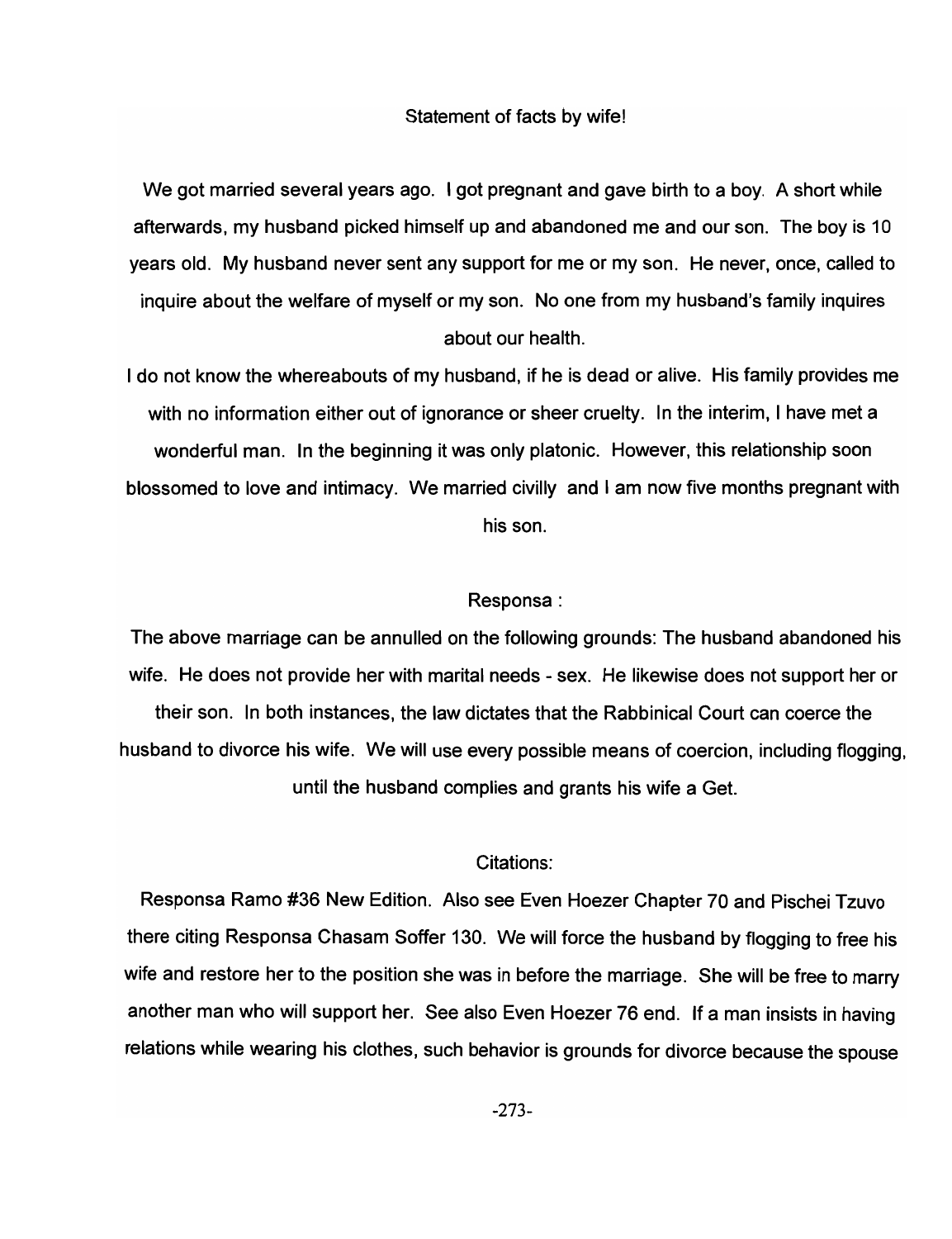cannot fully enjoy cohabitation. Certainly, where there is no intercourse at all. See Even Hoezer 154:7. The wife is believed to state "my husband is not a man, he has no erection." Certainly where he has abandoned her. No authority exists that will sanction a marriage where there is no intercourse. In such a situation, we will coerce the husband to divorce the wife using all measures including flogging. In our day and age, that corporal punishment is not acceptable by society's mores, nor by civil laws, the Bet Din can annul the marriage. See Igros Moshe Book 1 :79 end. See Dvar Eliyahu Responsa #48. See Tzuvois Bais Ov Book 7 Responsa #27. See Ohel Moshe Book 2 Responsa #123. See Chelkos Yoev Book 1

Responsa #24. See Meshivas Nefesh Rav Arye Leib Tzinz #15.

In addition to the above reasons, the husband has been missing for over ten years. There exists the possibility that he is dead. If he is not dead, he is either a shoteh, an idiot, or a Rasha, a wicked person, for not having any contact with his wife and son for the last ten years. If he is dead, there exists no marriage. If he is not dead, then the husband is either a moron or wicked for not having contact with his flesh and blood - his son. As such, we can assume that this idiocy existed all along from the day he was married. See Chapter -4 for sources for this assumption. Likewise, if he is not an idiot, he is wicked. Such moral decay always existed. We can assume that such was his character at the time of marriage. See Chapter -4. If he was an imbecile at the time of marriage, then no marriage can take effect. See Even Hoezer beginning Chapter 42. At most, there is only a Rabbinical marriage, not Divine. See also Nesivos- Taras Gitin Even Hoezer Chapter 121:4. Position of Nesivos is that even if one is sane in all respects except one relating to his ability to function in a marriage, the marriage is aborted. This is in accordance with Rambam, as opposed to Rav Avigdor. Such is the

normal in every respect, but she cannot function as a wife, she is declared insane in accordance with Rambam's position. We then grant the husband permission to remarry and place a Get in the custody of the Bet Din. See Chelkos Yoev Book 1:24. The same logic is

ruling of a consensus of Rabbinical authorities in declaring a wife insane. Even if she be

-274-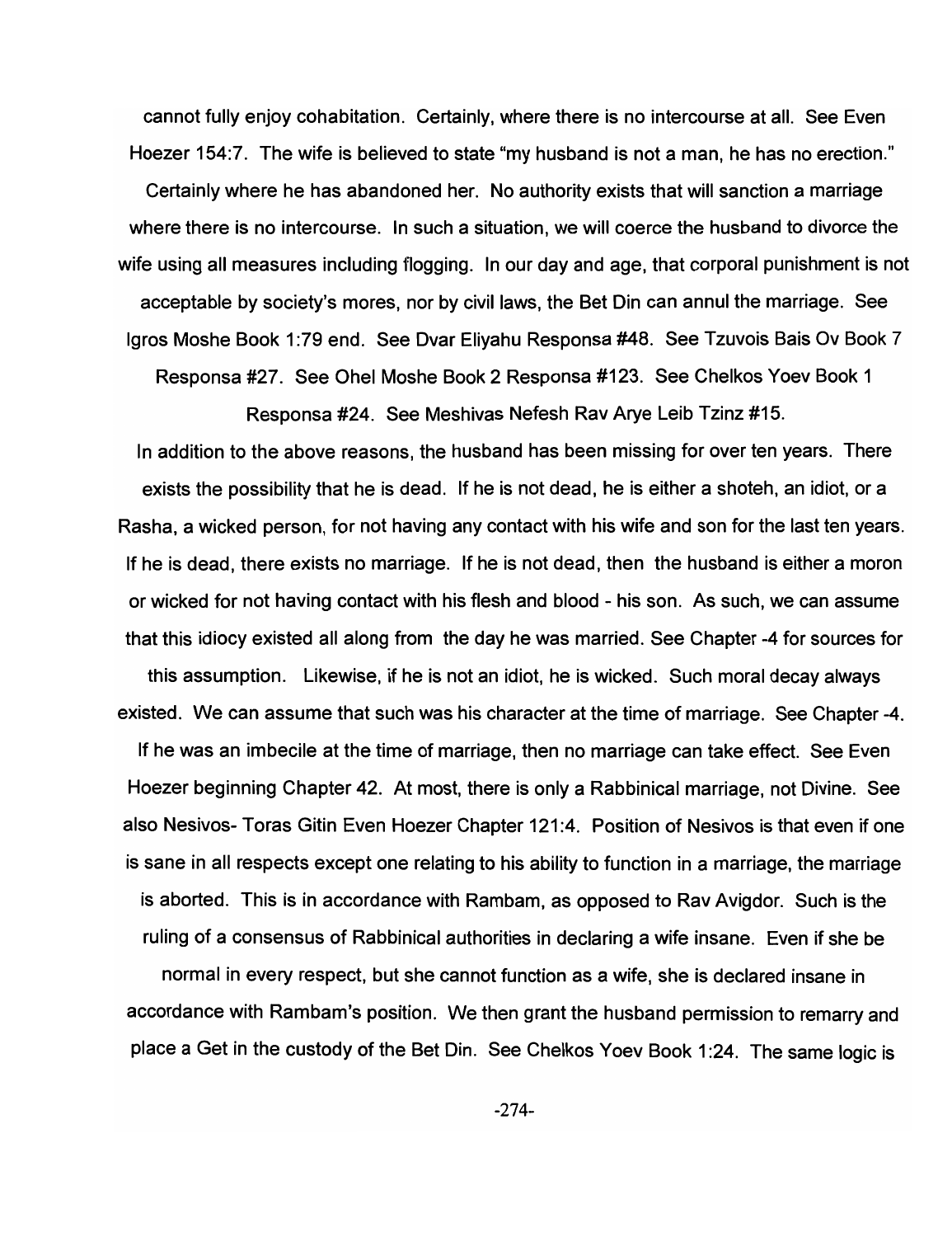applied if the husband displays insanity. If in the view of the Rabbinical Court, it is impossible for the wife to continue a relationship with him, we will annul the marriage. See Ohel Moshe

Book 2 Responsa 123:8 Otzer Haposkim 39:5 volume 13.

Thus, if the husband is crazy for not seeing or inquiring about his wife and son for ten years, Bet Din has the power to annul the marriage. If the husband be alive and not crazy, then he is wicked. There is no Divine marriage with one who is wicked. At most it is Rabbinical. Even if such a spouse became wicked later, the court has the power to annul the marriage. We follow the opinion of those authorities who hold that a marriage with one who is wicked that cannot legally take effect, will become abrogated at the instant such spouse become wicked later in the course of the marriage. See Rashi Yevomos 49. See Minchos Chinuch 203. See Avnei Melium Even Hoezer 44. See Otzer Haposkim Even Hoezer beginning chapter 17. See

Shredei Esh Book 3:25. See Responsa Mahrsham Book 2: 119, 120. In addition to the above grounds, the wife is pregnant from another man. As such, she is a Soteh-forbidden- ever to return to her husband even if he would be found. As such, he is obligated to grant her a Get. If he refuses, he would be coerced and flogged. See Rabbenu Yeruchem cited by Otzer Haposkim Even Hoezer beginning Chapter 11. See Chedushei Chosem Soffer Nedorim 89,90. See supplement to Otzer Haposkim Chapter 11 from Ohel Yitzchok -Rav Herzog. Since that remedy is not available we will annul the marriage. See

Igros Moshe Book 1 Even Hoezer 79 end, Ohel Moshe Book 2:123, Dvar Eliyohu 48, Meshivas Nefesh 15. See Rabbenu Yeruchem cited by Otzer Haposkim beginning Chapter 11. In addition, we annul the marriage because the wife argues, Mous Alai - "my husband disgusts me." We flog the husband until he grants her a Get. When this remedy is not available, we annul the marriage (Jerusalem Talmud Ksubos 7:6, Meiri Bavali Ksubos page 268). Even if there does not exist an explicit clause in the Ksuboh, we constructively assume that such is the intent of the parties. See Bavali Bova Metziah 104 and Tosphos there. See Bais Ov Book 7 Chapter 27 for same reasoning regarding a defect on the part of the husband.

-275-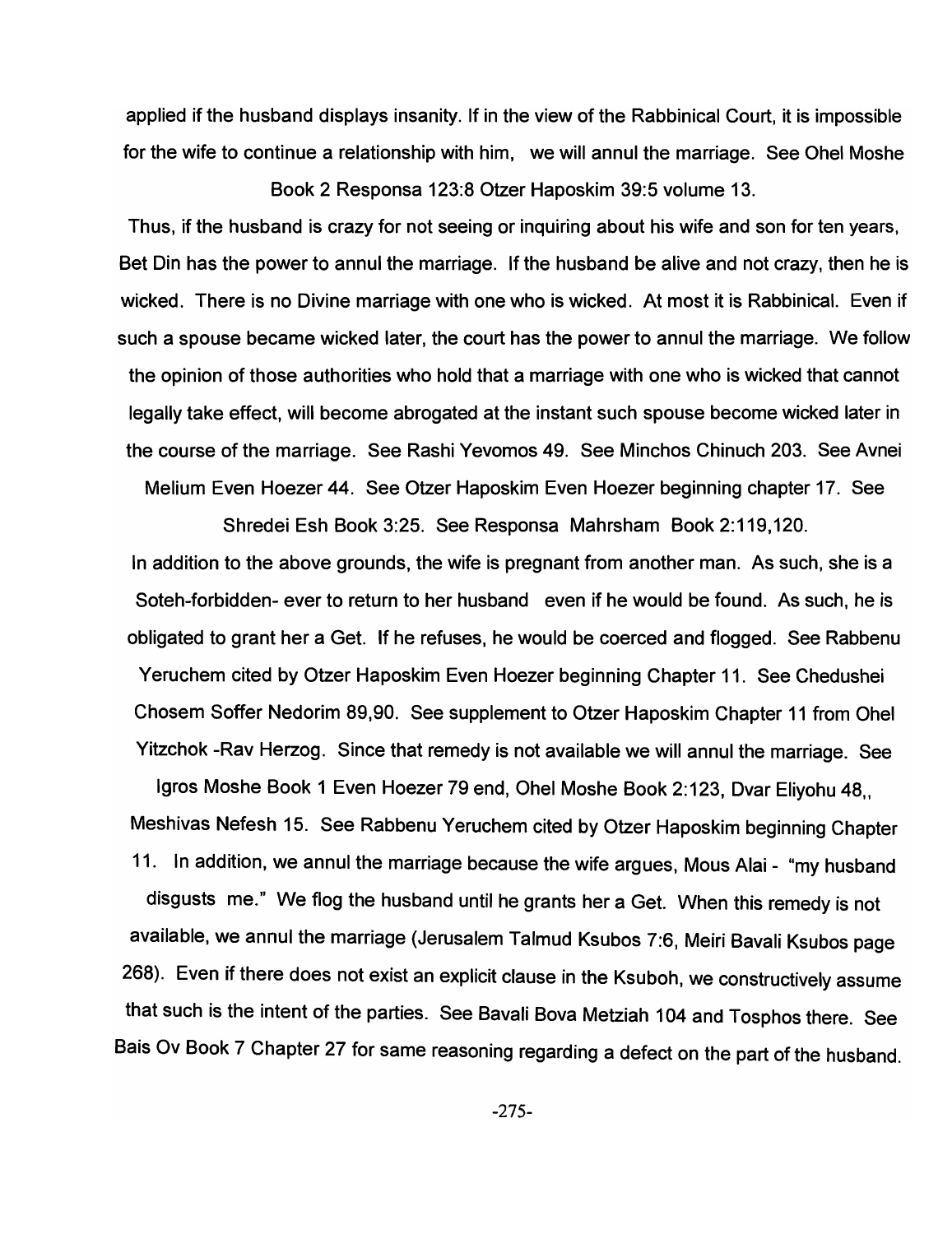See Chedushei Rashba Gittin 48B that if Bet Din would not enforce a woman's rights, women will no marry. See Chidushei Rashba Yevomos 46B that Bet Din has been delegated this power from the last Sanhedrin 400 AD to annul marriages. Otherwise, the entire Jewish judicial system would crash and we would have chaos. See Tur Choshen Mishpat Chapter 2 and Choshen Mishpot 2. We likewise have the power to confiscate the monetary value of the

ring and change its character to a gift. Thus the woman was never married. See Ibid Choshen Mishpat 2. See Responsa Chosam Soffer Responsa #107,108. See Rav Herzog Hahukoh AI Pi HaTorah page 154.

We likewise assume that all Kedushin with a ring is only Rabbinical. See Ksubos 3A -Rabbis of Rashi and Yevomes Bava Basra 48B. See Rambam Sefer Hamitzvohs Shoresh 2 . See Rambam Ishes 1:2,3. See Pischei Tsuvah Even Hoezer 42:25 citing Rabbenu Akiva Eiger #49 and Shev Yaakov #23.

Furthermore, no woman today would agree to sell her body to her husband as a Cananite slave. Thus all Kedushim today is Rabbinical. See Hatorat Agunot Chapter 1.

## Witnesses are disqualified

1. They were not observant same as the husband and wife.

2. They do not remember the precise Hebrew date of the wedding.

3. Even if 1 and 2 did not exist, any witness who violates as much as any ritual or moral law once inadvertently is disqualified. Only saints fit this category. See Chapter 1,2,3, of Hatorot

### Agunot.

Even if all prior conditions were satisfied, if the kosher witnesses were not segregated from all who are not competent according to Halacha, all the witnesses become tainted and disqualified. Even Chasam Soffer Even Hoezer #100 who is satisfied if witnesses were not at the chuppah but were in the building, nevertheless requires that the other witnesses come forward to the court with their testimony that a marriage occurred. They must remember the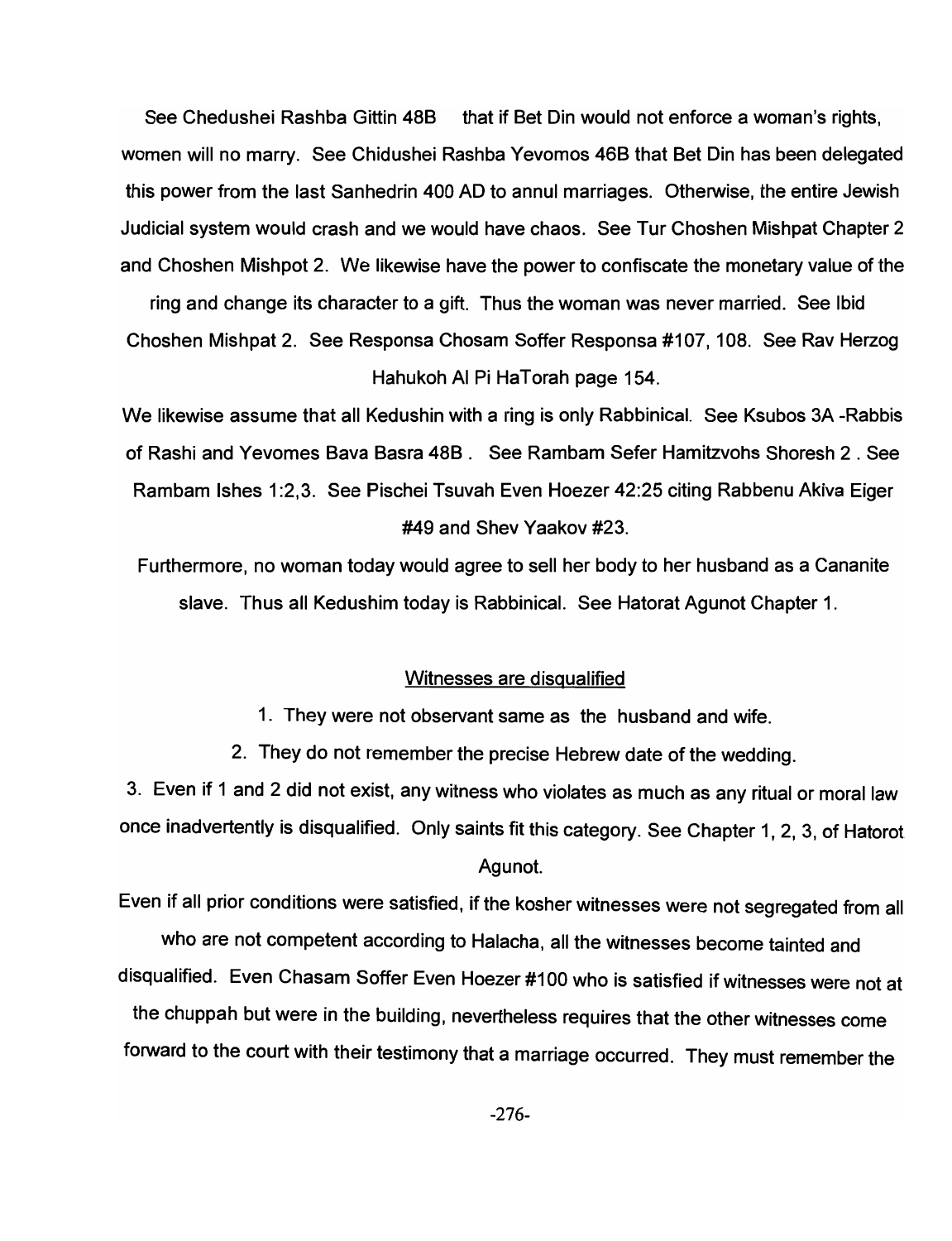precise date and place of the wedding. Lacking this testimony there exists no marriage. In our case we have no witnesses at all who can testify and remember the exact day and place that the Agunah was married.

Therefore, the woman never was married ab initio. She got pregnant from man #2 while she was unmarried. As a result, her new child is one million % kosher and definitely not a mamzer - illegitimate.

Consequently, as a result of all that we have written, the woman in our Responsa is permitted to marry according to Halacha the man she has been living with. We have established, beyond a shadow of a doubt, that no marriage ab initio ever existed with her first husband. Thus, when she lived with the second man, she was in effect free, never deemed married, Halachically. It is only a woman Halachically married, who lives with another man, who is then forbidden to return to her husband and likewise is forbidden to marry her lover. We elaborated in other Responsa the Halachic consequence if a woman lives with her lover without a Halachic marriage. We pointed out that the woman and her lover both are in violation of either a Lav or an Asseh a Biblical negative prohibition or a Biblical Positive Commandment or a Rabbinical Law. It all dependnds on the commentary interpreting the Rambam. See Hatorot Agunot Chapter 12.

When a couple live together without the benefit of a Halachic marriage, there exists a dispute among authorities if such a woman and her lover are in violation of a Lav, a negative commandment of the Torah, where the punishment is Makos - flogging. Or there is a violation of a Lav- a Biblicl Prohibition but, nevertheless, there is no flogging. See Bais Ov Book 7 Responsa 11 who makes an elaborate analysis of the gravity of the prohibition, according to Rambam, if a man and a woman live together with no Halachic marriage. Some say there is a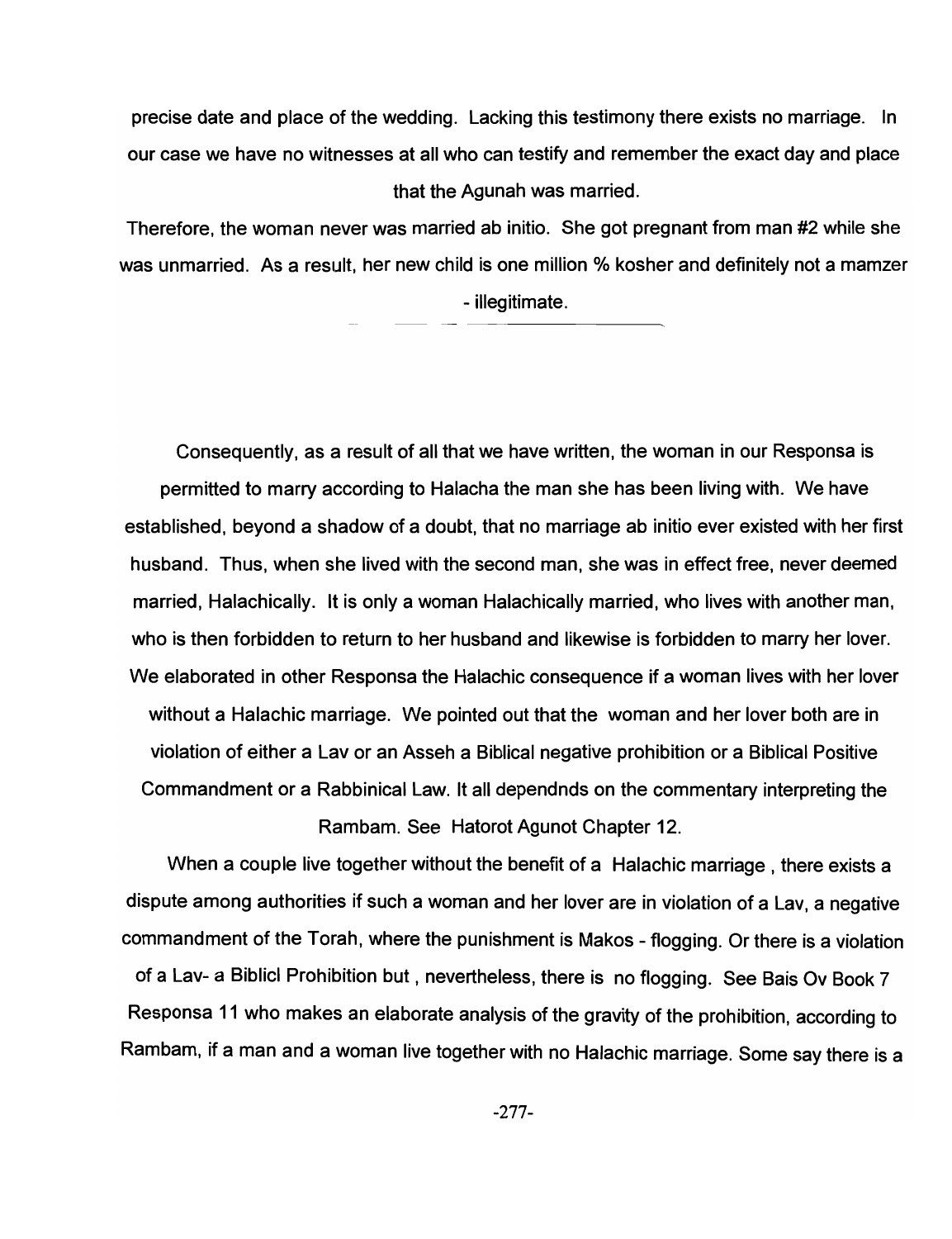Lav, a negative prohibition, carrying the penalty of flogging (Sefer Mitzvohs Negative Commandments 355; see Ramban ibid). Others say there is no negative prohibition only an

Assey. One violates a positive Mizvah if one has no Halachic marriage. Other authorities, namely Ramban- Responsa Rashba attributed to Ramban #284, Kesef Mishne Ishus 1:4 and Raaved Ishus 1:4 holds that there is no violation at all, This is true providing the couple live together on a permanent basis and the woman observes the Laws of Nidah and immerses herself in a mikvah 12 days following her period. See Shulchen Aruch Even Tur Bach Bais Yoseph on Even Hoezer Chapter 26, Shulchun Aruch and Ramo Bais Shmuel Ibid, Chelkos Mehokek Taz, Gro, Pisch Tzuro and Otzer Haposkim Ibid. However, according to Rambam, there is a violation. Thus if they do have a Halachic marriage, they do not violate the Rambam's position.

On the other hand, since they lived together before the annulment, there exists authorities who would forbid the couple to continue living together and certainly having a Halachic marriage. It is the position of Rambam Laws of Isurei Bioh 15:1 that one violates a law - negative transaction - only when there are two conditions: the couple lives together and they are married Halachically. What happens if they do not have a Halachic marriage? They are not in violation of the Lav - negative prohibition - of living with a woman that they had sex with before she was free from her husband. Just as a woman who had an affair is forbidden to return to

her husband, so she is forbidden to marry her lover. However, if she does not marry Halachically the lover, there is no prohibition. This is the interpretation in Rambam by Harav Hoffman in Melamed Lehoel. He permits a Kohen to live with a convert rather than marry her Helachically. Would the Kohen have a Halachic marriage with the convert both would be in violatuion of a Lav - a negative violation carrying Mankos -flogging. If they live together without a Halachic marriage according to Rambam Isurei Biah 15:1 there is no prohibition.

However, Rav Moshe Feinstein disagrees since when someone lives together without Halachic marriage, he violates another law- the position of Rambam Ishus 1:2,3 that forbids

-278-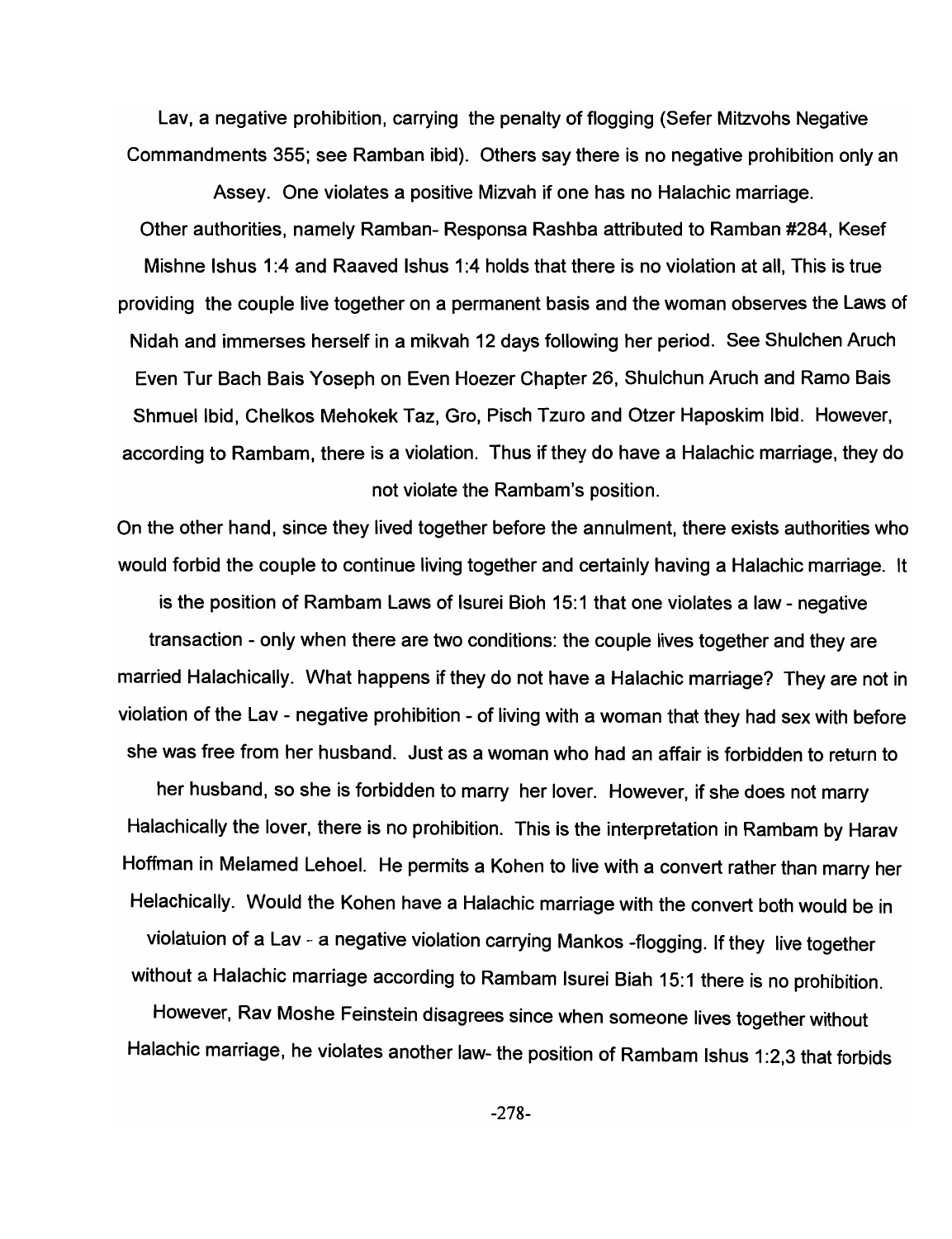living together with any woman without benefit of a Halachic marriage. Thus one is in a catch 22 situation.

It is my opinion that since we annulled the marriage, the woman was never married. When she lived with her lover, she was single and never violated her marriage vows - infidelity. Consequently, she is permitted to her lover. By having a Hallachic marriage, the couple will not violate the position of Rambam as mentioned

earlier. Likewise the child from the lover is one million *%* legitimate since we had annulled the marriage and she was never married in accordance with Halacha, in the first place to man #1.

Harav Moshe Morgenstern Grandmother is Eshat Ish - Married woman

A woman approached me with the following case history:

She is married to a 3<sup>rd</sup> generation Mamzer. Her husband's grandmother was unable to acquire a Get from her first husband. She had received a civil divorce but the first husband refused to give her a Get. This occurred over 100 years ago. She had married in an orthodox ceremony. The grandmother either left her first husband or else he left her! We do not know who sued for divorce or who left whom. One thing we know for sure is that there occurred a

civil divorce. The grandmother did not return to the first husband, but instead married husband #2 and had several children from husband #2. Ten years later, husband #1 gave the grandmother a Get at the Rabbinical Court. Ordinarily, the children are Mamzarim providing we can prove beyond a shadow of a doubt that she had a Hallachic marriage. She also is prohibited from marrying, according to Hallacha, husband #2. Since she had children with him, she obviously had sex with him since she gave birth to several children before receiving theet from husband #1. We do not know if her grandmother was or was not observant. The children of this woman proceeded to marry in a Reform ceremony. The 3<sup>rd</sup> generation likewise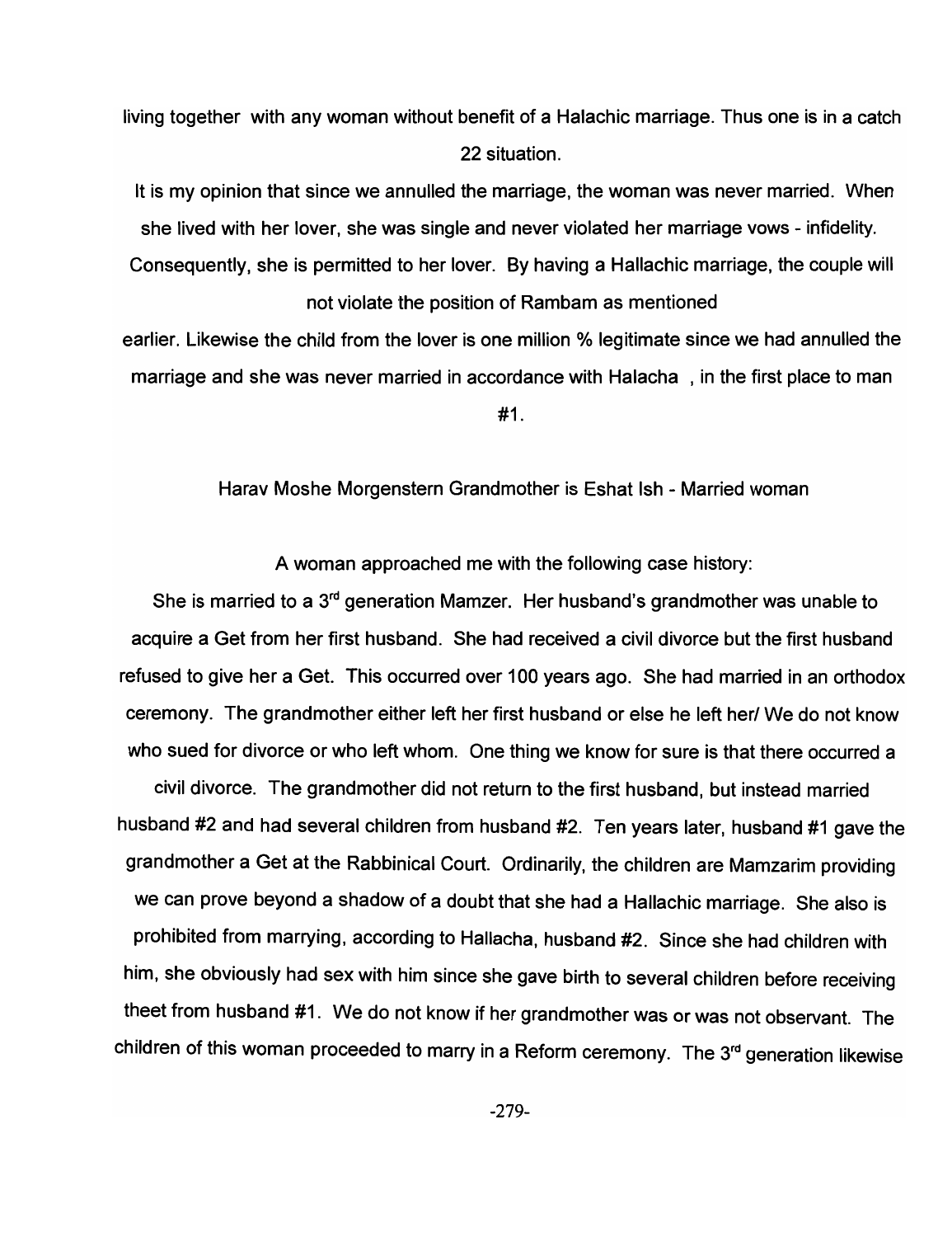proceeded to marry in a Reform ceremony.

What is the Hallacha regarding the  $3<sup>rd</sup>$  and  $2<sup>nd</sup>$  generation? Are they Mamzarim? Are they permitted to marry their mates according to Hallacha? Are their children Mamzarim?

Response: The grandmother's original marriage was not in accordance with Hallacha.

Consequently, they are permitted to have a Hallachic marriage with their spouses. Consequently, the children that were born - the  $2^{nd}$  and  $3^{rd}$  generation are not Mamzarim. What are the reasons? I have prepared detailed treatises being published called "Hatorat Agunot Bnos Yisroel - Emancipation of Jewish Daughters." Agunot I elaborates at great length on the reasons. I will ask the reader to consult all my books. I will summarize those reasons applicable to the case at hand: 1. All the parties, including the witnesses to marriage #1 are dead. As such, non of the parties concerned who created the current question of Mamzaris can be summoned to appear before the Rabbinical Court. They can't be summoned from the graveyard. Would the grandmother be alive, we would annul her marriage based on the fact that the witnesses to the marriage have not testified in a Rabbinical Court. Consequently, she never was married. See Igros Moshe Volume 4 Responsa #20. Therefore, her children are not Mamzarim.

When it comes to annulments, Talmud Yerushalmi states that Chachomim, Sages, have the power to uproot Torah Law. (Jerusalem Talmud Gittin 4:2). Definition of a Chochem - Sage is one who is able to rule on all parts of the Torah. Today it means one who has mastered the

four parts of the Shulchun Aruch - like I have. See Talmud Yerushalmi Nedorim 10:8; Yerushalmi Chagiga 1:8; Rambam Sanhedria 4:8; Shulchon Aruch Even Hoezer 49:3; Talmud Bavali Kedushin SA. I meet all these requirements. Therefore my Rabbinical Court can annul

# marriages.

At any rate, what is applicable to our case is that since all the witnesses are dead as well as all the litigants, the grandmother, her husbands #1 and #2, no proof exists. By default, since no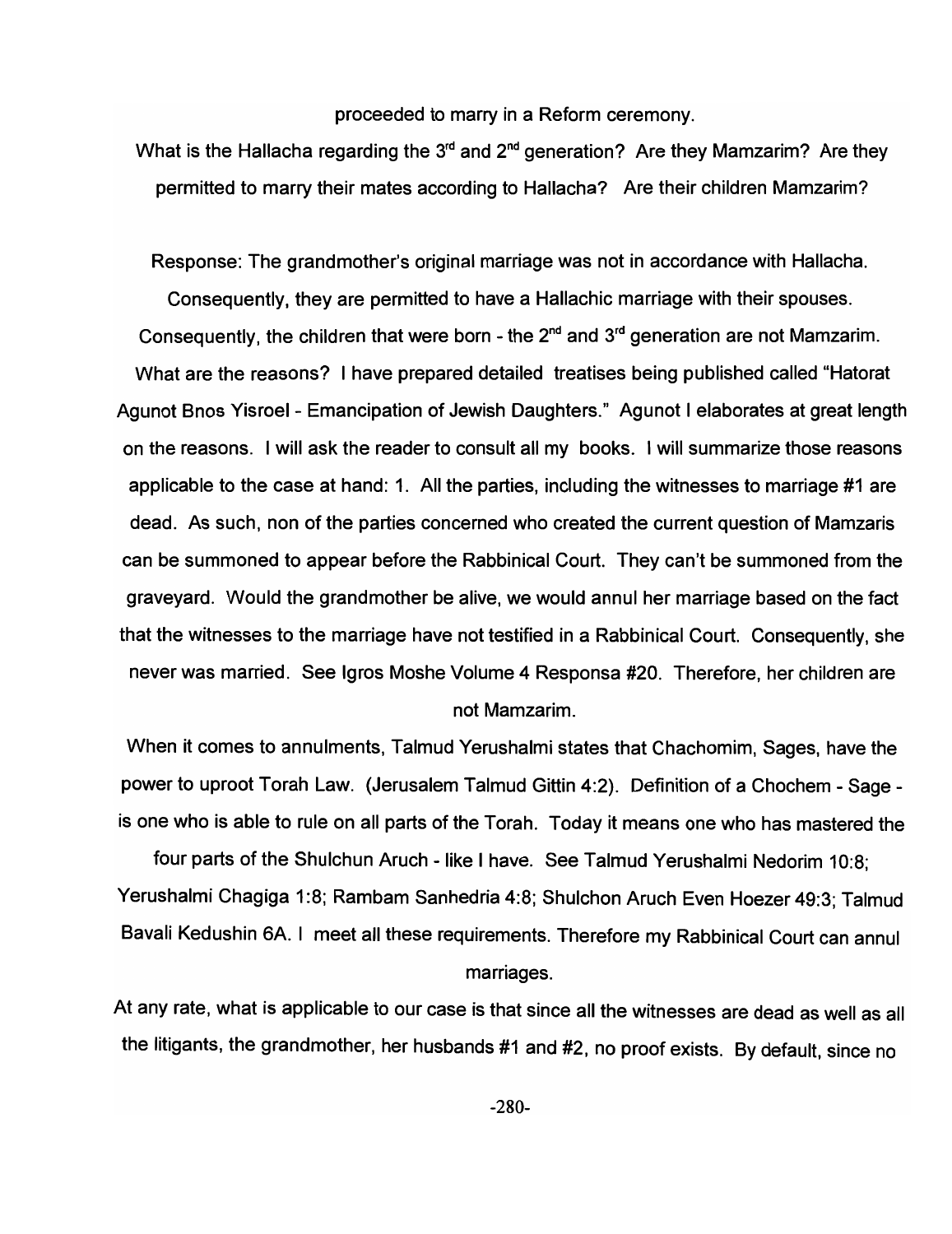proof exists that she was married in accordance with Hallacha, that marriage is deemed as not being Hallachically valid. See Responsa Igros Moshe Volume 4 #20. See Aruch Hashulchon Even Hoezer 48: 1,2, 12, 13. See Shulchan Aruch Even Hoezer 11 :4; Choshen Mishpat 28: 15; Aruch Hashulchan Even Hoezer 11:15; Aruch Hashulchan Choshen Mishpat 28:2 and 75:1. Even, for arguments sake, that the witnesses are still alive, they would be required to recite the precise Hebrew date 100 years ago that the grandmother got married. Failure to do so would invalidate the marriage. See Yobiah Omer Volume 3 #8; Bais Shmuel Even Hoezer

17:63. In addition, we need two observant witnesses to testify that the witnesses to the marriage were observant that they never violated any ritual, moral or ethical law. Would they have violated any such law, they are incompetent to testify. See Aruch Hashulchan Yoreh Dayoh 119:8. In addition witnesses must exist that no relatives or non-observant Jews stood under the canopy at the time of the wedding. Otherwise, the observant witnesses become tainted. See Tur on Choshen Mishpot Chapter 36 and Shach Ibid who rules like such opinion. Even though there exist opinions of other authorities who do not require that witnesses meet such stringent requirements, we nevertheless rule like the decisers who do have such stringent tests in order to free an Agunah. See Taz Even Hoezer 17:15. See Taz Yoreh Dayoh 293:4. Taz applies his ruling even if the issue involved is of Divine nature. The issue at hand is of Divine nature. We are adjudicating the issue of mamzarim that is Divine. At most, our adversaries may challenge our analysis, they may not be concerned that we have reversed the status of Hallachic marriage from the grandmother. However they will concede that any arguments created some doubt. Even if they have a different interpretation as to the sources, we always rule like such interpretation that will free the Agunah. See Ginot Veradim

3:23. At most the children are sofek Mamzarim - doubtful Mamzarim. As such, they are permitted to marry by Divine Law according to Rambam Laws of Tumei Mes 9:10. It is only

Rabbinically that they can not get married. Rashba, in Torus Habayis Bais 4 Shaar 1will agree. See Aruch Hashulchan Yoreh Dayoh 110:89-95, Ibid 110:96-111. Once we augment

-281-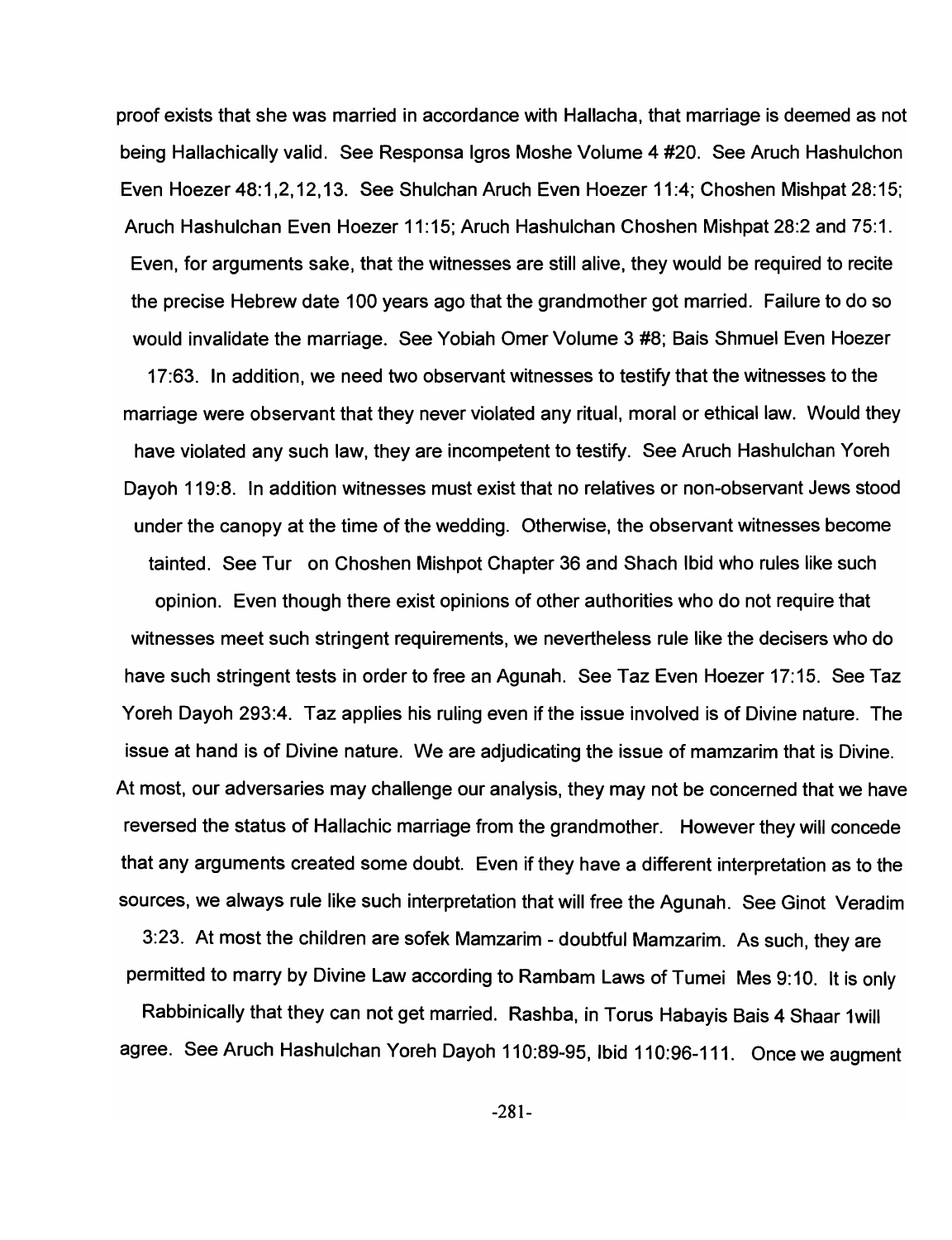additional doubts, all authorities will agree that they can get married even Rabbinically. See Aruch Hashulchan Yoreh Dayoh 110:90. 110:110. See Igros Moshe Volume 1 # . See Bais Ov Volume 7 #. In our case, we have numerous doubts as to the validity of the Hallachic marriage. Thus, even out adversaries, if they are knowledgeable and honest, must concede that the children of the grandmother are not mamzarum and are permitted to marry. Their children, in turn, are likewise legitimate. Written records are not admitted in evidence even if they be records of the community. See Yabiah Omer Volume 7 #2. "From their lips and not written records" are admitted as evidence. seeShulchan Aruch Choshen Mishpot 28: 11 and

Ramo Ibid .See Rambam Laws of witnesses 3 :4 and Lechem Mishna Ibid. See Aruch Hashulchon Choshen Mishpot 28:16,17. Even though there exist other opinions who permit written records, in order to free an Agunah we will rule like those authorities who admit in evidence only the testimony of two living witnesses before a Rabbinical Court and all the concerned parties must be present. See Even Hoezer 11 :4; Choshen Mishpot 28: 15; Aruch Hashulchon Even Hoezer 11: 15; Responsa Rav Akiva Eiger Volume 1 #99; Responsa Ramo #12. Failure to meet such test will render any previous decision as null and void. We thus overturn any prior decisions by the authorities making the children as Mamzarim. We have jurisdiction by authority of Responsa Rashbas #46 to override other courts who are unable to

free Agunot. In addition to everything written above, we will retroactively annul the

grandmother's marriage that occurred 100 years ago on the following grounds: If the grandmother left husband #1 because she detested him, he is obligated by Jewish Law to divorce his wife. The court would have beaten him until he granted her a Jewish divorce - a Get. See Rambam Ishos 15:8. See Rambam Garushin 2:20. We rule like Rambam today. See Yabioh Omer Volume 3 #8; Tzitz Eliezer Volume 5 #26. This is based on Ramo Yoreh Oayoh 228:20. Since today we are forbidden by the Civil authorities from beating husbands, we will annul the marriage. See Igros Moshe Even Hoezer Volume 1 #79 end and #80, Volume 4 Even Hoezer #45. If it was the husband #1 who abandoned his wife rather than the

-282-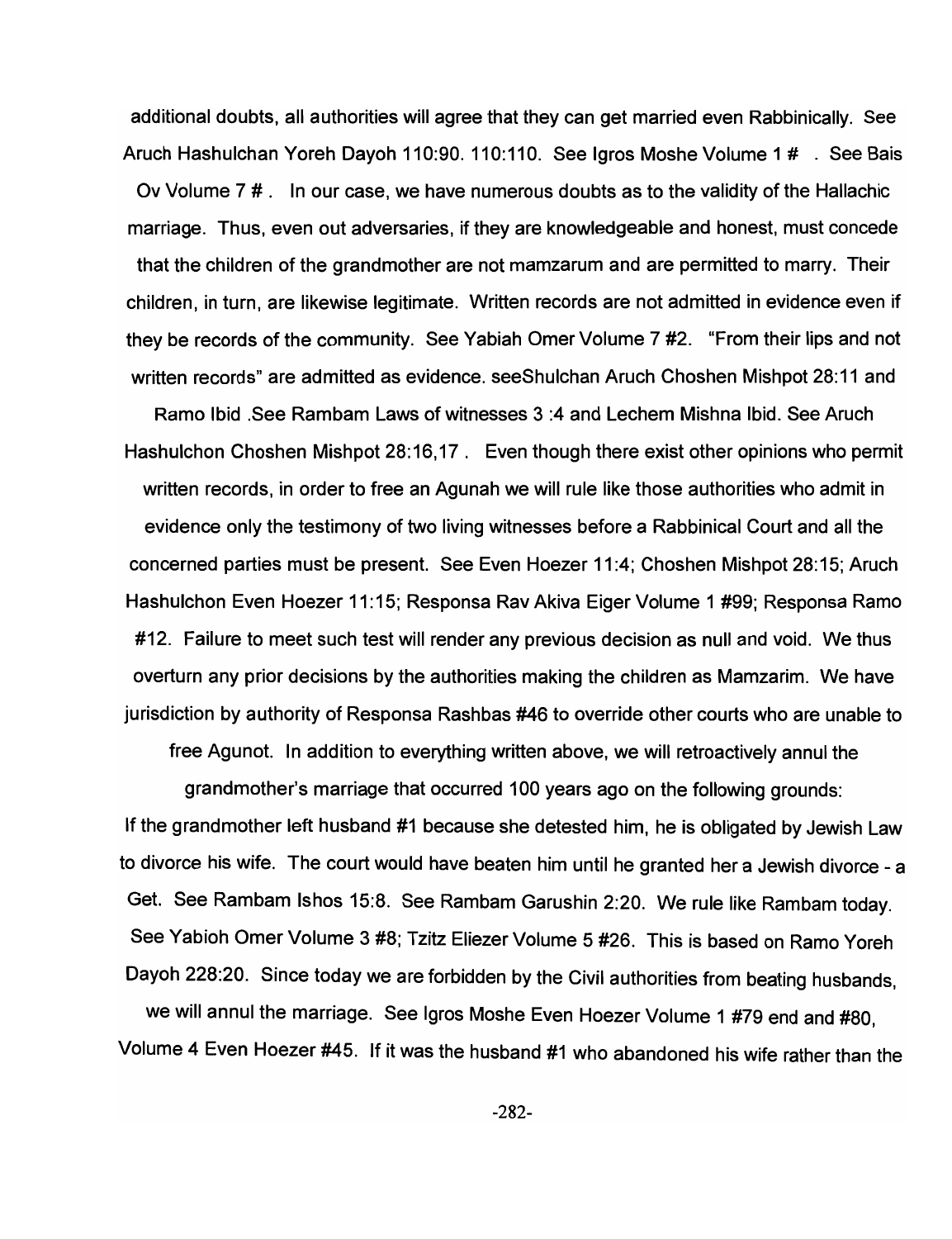wife, the Rabbinical Court would have forced him by beating to grant his wife a Get. See Even Hoezer 154: 1, 2; 70: 1, 2; 76: 1, 2; Responsa Chasam Soffer Even Hoezer 131 cited byo Pischei Tzuvo Even Hoezer 70:1,2. Since today we cannot force husbands to give a Get because it is against the Law, we will annul the marriage.

Since all the information that the grandmother was married comes from her grandchild's wife who is a concerned party,(our knowledge that this woman is married to an alleged mamzer comes for this woman. She is asking about herself.) We must also believe all the facts concerning the grandmother as related by the wife of the grandmother's grandson. "The mouth that informs us that she or he is forbidden to get married is likewise believed that he or she is permitted to get married. See Ramo Even Hoezer 178:1,2; Pischei Tsuvo Ibid. See Igros Moshe Even Hoezer Vol. 4 #20 and Igros Moshe Even Hoezer Volume 1 #79, 80 and many other Responsa of Igros Moshe. See Responsa Chelkos Yaakov Even Hoezer based on Taz Yoreh Dayoh end of Chapter 48.

Thus we accept her testimony that the husband #1 of the grandmother was not religious. As such, if he gave a Get later, we rule that retroactively the first marriage is annulled. See Minchos Yitzchok Volume 10 #26. The fact that he denied a Get for ten years is concrete evidence that he was wicked as a person and completely unethical and immoral. As such we are empowered to annul this marriage ab initio. See Minchos Chinoch Mitzvoh 203; Avner

Meluim on Even Hoezer 44; Otzer haposkim beginning Chapter 17. In addition to everything said, it is certain that the grandmother had sex with man #2. As such, she was forbidden to return to husband #1. He must grant her a Get. If he refused he would

have been beaten by the Rabbinical Court. See Rabbenu Yeruchean cited by Otzer Haposkim Even Hoezer 11:1. Since today we cannot coerce the husband, we will retroactively annul the marriage. In addition to the above, following are additional grounds for annulment of the grandmother's marriage:

When a married woman declares she had sex with another man, she can go back to husband

-283-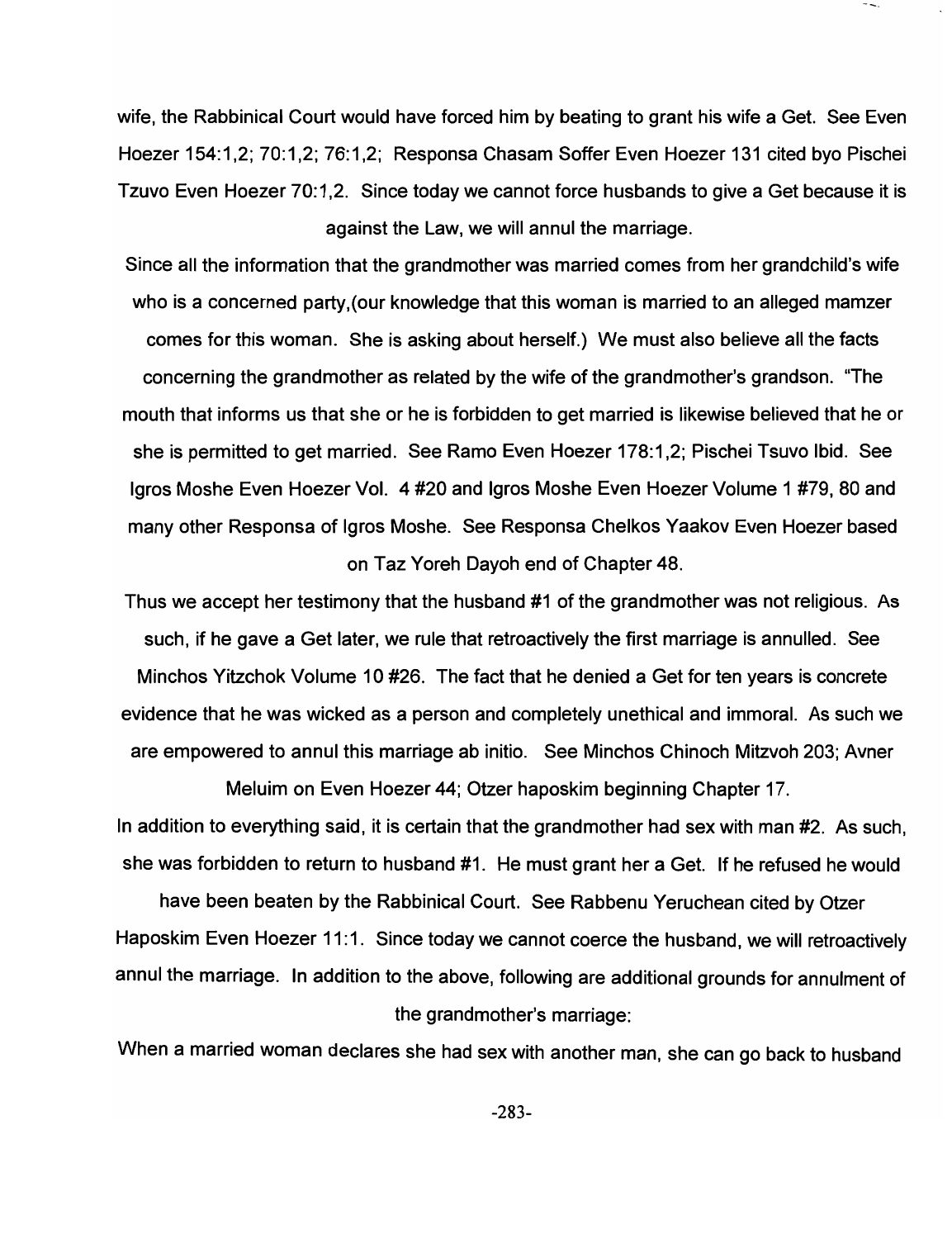#1. The reason is that we annul marriage #1. So when she had sex with her lover, she in effect was never married to husband #1. Thus she never violated her oath of marriage making her forbidden to her husband or prevented from marrying her lover. See Ran on Nedorim 89B. In addition, we will rule like those authorities that all marriages where a ring is given are only married Rabbinically not by Divine Law. Since the grandmother was married by her husband giving her a ring, it is only valid Rabbinically. See Rambam Shroshei Hamitzvohs Shoresh #2 beginning. See Rambam Ishus 1:2,3; 3:4. See Responsa Shere Yaakov #21 cited by Pischei Tsuvoh Even hoezer 42:25. We will also retroactively confiscate the ring that the grandmother's husband gave her 100 years ago and convert it to a gift. Thus she never was married. See Chasan Soffer Even Hoezer 108,109. Once you increase the number of doubts, the Rabbinical marriage becomes null and void. See Aruch hashulchon Yoreh Dayoh 110:90, 110:110, 110: ; Igros Moshe Even Hoezer Volume 1 # ; Avi Ov Volume 7 # . Be it as it may be, there exists another ground for annuling the marriage. Once there exist so many doubts regarding marriage #1, if the woman marries again the  $2<sup>nd</sup>$  marriage will by virtue of being married in a positive marriage annul a marriage that is riddled by doubts. See Mishne Lemelech on Rambam Isurei Bioh 15:10.

-~~---

Since the grandmother was married to husband #2 by a Reform Rabbi, the marriage was not Hallachically valid. Thus the marriage by giving of a ring was not valid biy Hallachic standards. However, since both the grandmother and husband #2 were committed to each other and intended to get married, then their act of living together and having sex, consisted of a valid Hallachic marriage.

1. One can get married by giving of a ring.

2. One can get married by having sex in a committed relationship.

3. One can get married by writing a contract in a civil marriage.

Thus when the grandmother had sex with her husband #2, this constituted a Hallachic marriage. Such marriage has a Divine character according to all authorities. See Even

-284-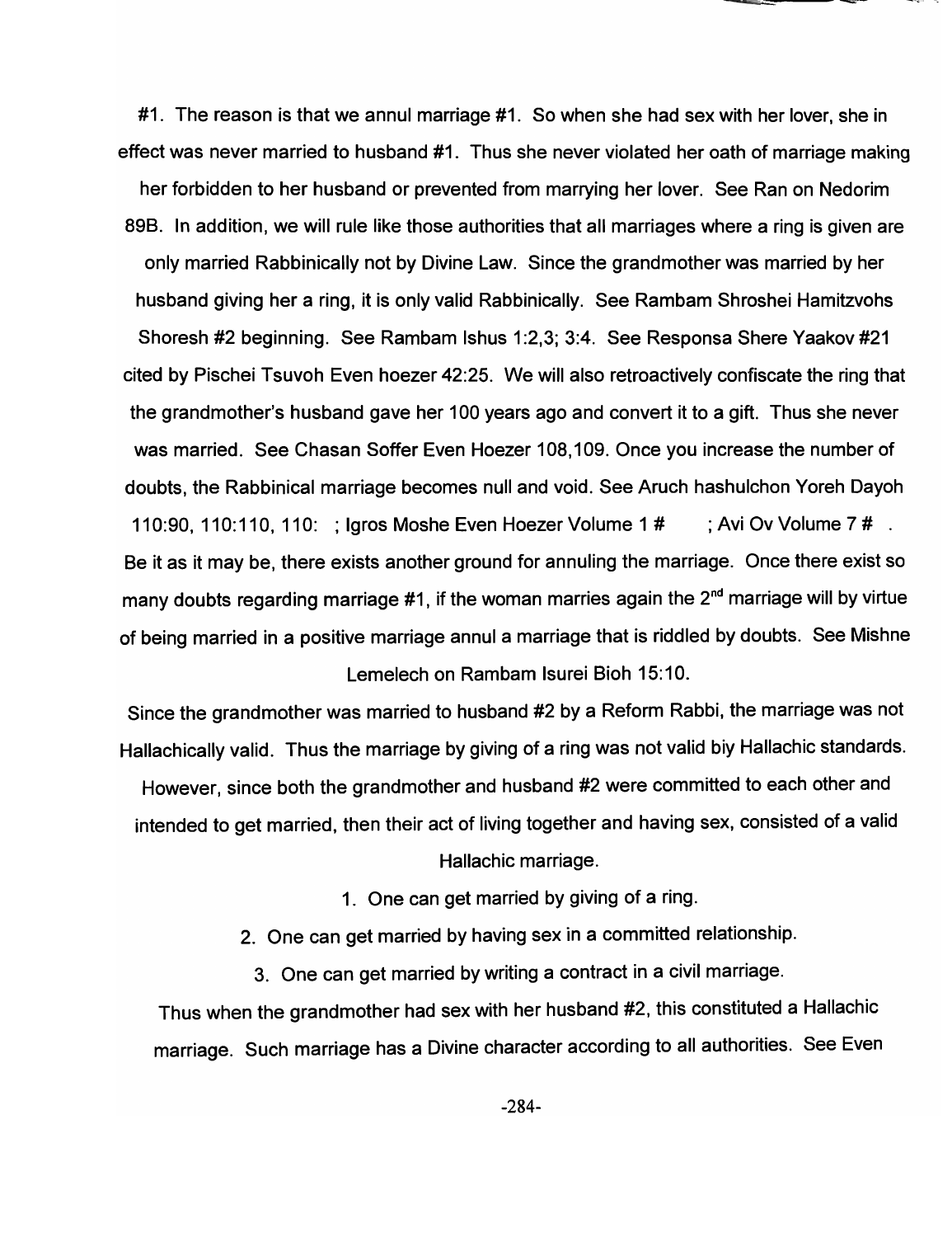Hoezer 33:1,2,3; Aruch Hashulchon Even Hoezer 31 :42. Thus, the definite Divine Hallachic marriage of the grandmother to husband #2, uproots and annuls her marriage to husband #1 that was riddled by doubts. This is the ruling of Mishne LeMelech on Rambam Isurei Bioh 15:10. This is also cited by Yabioh Omer Volume 3 #8 as another ground to annul the marriage. Yabioh Omer stipulates that you must have a cocktail of grounds to annul the marriage. One ground does not suffice. In our case, we have listed multiple grounds. Thus

the individual grounds indicated are valid since a cocktail of grounds exist.

Conclusion: All the children are not considered Mamzarim. They can have a Hallachic marriage and remain with their spouses. Any children born from such marriages- Hallachic or not - are legitimate. The fact that they lived together, had sex, constitutes Hallachic marriage. See Aruch Hashulchon Even Hoezer 33:1, 33:2,3,8,9,10,31:42. Even if we question the validity of such marriage, as indicated in Orech Hashulchon Even Hoezer 33:11,26:3,33:4,5,6 , nevertheless , a Pilegesh relationship exists if it is an ongoing relationship with commitment. A casual relationship would be considered Znut- free sex. Thus, if no valid Hallachic marriage occurred by living together, then a Pilegish relationship exists like the ruling of Ramban - Responsa of Rashba attributed to Ramban #264. The children resulting from

marriage, Pilegesh relationship or free sex are one million percent legitimate. In any case, even if there is no Halachic marriage, the children born from such a relationship even if it is a child born from a simple sexual encounter with no commitment, is legitimate. See Even Hoezer 4:13. A Mamzer is only a child born from an illicit relationship where there exists a capital punishment such as a woman married Hallachically. See Even Hoezer 17:1 or Krissos when one gets his wife's sister pregnant (the wife is alive), Orech Hashulchon Even Hoezer 15:23 and Even Hoezer 11:13. Otherwise, the child is legitimate. Thus the children would be legitimate. The parents should have another marriage officiated by an Orthodox Rabbi to touch base with all the various opinions given by the various authorities. See Even

Hoezer 42:5.

-285-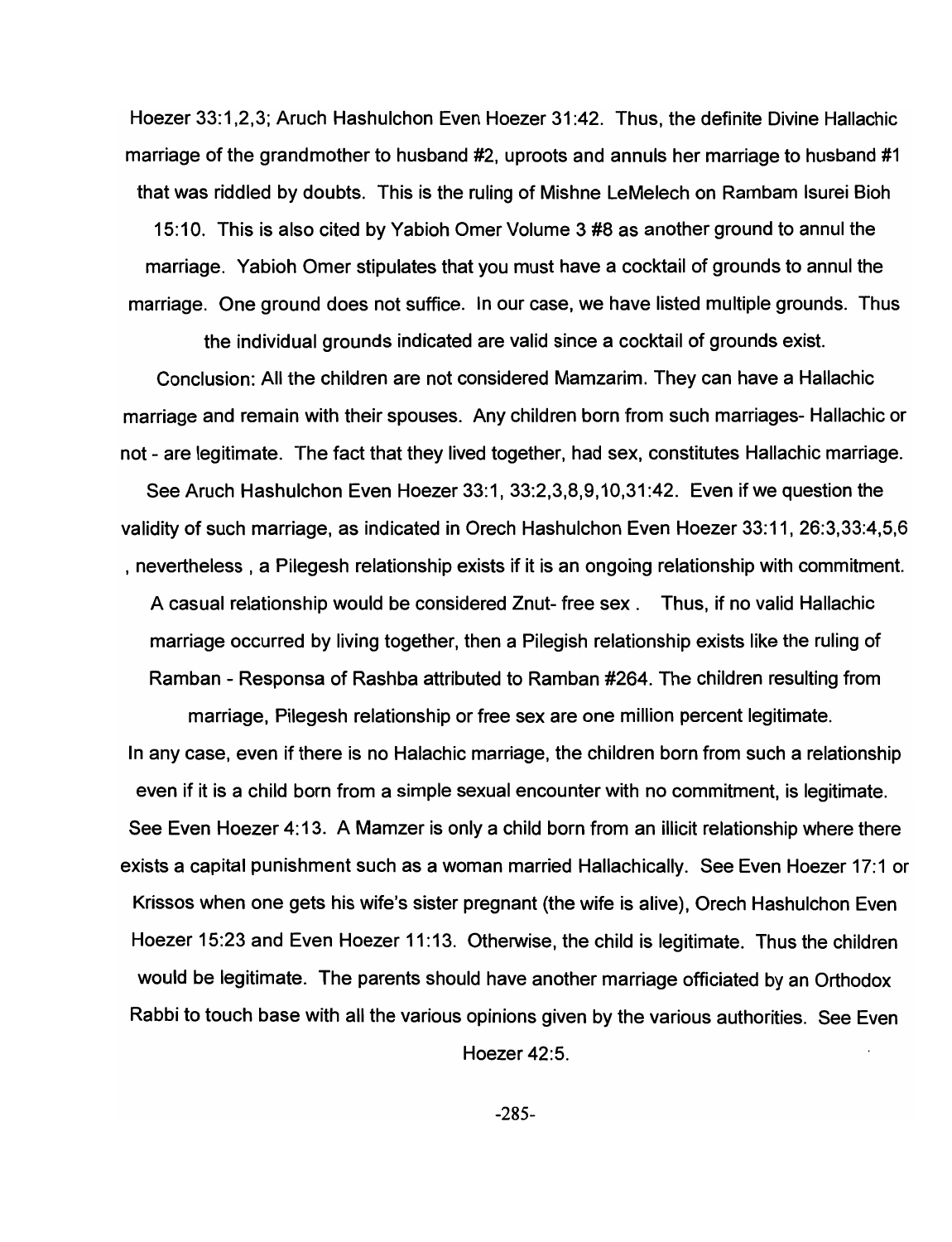In addition to what was written, the following are additional grounds that all the children of the grandmother are not Mamzarim. They are permitted to remain with their spouses and future offspring are not Mamzarim.

The wife or the husband of the children or grandchildren can state the following to their respective spouses "I do not believe that you are a Mamzer or Mamzerus? How do you know that you are a Mamzer or Mamzarus? You only know because your father or mother told you so. You have no first hand knowledge. You were not present at the wedding. I do not accept, nor do I believe the identification of Mamzer." The law is in such a case the child or grandchild of the grandmother is obligated to honor their marital obligation and continue cohabiting with their marital partner.

When one accepts and believes the declarations of the grandmother and the Rabbinical Court that declared the grandmother as still married, then he or she is forbidden. When one rejects the ruling of the Rabbinical courts and likewise rejects to be bound by the ruling accepted in error by the grandmother, one is not obligated by Hallacha to be forbidden in any capacity to marry another Jew or to have one's children tainted as Mamzarim. This is true because the children of the grandmother were obviously not privy to know what happened. They were not born yet when the grandmother married husband #1. Therefore their knowledge of events of the marriage to husband #1 came from the grandmother. At the most, the grandmother is believed, for herself, that she is prohibited to get married to any man; but she cannot impose

her status on anyone else. See Even Hoezer Aruch Hashulchon 48:1,2,12,13.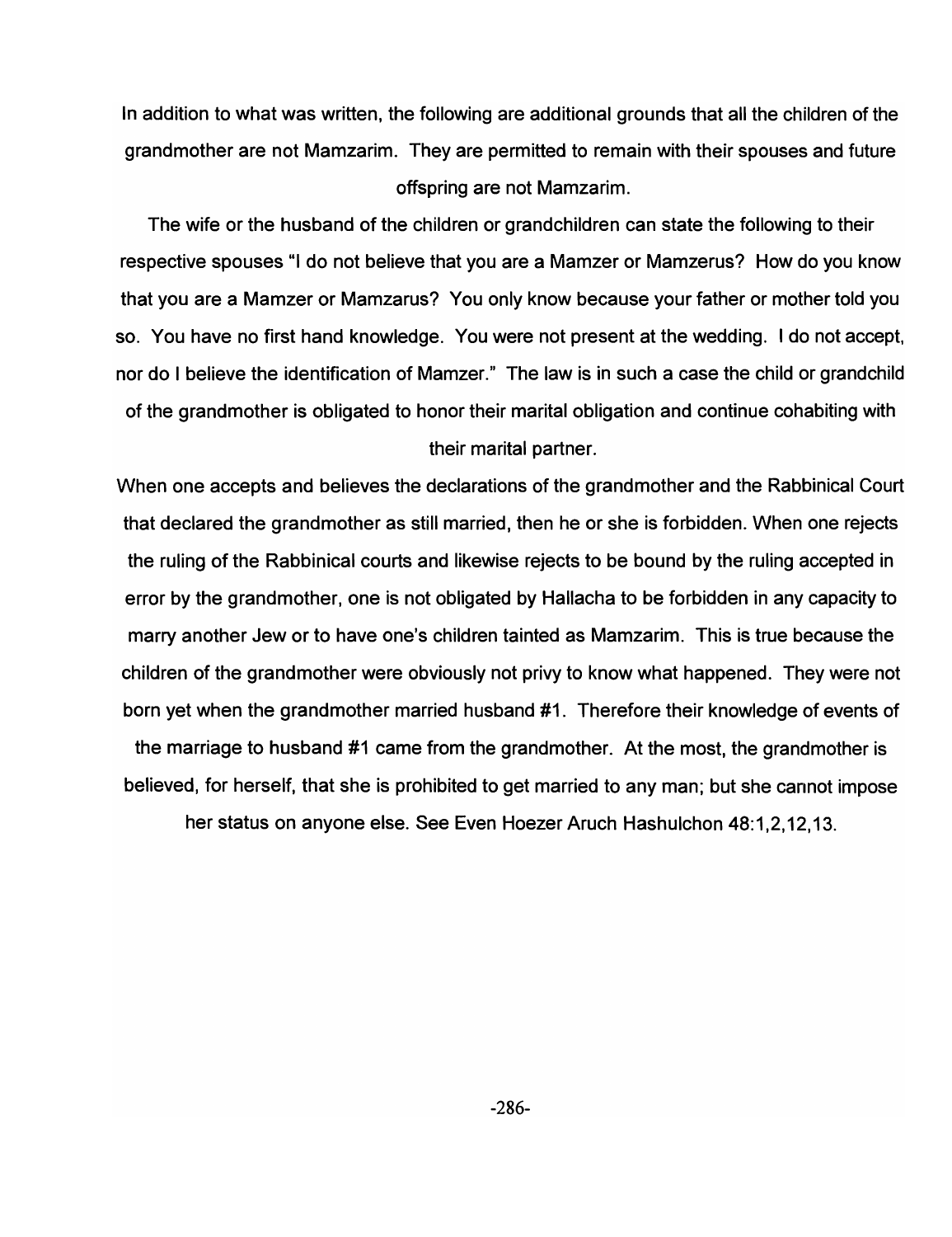# Chapter 29

Is a binding agreement used by the civil authorities -to use a particular Rabbinical Court considered binding on the litigants by Halacha?

## FACTS

The defendant claims that he was induced by his rabbi, whom he greatly respects and finds it very difficult to disobey, to submit to arbitration of the Rabbinical Court that this rabbi is one of the officers. Following the insistence of his rabbi the defendant was contacted by the executive director of the Rabbinical Court and mailed a form to sign of his agreement to use the Rabbinical Court for the arbitration. The form does not mention that the defendant agrees to give the sum of x dollars -under dispute- to the defendant if such is the findings of the Rabbinical Court. Likewise, the defendant was not given a copy of the form signed by the plaintiff that he relinquishes his claim of x dollars if so found by the Rabbinical Court. There was no Kinyon Suddor , the Halachic binding agreement. In the customary Kinyon Suddor the defendant gives to the plaintiff a handkerchief and tells him with this handkerchief I hereby gift you the sum of money under dispute if such is the finding of the judges of the Rabbinical Court. He must name the individual or individuals he selects. The plaintiff ,likewise, gives a handkerchief to the defendant and agrees to relinquish his claim to x dollars. The question - is this considered a binding agreement?

#### Response

In this case, not only was there no Kinyon Suddor, but the written agreement omitted the critical language that this agreement is between the two litigant. Rather the agreement was between the plaintiff and the Rabbinical Court. See Choshen Mishpot 40: 1 that in order to be binding the agreement must be between the two litigants. See Sma Choshen Moshpot 12:18 . The defendant can bind himself to the plaintiff if he writes I herewith oblige myself to pay you a sum of money.

He then can not change his mind. See Choshen Mishpot Nesivot in Beurim 12:8.ore, even if there

-289-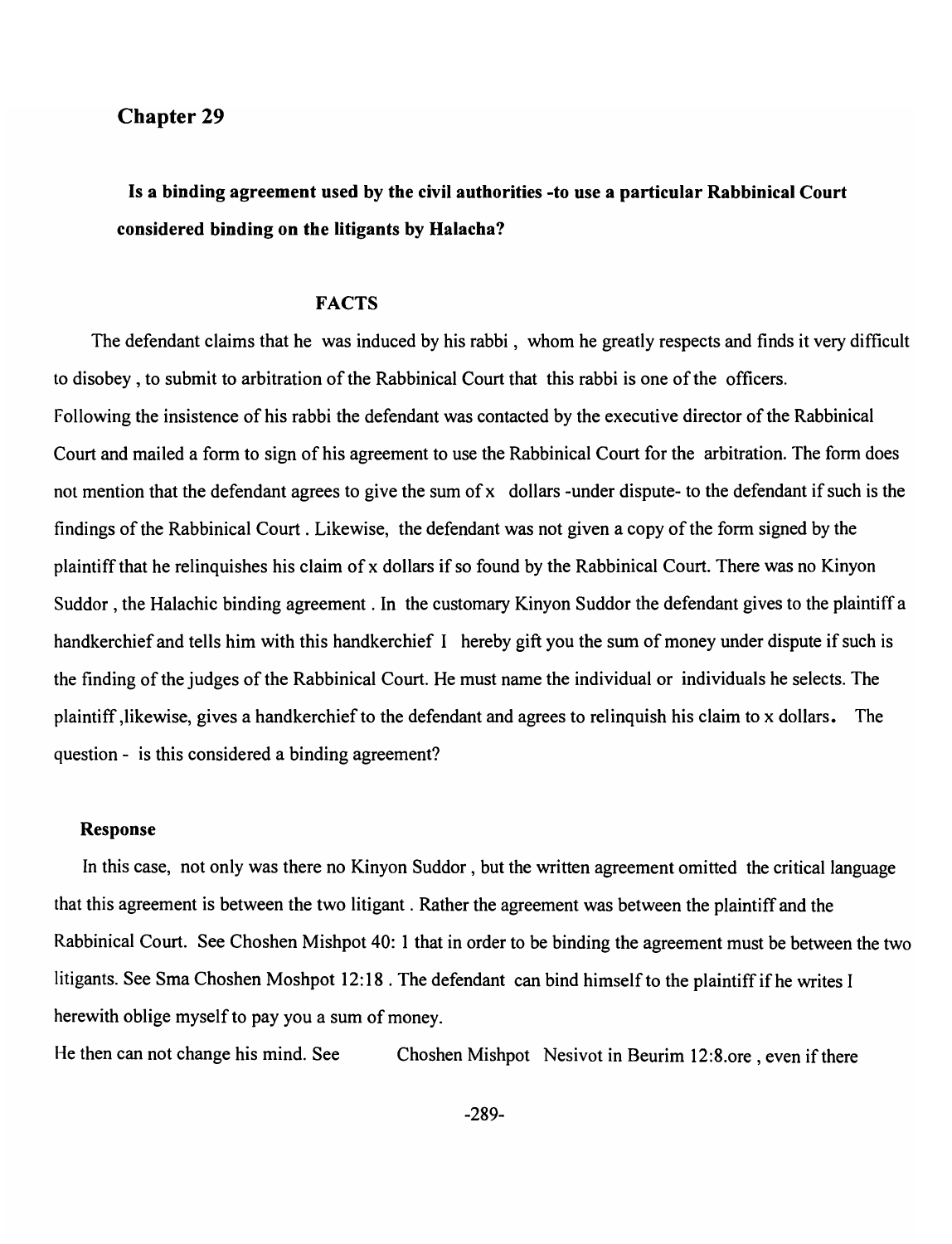existed a Halachic agreement, the plaintiff has the right to change his mind if he later discovers that there was a material error. Any kinyon - any contract- can be rescinded when there was error at the time of entering the contract. See Choshen Mishpot 25: 5; Shach Choshen Mishpot 40:1 ;Choshen Mishpot 126:12,13,14;Aruch Hashulchon Choshen Mishpot 242:6 .The parties to a contract can rescind the contract even many years after the contact was entered into when they discover the defect, providing they do not use the object under dispute. Choshen Mishpot 232:3 In our case providing the defendant did not attend any sessions of the Rabbinical Court, which the defendant did not, he then can rescind any agreement to appoint the Rabbinical Court to represent him, once he discovered the consequences that he would suffer by engaging their services ..

In our case the defendant was not appraised of the consequences of relinquishing the right of appointing one of the judges rather than agreeing that the Rabbinical Court appoint all the judges. The defendant has the right to insist that he wants a Peshora - a compromise. Then he has a right to appoint one of the judges to the panel and the plaintiff has a right to appoint one of the judges to the panel. Both judges or the defendant and plaintiff then appoint a neutral judge to the panel. Each of the judges representing the plaintiff and defendant have the right to veto any agreement that is not in their favor of the plaintiff or defendant. The Court is then deadlocked until an agreement is reached that meets the needs of the parties. Even if there was a Din Torah - a regular trial-not a compromise- each party has the right to name one judge to the panel. The third judge is selected by both parties or their designated judges. In a regular trial there is no veto power, but the majority vote of the judges rules .We follow the majority. Nevertheless, each party selects one judge that represents his interest.

The booklet issued by the Rabbinical Court to the defendant does not contain this information. The defendant was induced to sign the agreement without full disclosure. When the defendant became aware of the consequences of not having his appointed judge in the panel of arbiters, the defendant wrote to the Rabbinical Court insisting that he appoint certain Rabbis to represent him and he will agree to go to a Din Torah -a Rabbinical Court with these Rabbis. The Rabbinical Court with whom there is the current dispute replied that the plaintiff insists on having them represent him. There is no dispute regarding the right of the plaintiff to have this Rabbinical Court represent him. But the issue is that the defendant has the right to have another group of rabbis represent him in accordance with Choshen Mishpot 13:1 The defendant was correct and acted in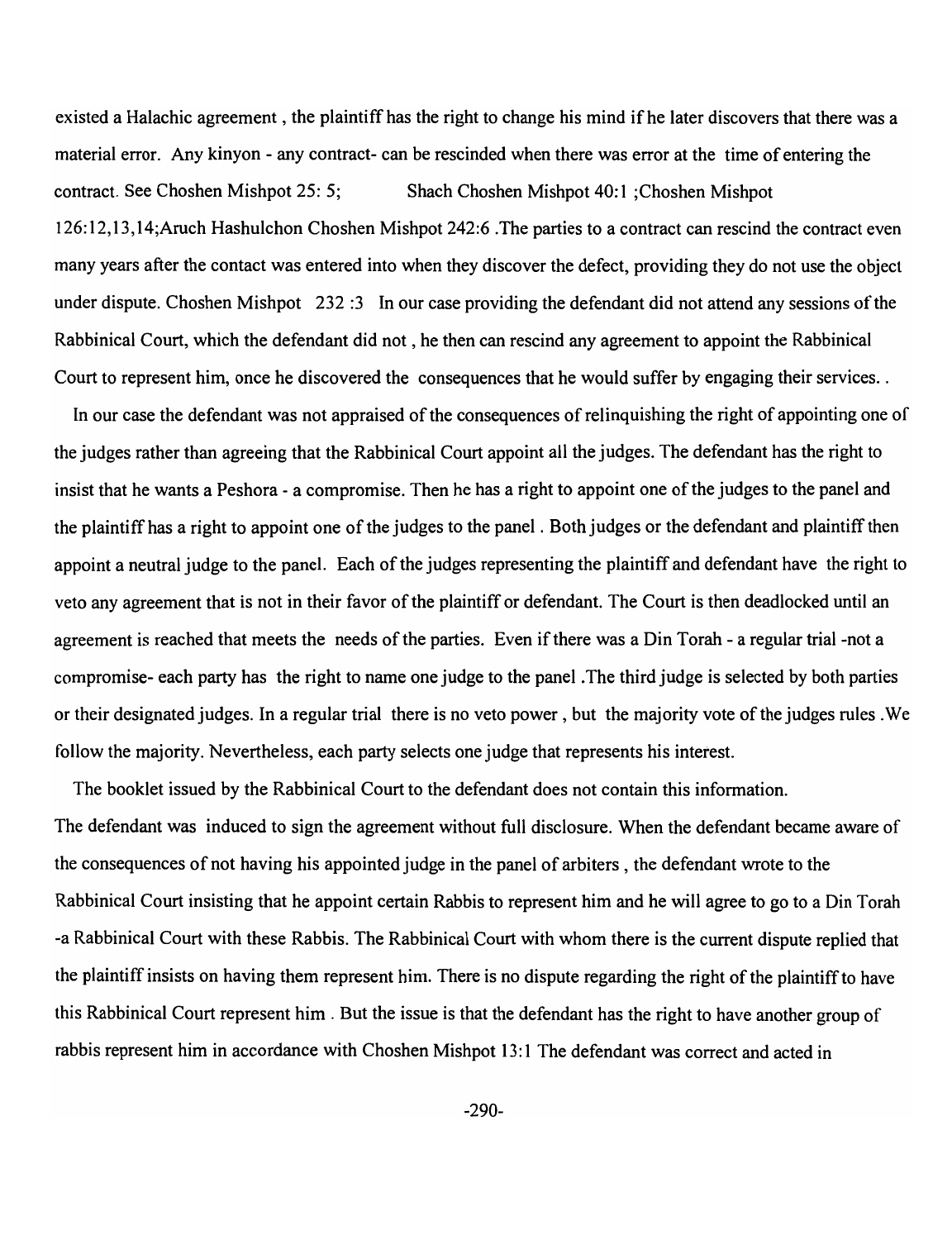accordance with Halacha to refuse to attend any sessions of the Rabbinical Court. Would he have attended any sessions such attendance is tantamount to submission to their jurisdiction See Aruch Hashulchon Choshen Mishpot 13:7.

When the defendant refused to submit to the jurisdiction of the first Rabbinical Court, the Court awarded judgement of millions of dollars to the plaintiff and sent their judgement to the civil Court for enforcement. This act on the part of the Court is considered in violation of Jewish Law. The defendant was never informed the consequences he would face if he refused to attend. Such dracula style punitive measures are considered Asmachta and are not binding. At no time would any defendant agree to be subject to such penalties. See Choshen Mishpot 207. Consequently even if the written agreement would be considered as binding, it nevertheless can be rescinded as an Asmachte.

Furthermore, the first Rabbinical Court in the pamphlet they issued agree that most Rabbinical Courts insist that a Kinyon Suddor be used to bind the parties. According to Mahrsham Vol 5 responsa # 25 the custom is that every Rabbinical Court that accepts a civil contract always has the parties make a Kinyon Suddor. Thus the procedure of this Rabbinical Court as published in their pamphlet under discussion that leaves it up to the discretion of the individual rabbi each time to decide to have a Kinyon Suddor or not to have a Kinyon Suddor is unacceptable. They can not create such a custom. See Mahrsham Ibid that only a great sage can create a custom [and that has to be accepted by all Jews. ] That is not the case here. Thus by not having Kinyon Suddor the defendant never accepted the jurisdiction of the Rabbinical Court. As a matter of fact Aruch Hashulchon the recognized authority of Jewish Law states that written binding contracts are no longer used. See Aruch Hashulchon Choshen Mishpot 13:7. Furthermore Aruch Hashulchon states that only if a Kinyon Suddor is employed by the litigants can conditions be inserted into a contract not by using a written agreement. Thus conditioning the gifting of x dollars to the plaintiff on the decision of the Rabbinical Court can only be effected by using a Kinyon Suddor, not a written agreement. If a written agreement is used it must state that the defendant herewith gifts to the plaintiff x dollars unconditionally. See Aruch Hashulchon Choshen Mishpot 12:7. In our case there was no Kinyon Suddor.

Furthermore any agreement by litigants to follow civil law rather than Hallacha is null and void. Thus to

-291-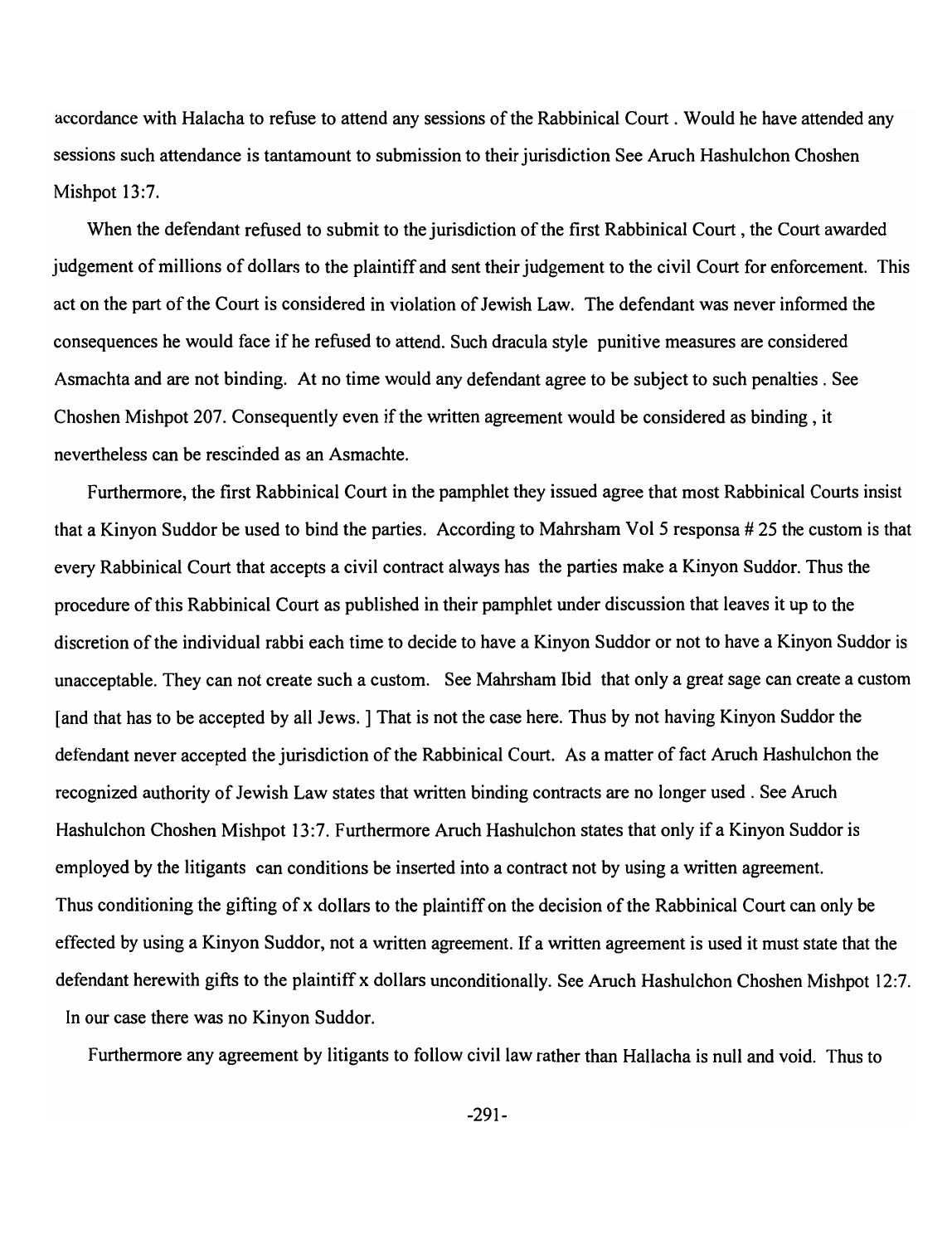have a binding agreement recognized by civil law and not by Halacha is null and void. See Aruch Hashulchon Choshen Mishpot 22:8. See Halacha Psuko Chapter 12 footnote 216. When a defendant is not aware of the consequences of his agreeing to a binding agreement, when he discovers the adverse consequences, he can rescind his agreement, as Mekach Tout - a mistaken contract. This is even more true when he was induced by others to agree to enter into the contract. This is true even where halachicaly recognized forms of Kinyon - Halahic means of entering into a binding contract were employed. The fact that the defendant refused to proceed and bind himself further to be under the jurisdiction of the first Rabbinical Court is further evidence that he never agreed to accept their jurisdiction. There never existed any intent to place himself under their exclusive jurisdiction. Yes, they still retained jurisdiction regarding the plaintiff, whom they can still represent. They still retain veto power for any decisions, that they opine are not in the benefit of the plaintiff. However they do not have exclusive jurisdiction to force the defendant to submit to their jurisdiction against his will by awarding the entire disputed amount to the plaintiff. In effect the first Rabbinical Court has usurped authority which is not theirs and thus they are in conflict with recorded Halacha. As such their decision is null and void in accordance with Choshen Mishpot 25:1 See Pischei Tsuvoh Ibid25:2 Also Choshen Mishpot 25:4 Sma 25:29 and Shach 25:45. As such the defendant has a right to sue the members of the Rabbinical Court in a civil suit for all damages he suffered by the torts that they have perpetrated. This cause of action is recommended to force the members of the court to rescind their judgement that is blatantly one million percent against Halacha. This is in accordance with Aruch Hashulchon Choshen Mishpot 4:1.

There exists absolutely no connection to Choshen Mishpot 201 where it was the custom among business people to make a contract binding by a handshake or giving a deposit or marking ones initials on the merchandise being purchased, providing this is done in the presence of the seller and purchaser. The contract is between the seller and purchaser. Here the contract is not between the two litigants, but between the defendant and the Rabbinical Court, who insists upon forcing its authority upon an unwilling party, who never accepted their jurisdiction once all the facts were disclosed. Thus there does not exist authority for this court to have any jurisdiction in accordance with Halacha -Jewish Law. If there would be a civil law that only a binding agreement that is legal only by Civil Law must be used and not to use any other binding agreements such as a

-292-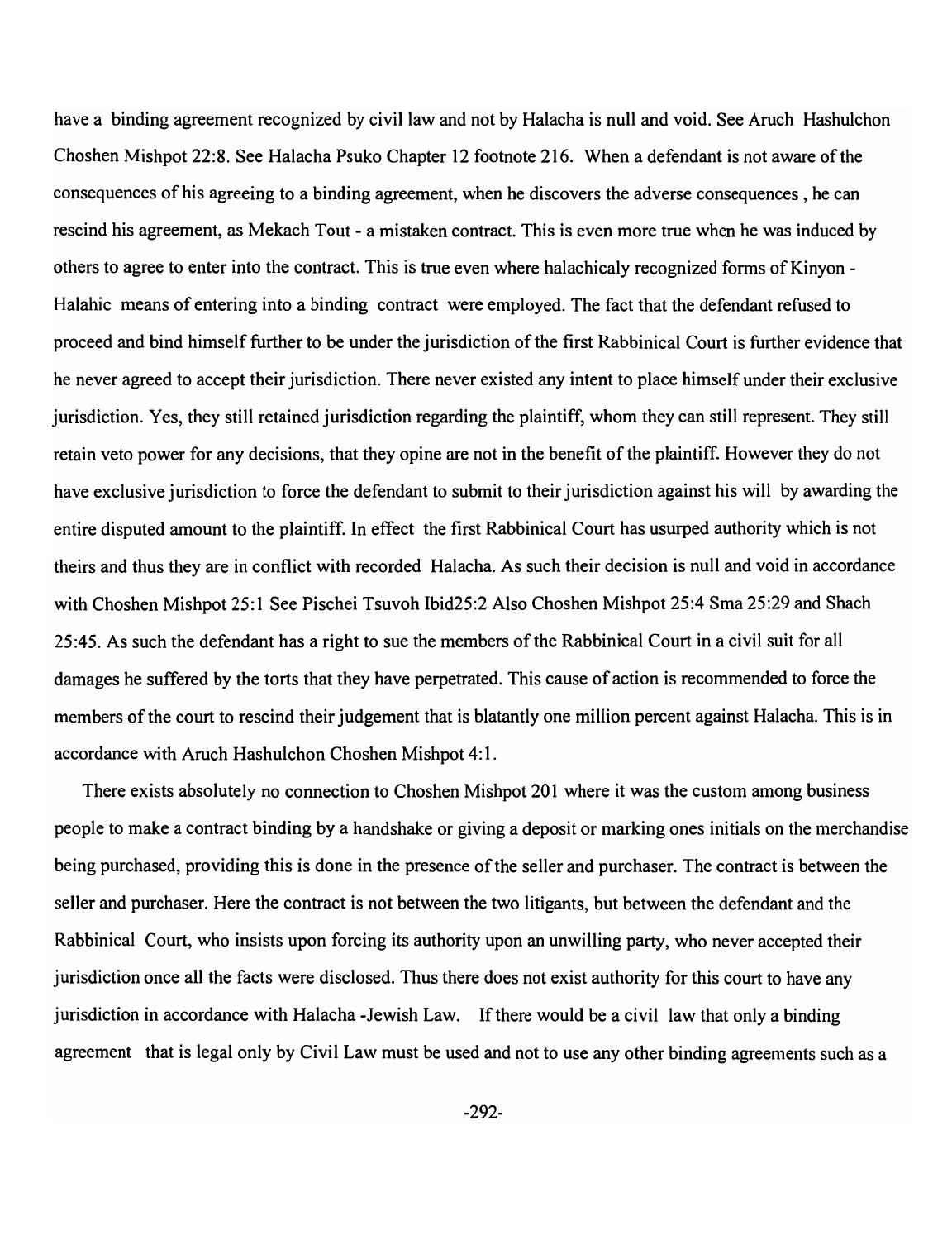Kinyon Suddor - and Jewish custom was to use such an agreement -then such an agreement is binding. Aruch Hashulchon Choshen Mishpot 201:3. This is not the case with our defendant. There exists no such law and there exists no Jewish custom to have the litigants be at the mercy of the discretion of this Rabbinical Court to use a binding agreement authorized by Jewish law -Kinyon Suddor -or not .. The only reason the Rabbinical Court did not use the Kinyon Suddor was because they wanted to hold the defendant against his will. They exploited his ignorance of signing the civil arbitration agreement and when he became aware of his error they refused to relinquish their advantage -in civil law- even though they were fully aware that all binding agreements must also be authorized by Jewish Law in order to be enforceable. Since the dispute is between the Rabbinical Court and the defendant would the Rabbinical Court have followed Jewish law they must sue the defendant in an other Jewish Court and not act as the court jury and executioner. They are an interested party and are disqualified to render a decision to award the money to the plaintiff as punishment for refusal of the defendant to use them exclusively rather than have other jurists sit on the panel. See Mahrsham volume 5 Responsa # 25 ; Aruch Hashulchon Choshen Mishpot 37:2,3. This is similar to individuals who have only a civil wedding and refuse to have a Halachic wedding. The civil marriage is not considered as Halachicaly valid according to many decisors of Jewish law . The reason is because the couple chose not to have a Halachic wedding on their own volition. Therefore there never was any intent that their living together later on should be considered as getting married in accordance with Halacha. -Jewish law. They were not forced by civil law to have only a civil marriage and not a marriage in accordance with Halacha. See Aruch Hashulchon Even Hoezer 42:51. Similarly in our case the Rabbinical Court was not forced by civil law not to have a Kinyon Suddor. They did not have a Kinyon Suddor because of their own choice and because they wanted to entrap the defendant and hold him against his will knowing full well that he never intended to designate them as the exclusive jurists in the panel for arbitration. They exploited their advantage under civil law that the defendant signed the agreement and awarded the plaintiff with the millions of dollars and gave the judgement over to the civil courts for collection.

Even if we would concede, for arguments sake-that we do not- that the court has a right to have a binding agreement based only on civil law, then the court has to be consistent. They must recognize that the statute of limitation has tolled for the litigation. See Ramo Choshen Mishpot 68:1; See Responsa Mahrsham vol 5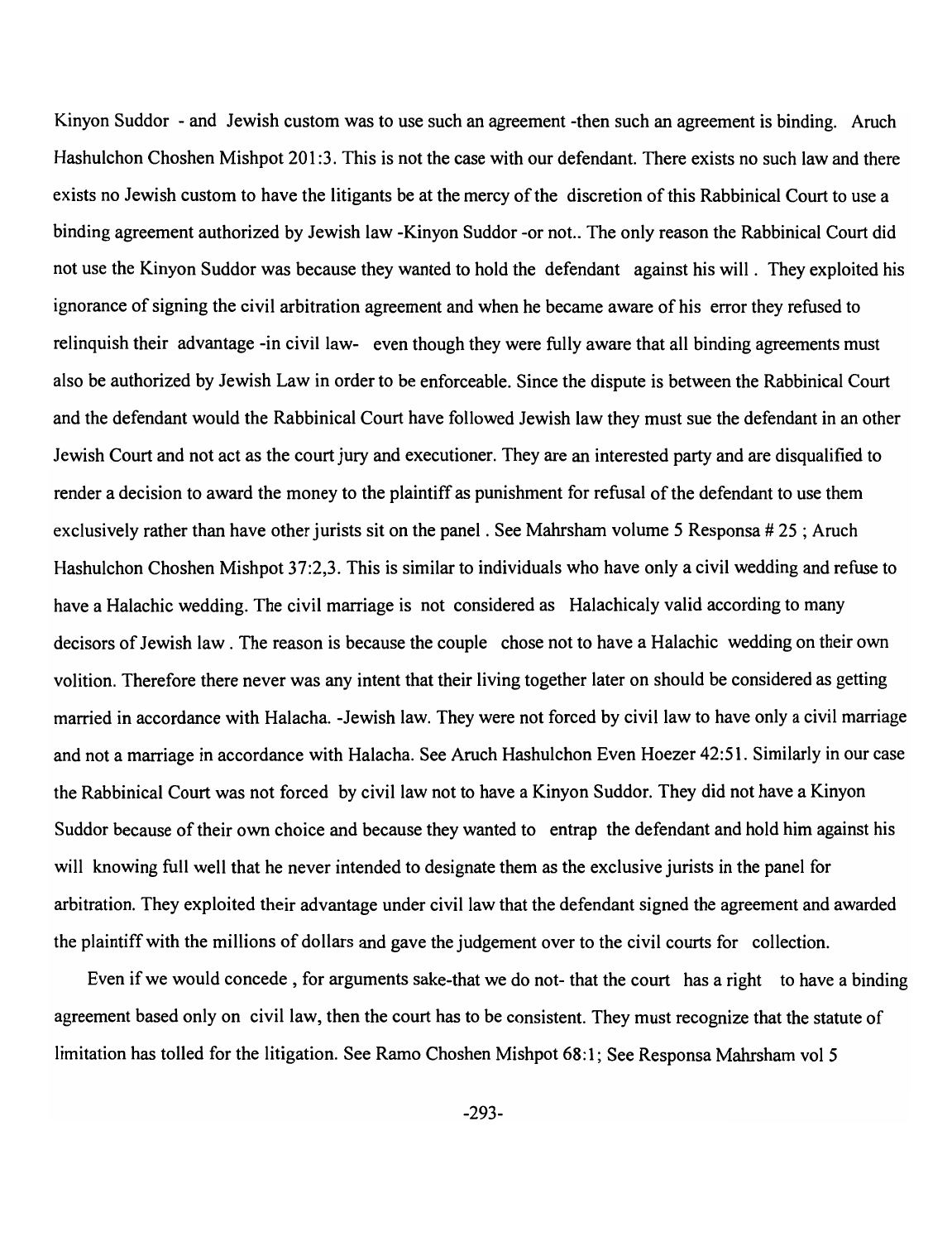Responsa 25 in the middle who applies cited Ramo Choshen Mishpot 68: 1 that the litigants must apply all other related civil laws in order that the contract be considered enforceable in a Jewish Court. Even if we recognize a civil contract as binding upon the parties we must also adhere to the civil law regarding the litigation. If according to the civil law the contract has tolled, we must likewise admit that this contract has tolled. We never give the parties greater advantage when we adopt civil law than the parties would have gotten if they originally went to the civil courts. See also Aruch Hashulchon Choshen Mishpot 68:6, who likewise cites Ramo Choshen Mishpot 68: 1, and arrives at the same concept as the Mahrsham , although Aruch Hashulchon does not cite the Mahrsham. Even where the custom is to accept the civil law we must adhere to all the restrictions of the law we are accepting. Thus once the parties have no standing in civil court because the statute has tolled, we will not resurrect the statute. As such there is no basis for the litigation in the first place.

Furthermore, since the plaintiff first turned to the civil courts, it is Jewish practice not to afford the plaintiff another venue in Jewish Law once he loses in the civil courts. In our case the plaintiff turned to the civil courts and lost there. The statute of limitations tolled. The Rabbinical Court was in violation of Jewish practice to hear the case after the plaintiff lost and the statute of limitations tolled. See Choshen Mishpot 26: 1 Ramo Sma 26:7 Ibid.

Furthermore , even if the defendant would have attended all the sessions of the Rabbinical Court and they would have ruled against him their ruling would have been null and void. This is so since the defendant would have attended because he was coerced. The defendant would have been afraid that unless he attends, the Court would have awarded judgement to the plaintiff in the Civil Courts, which they in fact did. Thus any attendance on the defendant's part at the Rabbinical Court could not be interpreted that he assented to accept the court. See Mahrsham Volume 5 Responsa 25 in the middle. Thus in conclusion the judgement of the court awarding the money to the plaintiff is null and void according to Halacha. The Rabbinical Court abused its power. Rabbinical Courts can permit the winning litigant to go to secular Courts when there was a trial and the litigant who lost refuses to fulfill the judgement of the Court. This is not true when the issue is that one of the litigants refuses to accept the jurisdiction of the court and wishes to exercise its rights under Halacha to use other jurists.

For a Rabbinical Court to flaunt Halacha is outrageous and the greatest Chillel Hashem -the

-294-